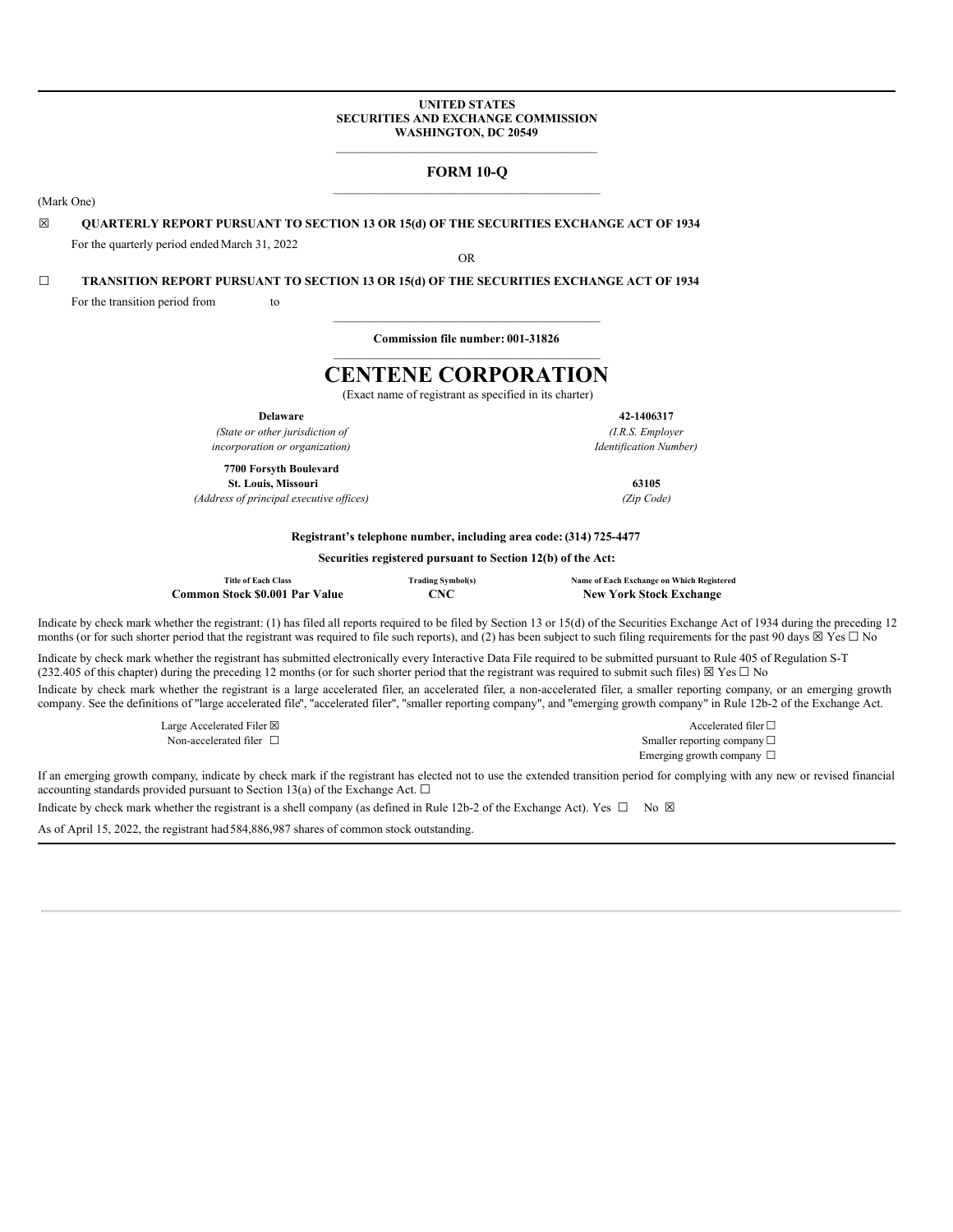## **CENTENE CORPORATION QUARTERLY REPORT ON FORM 10-Q TABLE OF CONTENTS**

# **PAGE**

# **Part I**

# **Financial Information**

| Item 1.           | <b>Financial Statements</b>                                                                                      |                 |
|-------------------|------------------------------------------------------------------------------------------------------------------|-----------------|
|                   | Consolidated Balance Sheets as of March 31, 2022 (unaudited) and December 31, 2021                               |                 |
|                   | Consolidated Statements of Operations for the Three Months Ended March 31, 2022 and 2021 (unaudited)             |                 |
|                   | Consolidated Statements of Comprehensive Earnings for the Three Months Ended March 31, 2022 and 2021 (unaudited) |                 |
|                   | Consolidated Statements of Stockholders' Equity for the Three Months Ended March 31, 2022 and 2021 (unaudited)   |                 |
|                   | Consolidated Statements of Cash Flows for the Three Months Ended March 31, 2022 and 2021 (unaudited)             |                 |
|                   | Notes to the Consolidated Financial Statements (unaudited)                                                       | <u>0</u>        |
| Item 2.           | Management's Discussion and Analysis of Financial Condition and Results of Operations                            | <u>18</u>       |
| Item 3.           | <b>Quantitative and Qualitative Disclosures About Market Risk</b>                                                | $\overline{29}$ |
| Item 4.           | <b>Controls and Procedures</b>                                                                                   | 29              |
|                   | Part II                                                                                                          |                 |
|                   | <b>Other Information</b>                                                                                         |                 |
| Item 1.           | Legal Proceedings                                                                                                | 30              |
| Item 1A.          | <b>Risk Factors</b>                                                                                              | 30              |
| Item 2.           | Unregistered Sales of Equity Securities and Use of Proceeds                                                      | $\frac{30}{2}$  |
| Item 6.           | <b>Exhibits</b>                                                                                                  | <u>31</u>       |
| <b>Signatures</b> |                                                                                                                  | $\frac{32}{2}$  |
|                   |                                                                                                                  |                 |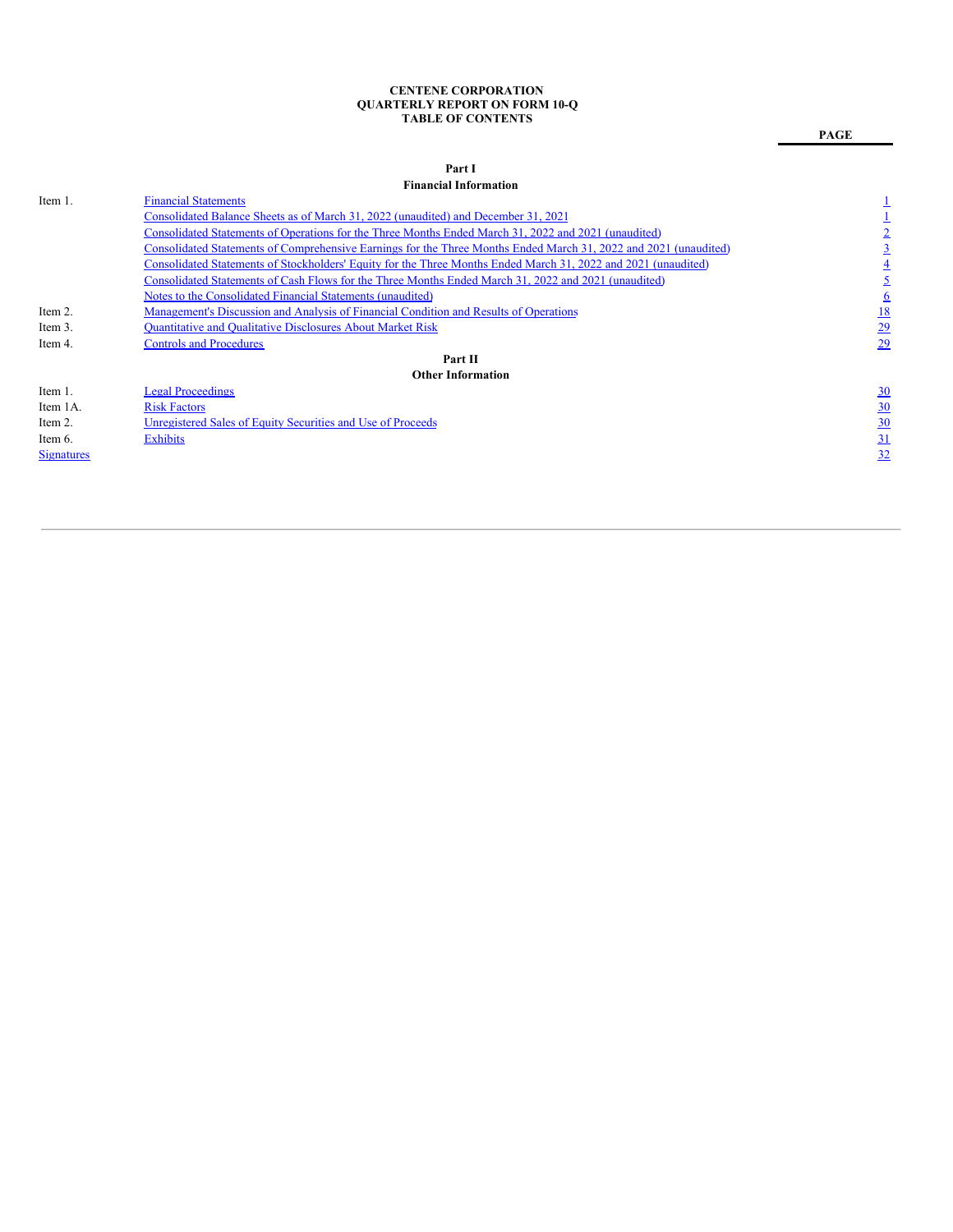#### **CAUTIONARY STATEMENT ON FORWARD-LOOKING STATEMENTS**

All statements, other than statements of current or historical fact, contained in this filing are forward-looking statements. Without limiting the foregoing, forward-looking statements often use words such as "believe," "anticipate," "plan," "expect," "estimate," "intend," "seek," "target," "goal," "may," "will," "would," "could," "should," "can," "continue" and other similar words or expressions (and the negative thereof). Centene Corporation and its subsidiaries (Centene, the Company, our or we) intends such forwardlooking statements to be covered by the safe-harbor provisions for forward-looking statements contained in the Private Securities Litigation Reform Act of 1995, and we are including this statement for purposes of complying with these safe-harbor provisions. In particular, these statements include, without limitation, statements about our future operating or financial performance, market opportunity, value creation strategy, competition, expected activities in completed and future acquisitions, including statements about the impact of our recently completed acquisition of Magellan Health (the Magellan Acquisition), other recent and future acquisitions and dispositions, investments and the adequacy of our available cash resources. These statements may be found in the various sections of this filing, such as Part I, Item 2. "Management's Discussion and Analysis of Financial Condition and Results of Operations," and Part II, Item 1. "Legal Proceedings."

These forward-looking statements reflect our current views with respect to future events and are based on numerous assumptions and assessments made by us in light of our experience and perception of historical trends, current conditions, business strategies, operating environments, future developments and other factors we believe appropriate. By their nature, forward-looking statements involve known and unknown risks and uncertainties and are subject to change because they relate to events and depend on circumstances that will occur in the future, including economic, regulatory, competitive and other factors that may cause our or our industry's actual results, levels of activity, performance or achievements to be materially different from any future results, levels of activity, performance or achievements expressed or implied by these forward-looking statements. These statements are not guarantees of future performance and are subject to risks, uncertainties and assumptions.

All forward-looking statements included in this filing are based on information available to us on the date of this filing. Except as may be otherwise required by law, we undertake no obligation to update or revise the forward-looking statements included in this filing, whether as a result of new information, future events or otherwise, after the date of this filing. You should not place undue reliance on any forward-looking statements, as actual results may differ materially from projections, estimates, or other forwardlooking statements due to a variety of important factors, variables and events including, but not limited to:

- our ability to accurately predict and effectively manage health benefits and other operating expenses and reserves, including fluctuations in medical utilization rates due to the impact of COVID-19;
- the risk that the election of new directors, changes in senior management, and inability to retain key personnel may create uncertainty or negatively impact our ability to execute quickly and effectively;
- uncertainty as to the expected financial performance of the combined company following the recent completion of the Magellan Acquisition;
- the possibility that the expected synergies and value creation from the Magellan Acquisition or the acquisition of WellCare Health Plans, Inc.(the WellCare Acquisition) (or other acquired businesses) will not be realized, or will not be realized within the respective expected time periods;
- disruption from the integration of the Magellan Acquisition or from the integration of the WellCare Acquisition, unexpected costs, or similar risks from other acquisitions we may announce or complete from time to time, including potential adverse reactions or changes to business relationships with customers, employees, suppliers or regulators, making it more difficult to maintain business and operational relationships;
- a downgrade of the credit rating of our indebtedness;
- competition;
- membership and revenue declines or unexpected trends;
- changes in healthcare practices, new technologies, and advances in medicine;
- increased healthcare costs;
- changes in economic, political or market conditions;
- changes in federal or state laws or regulations, including changes with respect to income tax reform or government healthcare programs as well as changes with respect to the Patient Protection and Affordable Care Act and the Health Care and Education Affordability Reconciliation Act (collectively referred to as the ACA) and any regulations enacted thereunder that may result from changing political conditions, the new administration or judicial actions;
- rate cuts or other payment reductions or delays by governmental payors and other risks and uncertainties affecting our government businesses;
- our ability to adequately price products;
- tax matters:

i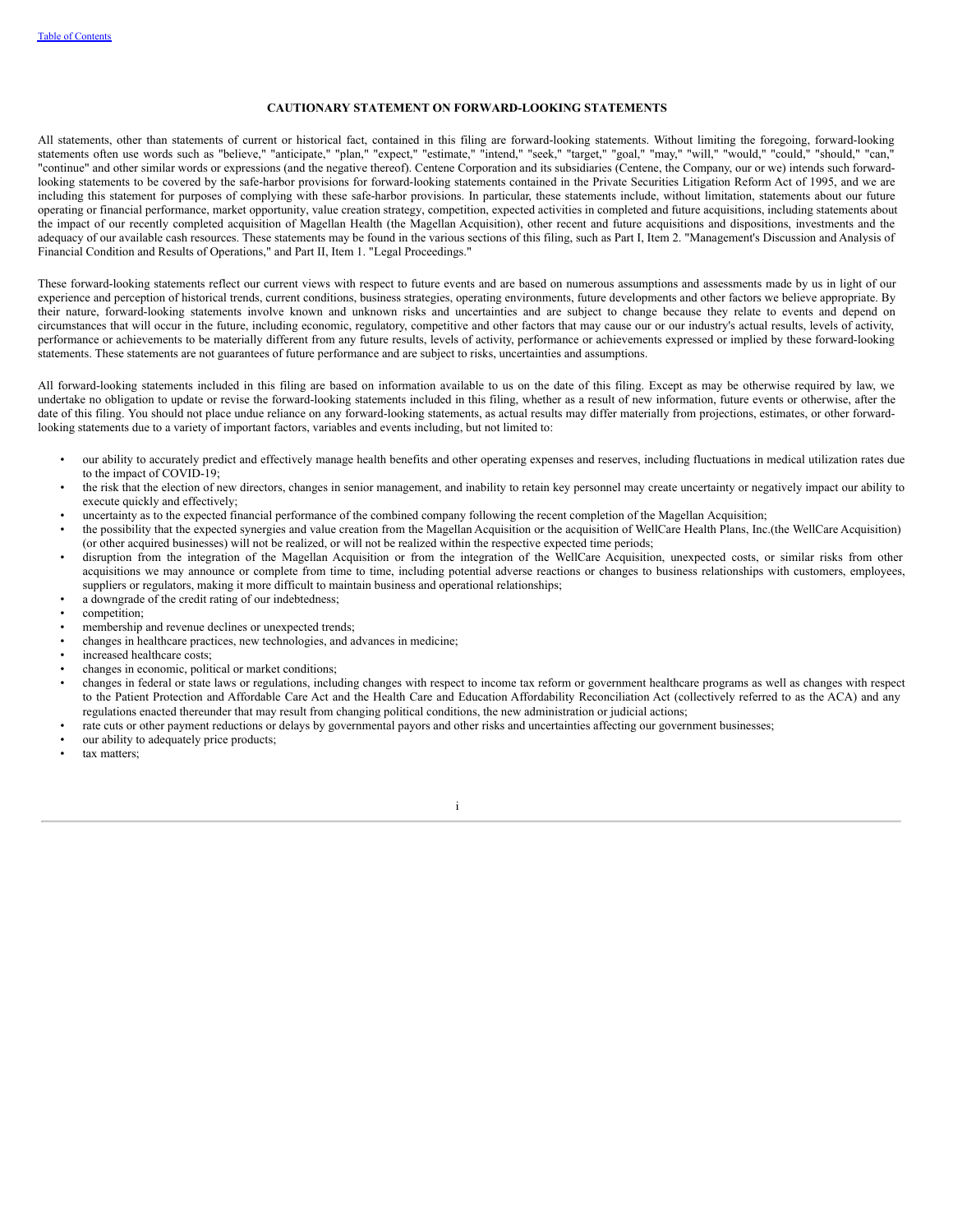- disasters or major epidemics;
- changes in expected contract start dates;
- provider, state, federal, foreign and other contract changes and timing of regulatory approval of contracts;
- the expiration, suspension, or termination of our contracts with federal or state governments (including, but not limited to, Medicaid, Medicare, TRICARE or other customers);
- the difficulty of predicting the timing or outcome of legal or regulatory proceedings or matters, including, but not limited to, our ability to resolve claims and/or allegations made by states with regard to past practices, including at Envolve Pharmacy Solutions, Inc. (Envolve), as our pharmacy benefits manager (PBM) subsidiary, within the reserve estimate we recorded in 2021 and on other acceptable terms, or at all, or whether additional claims, reviews or investigations relating to our PBM business will be brought by states, the federal government or shareholder litigants, or government investigations;
- timing and extent of benefits from strategic value creation initiatives, including the possibility that these initiatives will not be successful, or will not be realized within the expected time periods;
- challenges to our contract awards;
- cyber-attacks or other privacy or data security incidents;
- the exertion of management's time and our resources, and other expenses incurred and business changes required in connection with complying with the undertakings in connection with any regulatory, governmental or third party consents or approvals for acquisitions;
- changes in expected closing dates, estimated purchase price and accretion for acquisitions;
- restrictions and limitations in connection with our indebtedness;
- our ability to maintain or achieve improvement in the Centers for Medicare and Medicaid Services (CMS) Star ratings and maintain or achieve improvement in other quality scores in each case that can impact revenue and future growth;
- availability of debt and equity financing, on terms that are favorable to us;
- inflation; and
- foreign currency fluctuations.

This list of important factors is not intended to be exhaustive. We discuss certain of these matters more fully, as well as certain other factors that may affect our business operations, financial condition and results of operations, in our filings with the Securities and Exchange Commission (SEC), including our annual report on Form 10-K, quarterly reports on Form 10-Q and current reports on Form 8-K. Due to these important factors and risks, we cannot give assurances with respect to our future performance, including without limitation our ability to maintain adequate premium levels or our ability to control our future medical and selling, general and administrative costs.

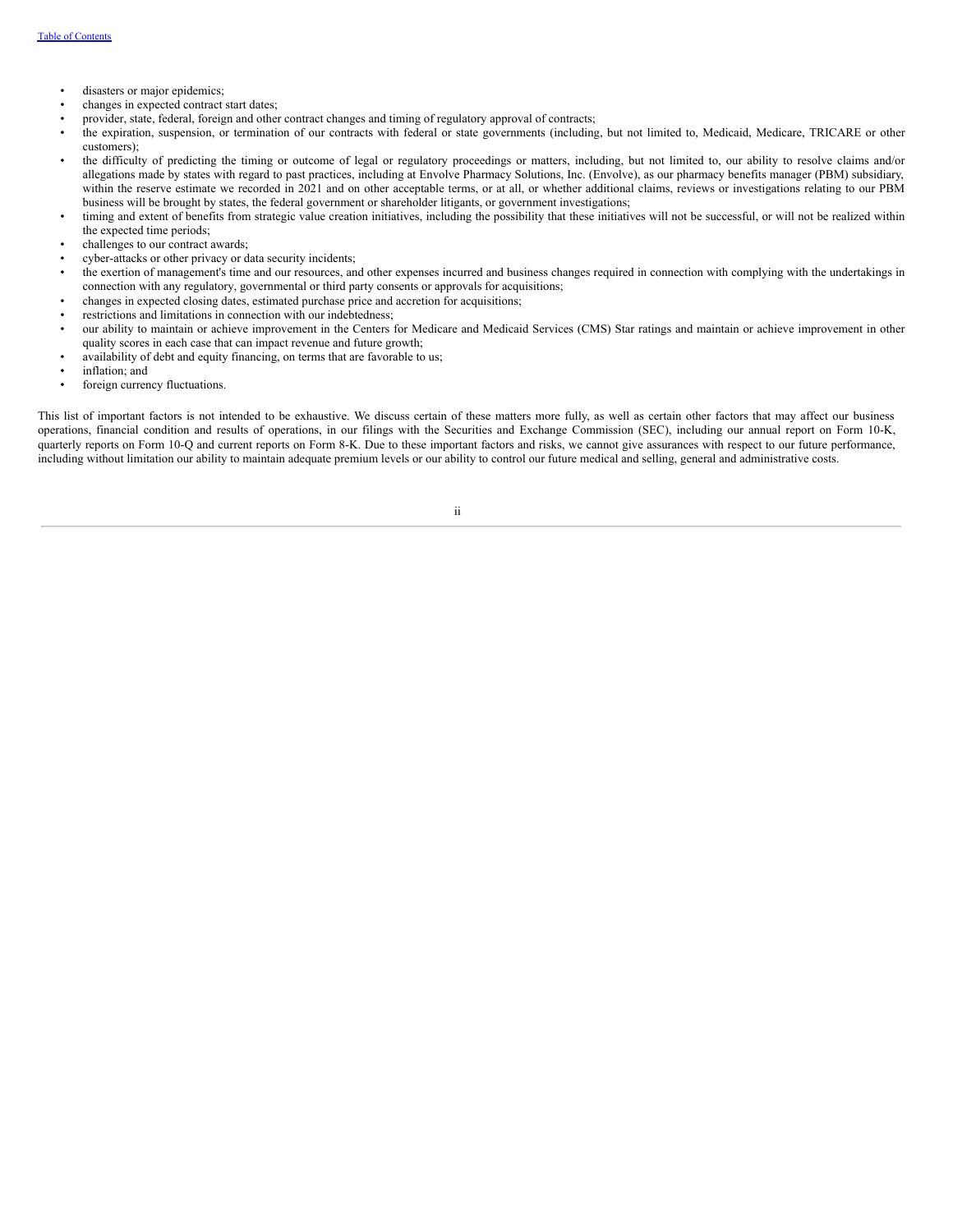## **Non-GAAP Financial Presentation**

The Company is providing certain non-GAAP financial measures in this report, as the Company believes that these figures are helpful in allowing investors to more accurately assess the ongoing nature of the Company's operations and measure the Company's performance more consistently across periods. The Company uses the presented non-GAAP financial measures internally to allow management to focus on period-to-period changes in the Company's core business operations. Therefore, the Company believes that this information is meaningful in addition to the information contained in the GAAP presentation of financial information. The presentation of this additional non-GAAP financial information is not intended to be considered in isolation or as a substitute for the financial information prepared and presented in accordance with GAAP.

Specifically, the Company believes the presentation of non-GAAP financial information that excludes amortization of acquired intangible assets and acquisition related expenses, as well as other items, allows investors to develop a more meaningful understanding of the Company's performance over time. The tables below provide reconciliations of non-GAAP items (\$ in millions, except per share data):

|                                                               |               | Three Months Ended March 31, |    |      |  |  |  |
|---------------------------------------------------------------|---------------|------------------------------|----|------|--|--|--|
|                                                               |               | 2022                         |    | 2021 |  |  |  |
| GAAP net earnings attributable to Centene                     | ъ             | 849                          | -S | 699  |  |  |  |
| Amortization of acquired intangible assets                    |               | 199                          |    | 195  |  |  |  |
| Acquisition related expenses                                  |               | 97                           |    | 47   |  |  |  |
| Other adjustments (1)                                         |               |                              |    | 102  |  |  |  |
| Income tax effects of adjustments <sup>(2)</sup>              |               | (67)                         |    | (83) |  |  |  |
| Adjusted net earnings                                         |               | 1,080                        |    | 960  |  |  |  |
|                                                               |               |                              |    |      |  |  |  |
| GAAP diluted earnings per share (EPS) attributable to Centene | $\mathcal{S}$ | $1.44 \quad$ \$              |    | 1.19 |  |  |  |
| Amortization of acquired intangible assets (3)                |               | 0.26                         |    | 0.25 |  |  |  |
| Acquisition related expenses <sup>(4)</sup>                   |               | 0.13                         |    | 0.06 |  |  |  |
| Other adjustments <sup>(1)</sup>                              |               |                              |    | 0.13 |  |  |  |
| <b>Adjusted Diluted EPS</b>                                   |               | 1.83                         |    | 1.63 |  |  |  |

(1) Other adjustments include the following items:

2022:

(a) Legal fees related to the PBM legal settlement reserve established in 2021 of \$2 million, or \$0.00 per diluted share, net of income tax benefit of \$0.00, for the three months ended March 31, 2022.

2021:

(a) Debt extinguishment costs of \$46 million, or \$0.06 per diluted share, net of an income tax benefit of \$0.02, for the three months ended March 31, 2021; and

(b) Severance costs due to a restructuring of \$56 million, or \$0.07 per diluted share, net of an income tax benefit of \$0.02, for the three months ended March 31, 2021.

(2) The income tax effects of adjustments are based on the effective income tax rates applicable to each adjustment.

(3) The amortization of acquired intangible assets per diluted share presented above is net of an income tax benefit of \$0.08 and \$0.08 for the three months ended March 31, 2022 and 2021, respectively.

(4) Acquisition related expenses per diluted share presented above are net of an income tax benefit of \$0.03 and \$0.02 for the three months ended March 31, 2022 and 2021, respectively.

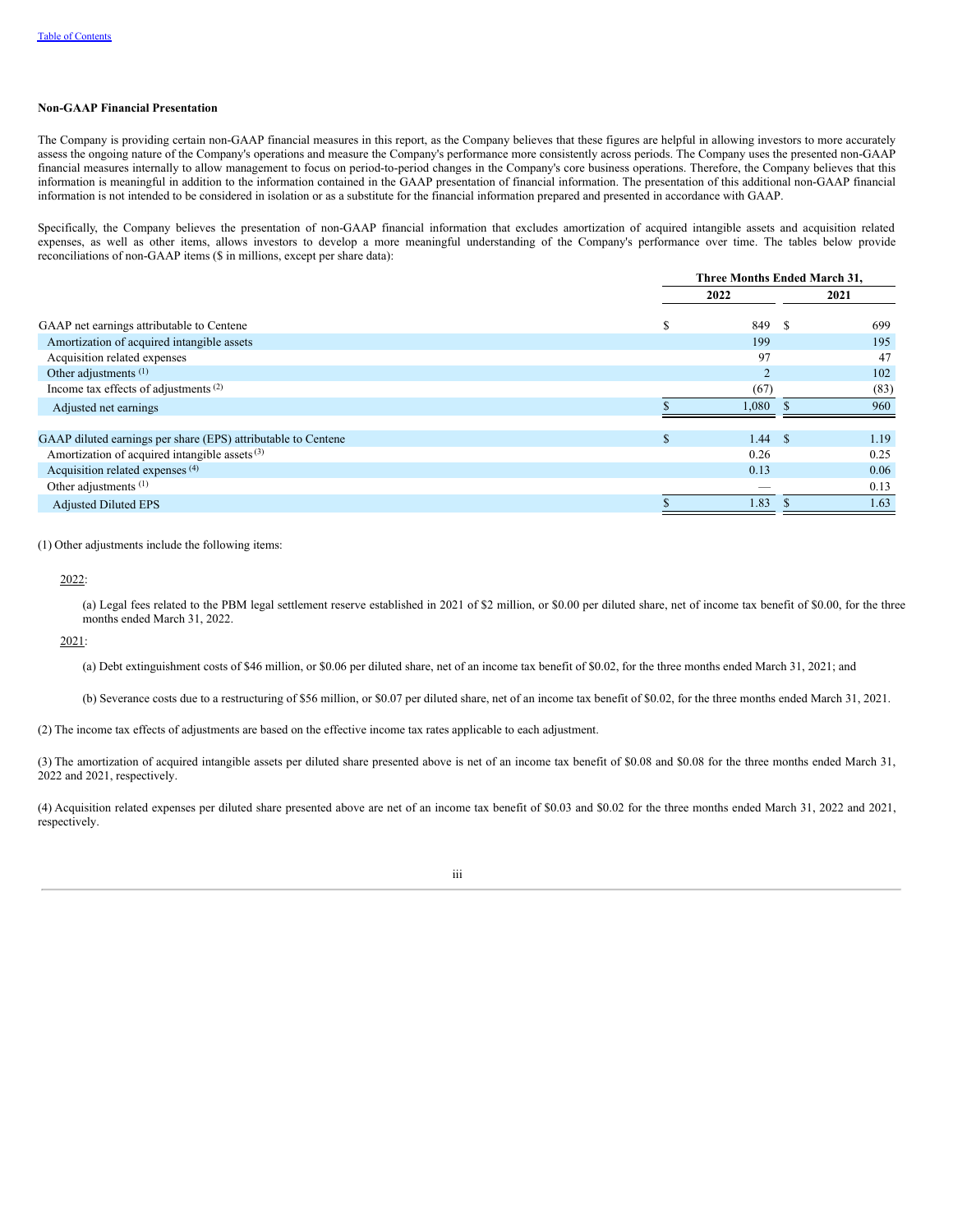|                                                       | Three Months Ended March 31, |       |
|-------------------------------------------------------|------------------------------|-------|
|                                                       | 2022                         | 2021  |
| GAAP selling, general and administrative expenses     | 2,745 \$                     | 2,234 |
| Less:<br>Acquisition related expenses                 | 99                           | 46    |
| Restructuring costs                                   |                              | 56    |
| Legal fees related to legal settlement                |                              |       |
| Adjusted selling, general and administrative expenses | 2.644                        | 2.132 |

Note: Beginning in 2022, we have included a separate line item for depreciation expense on the Consolidated Statements of Operations, which was<br>previously included in selling, general and administrative (SG&A) expenses. Pr

#### iv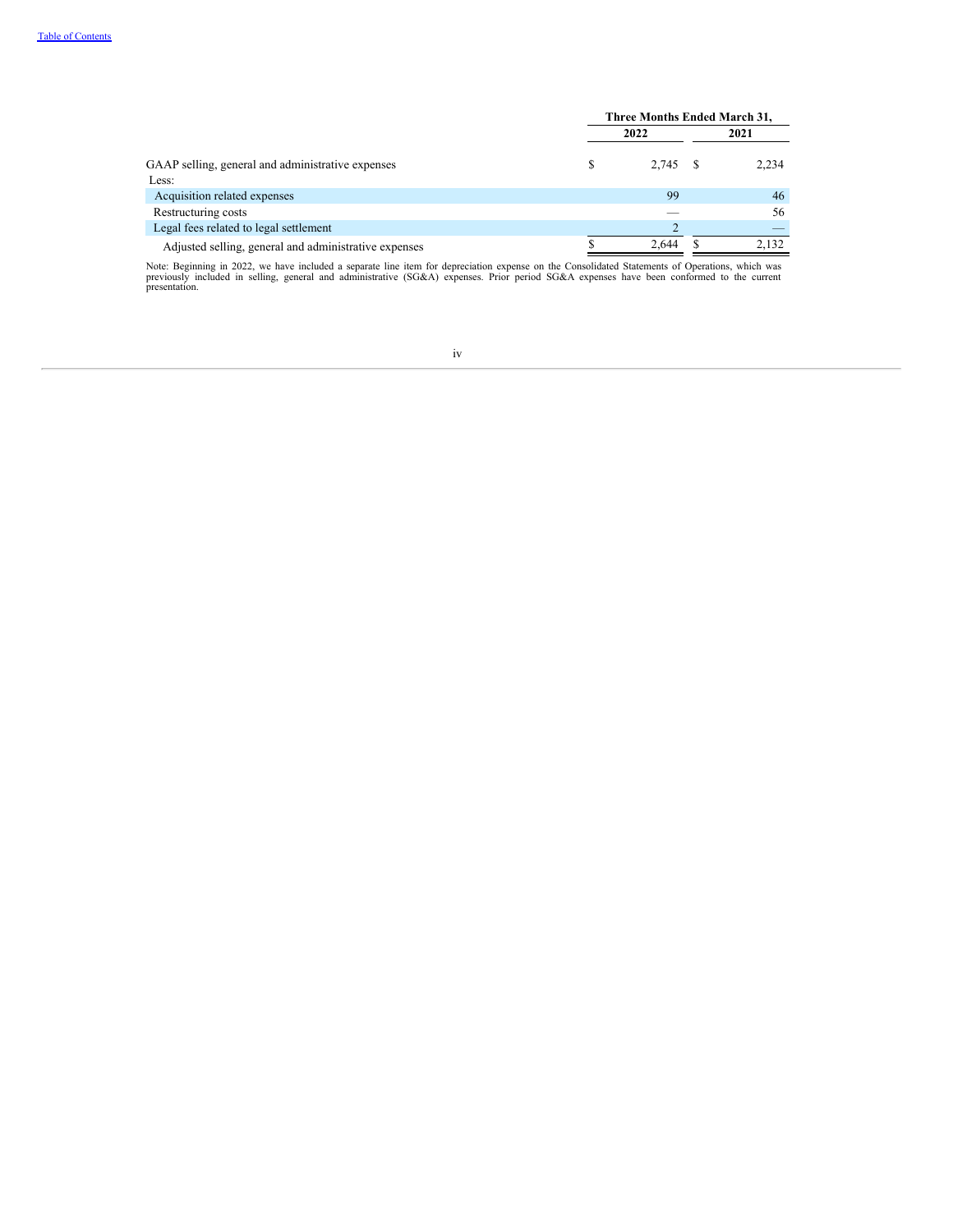# **PART I FINANCIAL INFORMATION**

# <span id="page-6-1"></span><span id="page-6-0"></span>**Item 1.** *Financial Statements.*

# **CENTENE CORPORATION AND SUBSIDIARIES CONSOLIDATED BALANCE SHEETS**

# **(In millions, except shares in thousands and per share data in dollars)**

|                                                                                                                                                                                          | March 31, 2022 |              |              | December 31, 2021 |
|------------------------------------------------------------------------------------------------------------------------------------------------------------------------------------------|----------------|--------------|--------------|-------------------|
|                                                                                                                                                                                          |                | (Unaudited)  |              |                   |
| <b>ASSETS</b>                                                                                                                                                                            |                |              |              |                   |
| Current assets:                                                                                                                                                                          |                |              |              |                   |
| Cash and cash equivalents                                                                                                                                                                | \$             | $11,237$ \$  |              | 13,118            |
| Premium and trade receivables                                                                                                                                                            |                | 16,169       |              | 12,238            |
| Short-term investments                                                                                                                                                                   |                | 1,668        |              | 1,539             |
| Other current assets                                                                                                                                                                     |                | 2,036        |              | 1,602             |
| Total current assets                                                                                                                                                                     |                | 31,110       |              | 28,497            |
| Long-term investments                                                                                                                                                                    |                | 14,129       |              | 14,043            |
| Restricted deposits                                                                                                                                                                      |                | 1,210        |              | 1,068             |
| Property, software and equipment, net                                                                                                                                                    |                | 3,583        |              | 3,391             |
| Goodwill                                                                                                                                                                                 |                | 20,903       |              | 19,771            |
| Intangible assets, net                                                                                                                                                                   |                | 8,138        |              | 7,824             |
| Other long-term assets                                                                                                                                                                   |                | 3,828        |              | 3,781             |
| <b>Total</b> assets                                                                                                                                                                      | $\mathbb{S}$   | 82,901 \$    |              | 78,375            |
| LIABILITIES, REDEEMABLE NONCONTROLLING INTERESTS AND STOCKHOLDERS' EQUITY                                                                                                                |                |              |              |                   |
| Current liabilities:                                                                                                                                                                     |                |              |              |                   |
| Medical claims liability                                                                                                                                                                 | \$             | 16,259       | $\mathbf S$  | 14,243            |
| Accounts payable and accrued expenses                                                                                                                                                    |                | 9,980        |              | 8,493             |
| Return of premium payable                                                                                                                                                                |                | 2,628        |              | 2,328             |
| Unearned revenue                                                                                                                                                                         |                | 526          |              | 434               |
| Current portion of long-term debt                                                                                                                                                        |                | 292          |              | 267               |
| Total current liabilities                                                                                                                                                                |                | 29,685       |              | 25,765            |
| Long-term debt                                                                                                                                                                           |                | 18,640       |              | 18,571            |
| Deferred tax liability                                                                                                                                                                   |                | 1,292        |              | 1,407             |
| Other long-term liabilities                                                                                                                                                              |                | 5,854        |              | 5,610             |
| <b>Total liabilities</b>                                                                                                                                                                 |                | 55,471       |              | 51,353            |
| Commitments and contingencies                                                                                                                                                            |                |              |              |                   |
| Redeemable noncontrolling interests                                                                                                                                                      |                | 117          |              | 82                |
| Stockholders' equity:                                                                                                                                                                    |                |              |              |                   |
| Preferred stock, \$0.001 par value; authorized 10,000 shares; no shares issued or outstanding at March 31, 2022 and<br>December 31, 2021                                                 |                |              |              |                   |
| Common stock, \$0.001 par value; authorized 800,000 shares; 605,925 issued and 584,854 outstanding at March 31, 2022, and<br>602,704 issued and 582,479 outstanding at December 31, 2021 |                | $\mathbf{1}$ |              | $\overline{1}$    |
| Additional paid-in capital                                                                                                                                                               |                | 19,830       |              | 19,672            |
| Accumulated other comprehensive earnings                                                                                                                                                 |                | (485)        |              | 77                |
| Retained earnings                                                                                                                                                                        |                | 8,988        |              | 8,139             |
| Treasury stock, at cost (21,071 and 20,225 shares, respectively)                                                                                                                         |                | (1, 165)     |              | (1,094)           |
| Total Centene stockholders' equity                                                                                                                                                       |                | 27,169       |              | 26,795            |
| Nonredeemable noncontrolling interest                                                                                                                                                    |                | 144          |              | 145               |
| Total stockholders' equity                                                                                                                                                               |                | 27,313       |              | 26,940            |
| Total liabilities, redeemable noncontrolling interests and stockholders' equity                                                                                                          | \$             | 82,901       | $\mathbb{S}$ | 78,375            |

<span id="page-6-2"></span>The accompanying notes to the consolidated financial statements are an integral part of these statements.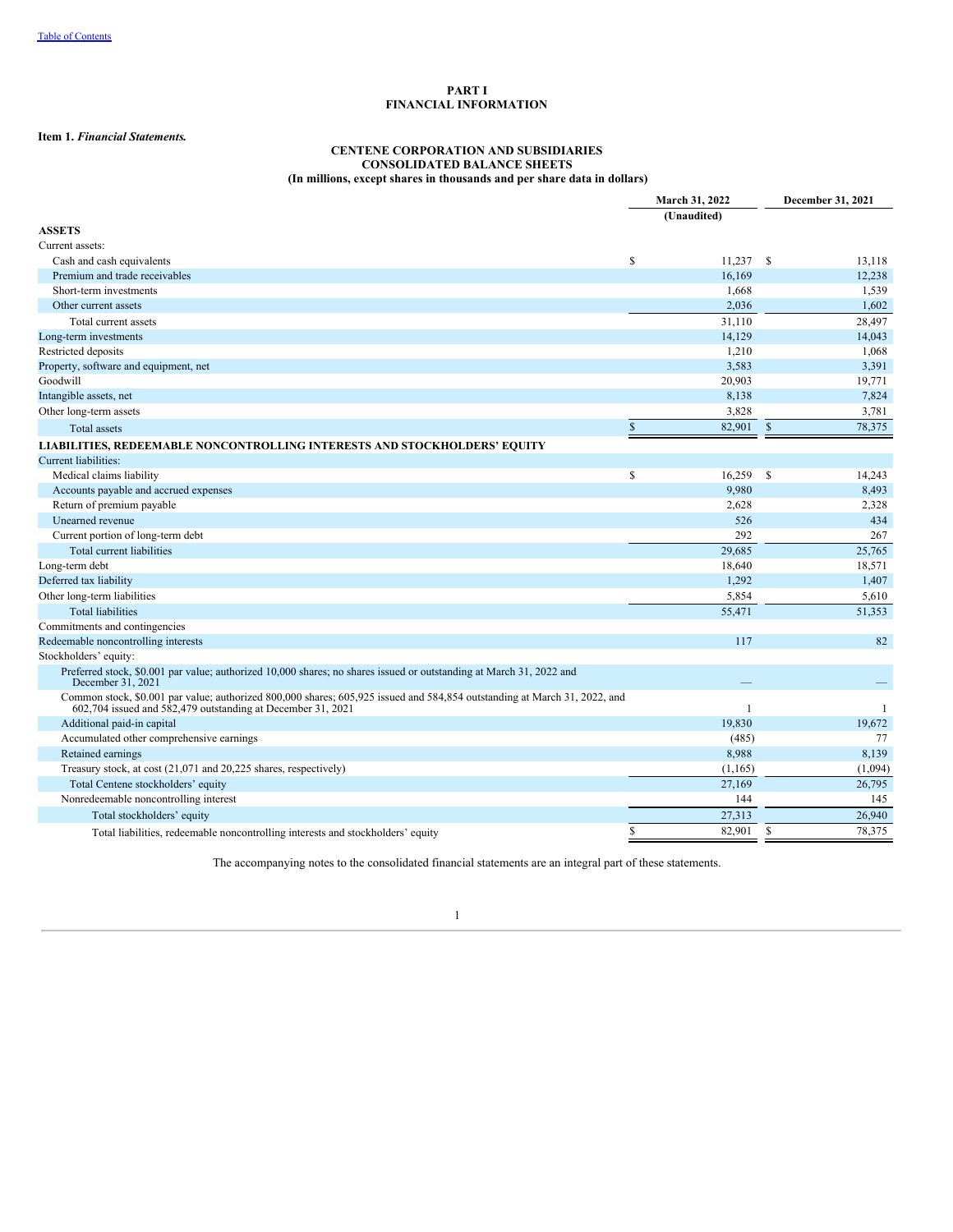## **CENTENE CORPORATION AND SUBSIDIARIES CONSOLIDATED STATEMENTS OF OPERATIONS (In millions, except shares in thousands and per share data in dollars) (Unaudited)**

|                                                                    | Three Months Ended March 31, |                 |              |            |
|--------------------------------------------------------------------|------------------------------|-----------------|--------------|------------|
|                                                                    | 2022                         |                 |              | 2021       |
| <b>Revenues:</b>                                                   |                              |                 |              |            |
| Premium                                                            | \$                           | 31,889          | $\mathbf{s}$ | 26,933     |
| Service                                                            |                              | 2,343           |              | 1,181      |
| Premium and service revenues                                       |                              | 34,232          |              | 28,114     |
| Premium tax                                                        |                              | 2,953           |              | 1,869      |
| Total revenues                                                     |                              | 37,185          |              | 29,983     |
| <b>Expenses:</b>                                                   |                              |                 |              |            |
| Medical costs                                                      |                              | 27,838          |              | 23,391     |
| Cost of services                                                   |                              | 1,988           |              | 1,048      |
| Selling, general and administrative expenses                       |                              | 2,745           |              | 2,234      |
| Depreciation expense                                               |                              | 156             |              | 133        |
| Amortization of acquired intangible assets                         |                              | 199             |              | 195        |
| Premium tax expense                                                |                              | 3,006           |              | 1,928      |
| Total operating expenses                                           |                              | 35,932          |              | 28,929     |
| Earnings from operations                                           |                              | 1,253           |              | 1,054      |
| Other income (expense):                                            |                              |                 |              |            |
| Investment and other income                                        |                              | 52              |              | 103        |
| Debt extinguishment                                                |                              | 3               |              | (46)       |
| Interest expense                                                   |                              | (160)           |              | (170)      |
| Earnings before income tax expense                                 |                              | 1,148           |              | 941        |
| Income tax expense                                                 |                              | 296             |              | 244        |
| Net earnings                                                       |                              | 852             |              | 697        |
| (Earnings) loss attributable to noncontrolling interests           |                              | (3)             |              | $\sqrt{2}$ |
| Net earnings attributable to Centene Corporation                   | S                            | 849             | $\mathbb{S}$ | 699        |
|                                                                    |                              |                 |              |            |
| Net earnings per common share attributable to Centene Corporation: |                              |                 |              |            |
| Basic earnings per common share                                    | \$                           | 1.46            | $\mathbf{s}$ | 1.20       |
| Diluted earnings per common share                                  | $\mathbf S$                  | $1.44 \quad$ \$ |              | 1.19       |
|                                                                    |                              |                 |              |            |
| Weighted average number of common shares outstanding:              |                              |                 |              |            |
| Basic                                                              |                              | 583,230         |              | 581,869    |
| Diluted                                                            |                              | 590,658         |              | 589,343    |

<span id="page-7-0"></span>The accompanying notes to the consolidated financial statements are an integral part of these statements.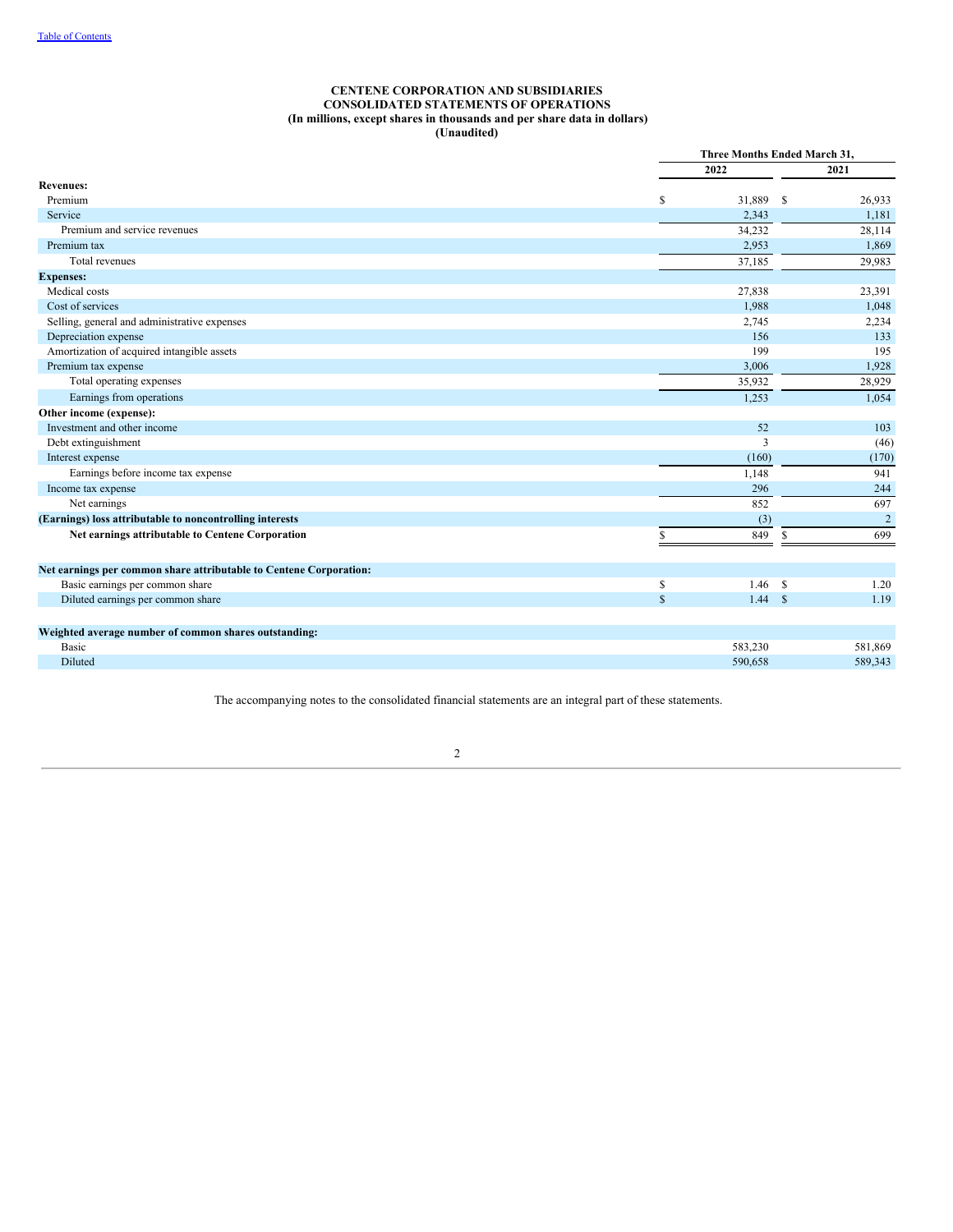## **CENTENE CORPORATION AND SUBSIDIARIES CONSOLIDATED STATEMENTS OF COMPREHENSIVE EARNINGS (In millions) (Unaudited)**

|                                                                        | Three Months Ended March 31, |       |  |  |
|------------------------------------------------------------------------|------------------------------|-------|--|--|
|                                                                        | 2022                         | 2021  |  |  |
| Net earnings                                                           | 852                          | 697   |  |  |
| Reclassification adjustment, net of tax                                |                              | (2)   |  |  |
| Change in unrealized gain (loss) on investments, net of tax            | (544)                        | (154) |  |  |
| Foreign currency translation adjustments                               | (20)                         | (5)   |  |  |
| Other comprehensive loss                                               | (562)                        | (161) |  |  |
| Comprehensive earnings                                                 | 290                          | 536   |  |  |
| Comprehensive (earnings) loss attributable to noncontrolling interests |                              |       |  |  |
| Comprehensive earnings attributable to Centene Corporation             | 287                          | 538   |  |  |
|                                                                        |                              |       |  |  |

<span id="page-8-0"></span>The accompanying notes to the consolidated financial statements are an integral part of these statements.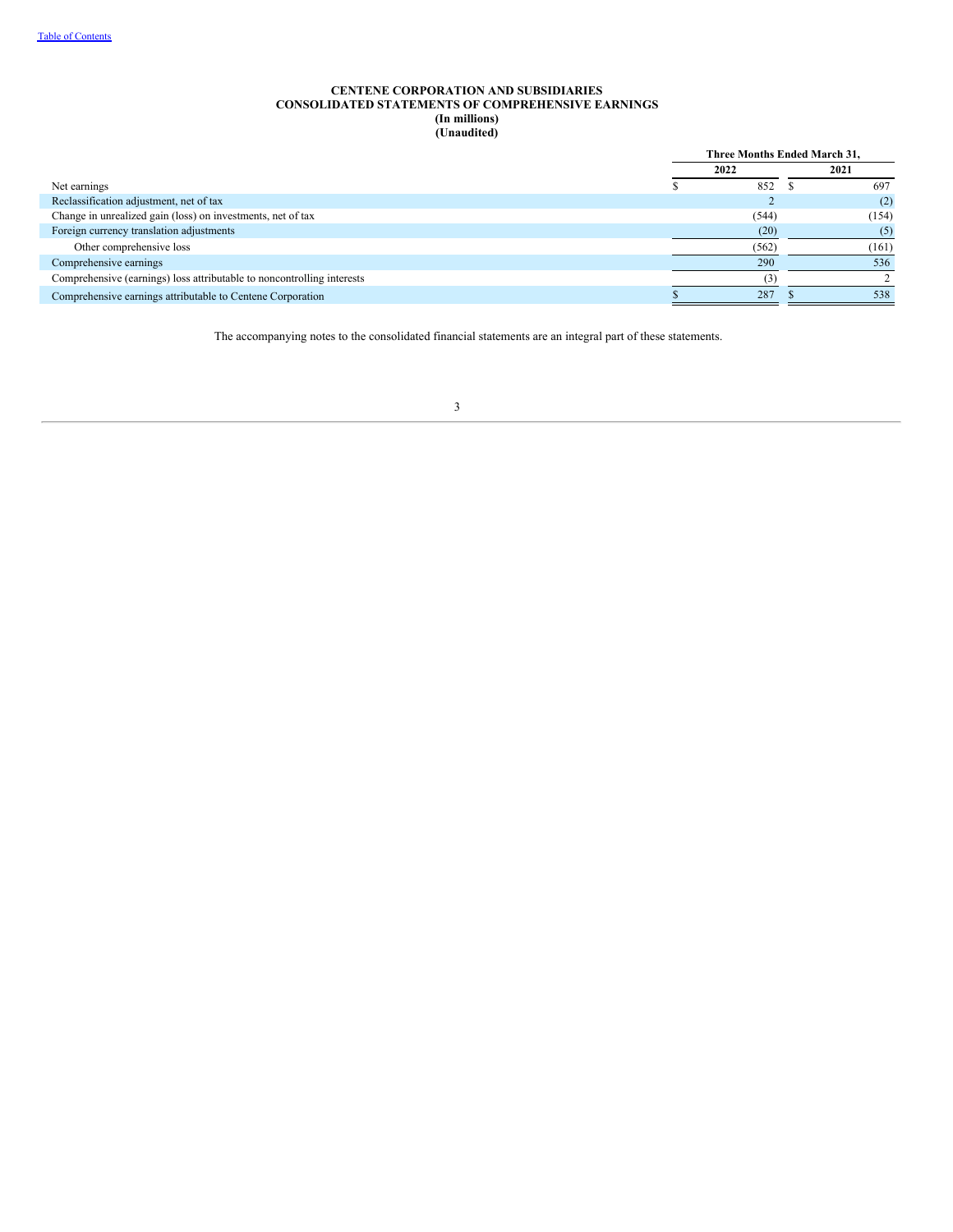## **CENTENE CORPORATION AND SUBSIDIARIES CONSOLIDATED STATEMENTS OF STOCKHOLDERS' EQUITY (In millions, except shares in thousands and per share data in dollars) (Unaudited) Three Months Ended March 31, 2022**

# **Centene Stockholders' Equity**

|                                                                        | <b>Common Stock</b>                   |     |                                         |          |                                                             |                             | <b>Treasury Stock</b>                 |   |              |                                                   |        |
|------------------------------------------------------------------------|---------------------------------------|-----|-----------------------------------------|----------|-------------------------------------------------------------|-----------------------------|---------------------------------------|---|--------------|---------------------------------------------------|--------|
|                                                                        | \$0.001 Par<br>Value<br><b>Shares</b> | Amt | <b>Additional</b><br>Paid-in<br>Capital |          | Accumulated<br>Other<br>Comprehensive<br>Earnings<br>(Loss) | Retained<br><b>Earnings</b> | \$0.001 Par<br>Value<br><b>Shares</b> |   | Amt          | Non-redeemable<br>Non-<br>controlling<br>Interest | Total  |
| Balance, December 31, 2021                                             | 602,704                               |     | 19,672                                  | <b>S</b> | 77                                                          | 8,139                       | 20,225                                | ъ | $(1,094)$ \$ | 145                                               | 26,940 |
| Comprehensive Earnings:                                                |                                       |     |                                         |          |                                                             |                             |                                       |   |              |                                                   |        |
| Net earnings (loss)                                                    |                                       |     |                                         |          |                                                             | 849                         |                                       |   |              | (1)                                               | 848    |
| Other comprehensive loss, net of $\S(171)$ tax                         |                                       |     | __                                      |          | (562)                                                       | $-$                         |                                       |   |              |                                                   | (562)  |
| Common stock issued for employee benefit plans                         | 3,221                                 | __  | 28                                      |          | $-$                                                         |                             |                                       |   |              | __                                                | 28     |
| Fair value of unvested equity awards in connection<br>with acquisition |                                       |     | 60                                      |          |                                                             |                             |                                       |   |              |                                                   | 60     |
| Common stock repurchases                                               |                                       |     |                                         |          | $-$                                                         |                             | 846                                   |   | (71)         |                                                   | (71)   |
| Stock compensation expense                                             |                                       |     | 70                                      |          | $\sim$                                                      | --                          | $-$                                   |   | $-$          | $-$                                               | 70     |
| Balance, March 31, 2022                                                | 605,925                               |     | 19,830                                  |          | (485)                                                       | 8,988                       | 21,071                                |   | (1,165)      | 144                                               | 27,313 |

# **Three Months Ended March 31, 2021**

|                                                |                                       |                          |    |                                         |     | <b>Centene Stockholders' Equity</b>                         |                             |                                       |    |            |     |                                                   |  |        |
|------------------------------------------------|---------------------------------------|--------------------------|----|-----------------------------------------|-----|-------------------------------------------------------------|-----------------------------|---------------------------------------|----|------------|-----|---------------------------------------------------|--|--------|
|                                                | <b>Common Stock</b>                   |                          |    |                                         |     |                                                             |                             | <b>Treasury Stock</b>                 |    |            |     |                                                   |  |        |
|                                                | \$0.001 Par<br>Value<br><b>Shares</b> | Amt                      |    | <b>Additional</b><br>Paid-in<br>Capital |     | Accumulated<br>Other<br>Comprehensive<br>Earnings<br>(Loss) | Retained<br><b>Earnings</b> | \$0.001 Par<br>Value<br><b>Shares</b> |    | Amt        |     | Non-redeemable<br>Non-<br>controlling<br>Interest |  | Total  |
| Balance, December 31, 2020                     | 598,249                               |                          | ъ. | 19,459                                  | S   | 337                                                         | 6,792                       | 16,770                                | У. | $(816)$ \$ |     | 112                                               |  | 25,885 |
| Comprehensive Earnings:                        |                                       |                          |    |                                         |     |                                                             |                             |                                       |    |            |     |                                                   |  |        |
| Net earnings (loss)                            |                                       |                          |    |                                         |     | $\overline{\phantom{a}}$                                    | 699                         |                                       |    |            |     | (5)                                               |  | 694    |
| Other comprehensive loss, net of $$(49)$ tax   |                                       |                          |    |                                         |     | (161)                                                       | $\sim$                      |                                       |    |            |     |                                                   |  | (161)  |
| Common stock issued for employee benefit plans | 1,675                                 |                          |    | 9                                       |     |                                                             | _                           | __                                    |    |            |     | $\overline{\phantom{a}}$                          |  | 9      |
| Common stock repurchases                       | (316)                                 | $\overline{\phantom{a}}$ |    | (19)                                    |     | $\sim$                                                      | $\sim$                      | 156                                   |    | (10)       |     | $\sim$                                            |  | (29)   |
| Stock compensation expense                     |                                       |                          |    | 51                                      |     |                                                             |                             |                                       |    |            |     | __                                                |  | 51     |
| Contribution from noncontrolling interest      |                                       |                          |    |                                         |     |                                                             |                             |                                       |    |            |     | 9                                                 |  | 9      |
| Balance, March 31, 2021                        | 599,608                               |                          |    | 19,500                                  | -SS | 176                                                         | 7.491                       | 16.926                                |    | (826)      | - 8 | 116                                               |  | 26,458 |

<span id="page-9-0"></span>The accompanying notes to the consolidated financial statements are an integral part of these statements.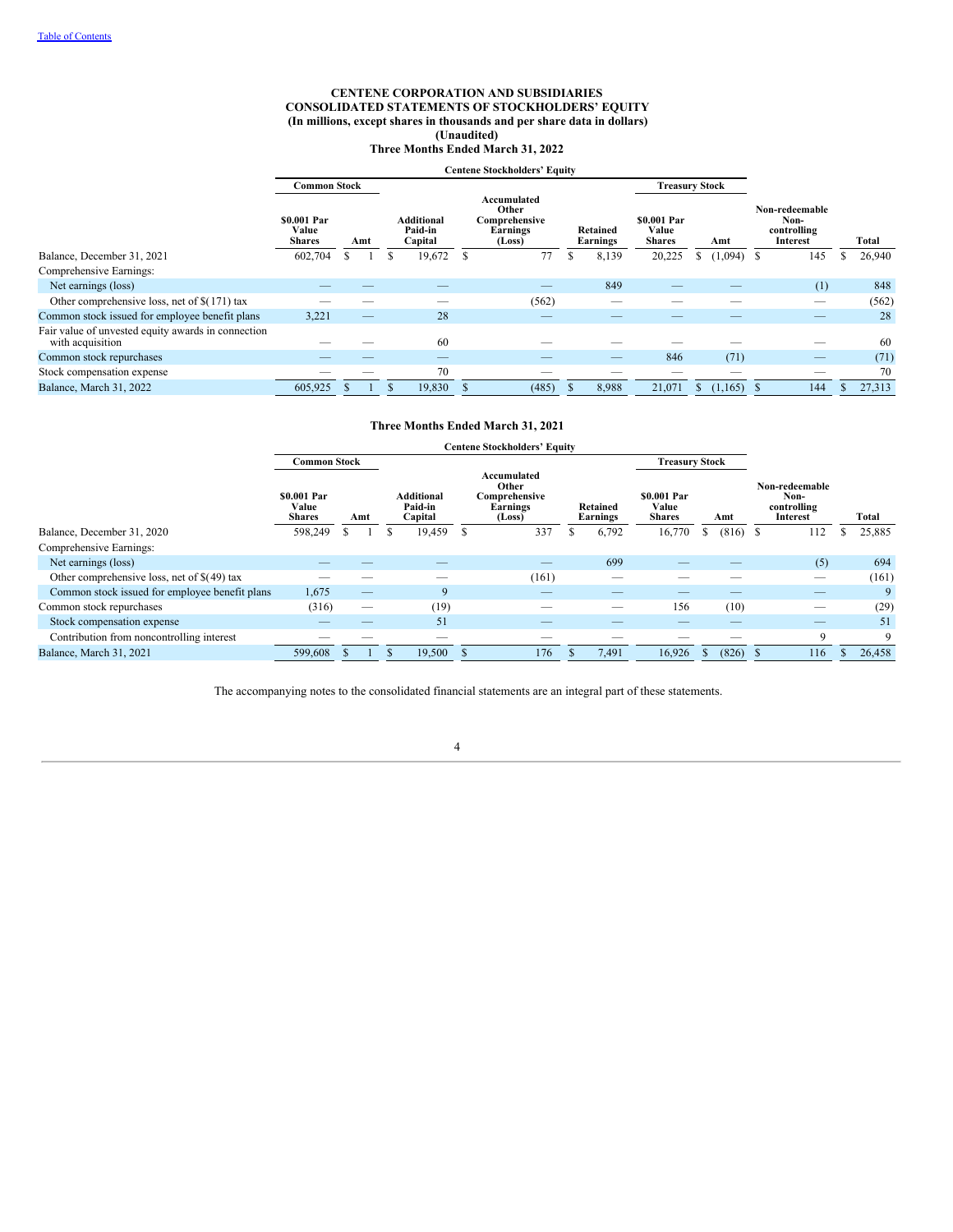## **CENTENE CORPORATION AND SUBSIDIARIES CONSOLIDATED STATEMENTS OF CASH FLOWS (In millions, unaudited)**

|                                                                                                                                                                                        |             | Three Months Ended March 31, |               |                                  |
|----------------------------------------------------------------------------------------------------------------------------------------------------------------------------------------|-------------|------------------------------|---------------|----------------------------------|
|                                                                                                                                                                                        |             | 2022                         |               | 2021                             |
| Cash flows from operating activities:                                                                                                                                                  |             |                              |               |                                  |
| Net earnings                                                                                                                                                                           | \$          | 852                          | <sup>S</sup>  | 697                              |
| Adjustments to reconcile net earnings to net cash provided by operating activities                                                                                                     |             |                              |               |                                  |
| Depreciation and amortization                                                                                                                                                          |             | 390                          |               | 361                              |
| Stock compensation expense                                                                                                                                                             |             | 70                           |               | 51                               |
| (Gain) loss on debt extinguishment                                                                                                                                                     |             | (3)                          |               | 46                               |
| Deferred income taxes                                                                                                                                                                  |             | 12                           |               | 156                              |
| Other adjustments, net                                                                                                                                                                 |             | 22                           |               | $\overline{2}$                   |
| Changes in assets and liabilities                                                                                                                                                      |             |                              |               |                                  |
| Premium and trade receivables                                                                                                                                                          |             | (3,099)                      |               | (1,891)                          |
| Other assets                                                                                                                                                                           |             | (299)                        |               | (287)                            |
| Medical claims liabilities                                                                                                                                                             |             | 1,767                        |               | 405                              |
| Unearned revenue                                                                                                                                                                       |             | 81                           |               | 48                               |
| Accounts payable and accrued expenses                                                                                                                                                  |             | 957                          |               | 32                               |
| Other long-term liabilities                                                                                                                                                            |             | 401                          |               | 423                              |
| Net cash provided by operating activities                                                                                                                                              |             | 1.151                        |               | 43                               |
| Cash flows from investing activities:                                                                                                                                                  |             |                              |               |                                  |
| Capital expenditures                                                                                                                                                                   |             | (242)                        |               | (187)                            |
| Purchases of investments                                                                                                                                                               |             | (1,700)                      |               | (1,653)                          |
| Sales and maturities of investments                                                                                                                                                    |             | 1,047                        |               | 1,391                            |
| Acquisitions, net of cash acquired                                                                                                                                                     |             | (1,504)                      |               | (158)                            |
| Other investing activities, net                                                                                                                                                        |             | (2)                          |               | $\hspace{1.0cm} \longrightarrow$ |
| Net cash used in investing activities                                                                                                                                                  |             | (2,401)                      |               | (607)                            |
| Cash flows from financing activities:                                                                                                                                                  |             |                              |               |                                  |
| Proceeds from long-term debt                                                                                                                                                           |             | 100                          |               | 2,317                            |
| Payments of long-term debt                                                                                                                                                             |             | (526)                        |               | (2,295)                          |
| Common stock repurchases                                                                                                                                                               |             | (71)                         |               | (29)                             |
| Payments for debt extinguishment                                                                                                                                                       |             | (27)                         |               | (54)                             |
| Debt issuance costs                                                                                                                                                                    |             |                              |               | (27)                             |
| Other financing activities, net                                                                                                                                                        |             | 26                           |               | 15                               |
| Net cash used in financing activities                                                                                                                                                  |             | (498)                        |               | (73)                             |
| Effect of exchange rate changes on cash, cash equivalents, and restricted cash                                                                                                         |             | 33                           |               | (16)                             |
| Net decrease in cash, cash equivalents and restricted cash and cash equivalents                                                                                                        |             | (1,715)                      |               | (653)                            |
| Cash, cash equivalents, and restricted cash and cash equivalents, beginning of period                                                                                                  |             | 13,214                       |               | 10,957                           |
|                                                                                                                                                                                        | \$          | 11,499                       | $\mathcal{S}$ | 10,304                           |
| Cash, cash equivalents, and restricted cash and cash equivalents, end of period                                                                                                        |             |                              |               |                                  |
| Supplemental disclosures of cash flow information:                                                                                                                                     |             |                              |               |                                  |
| Interest paid                                                                                                                                                                          | \$          | 139                          | -S            | 130                              |
| Income taxes paid                                                                                                                                                                      | $\mathbf S$ | 11                           | $\mathbf{s}$  | 20                               |
| The following table provides a reconciliation of cash, cash equivalents, and restricted cash and cash equivalents reported within the Consolidated Balance Sheets to the totals above: |             |                              |               |                                  |
|                                                                                                                                                                                        |             |                              | March 31,     |                                  |
|                                                                                                                                                                                        |             | 2022                         |               | 2021                             |
|                                                                                                                                                                                        |             |                              |               |                                  |

<span id="page-10-0"></span>

| Cash and cash equivalents                                              |     | 9.627  |
|------------------------------------------------------------------------|-----|--------|
| Restricted cash and cash equivalents, included in restricted deposits  | 262 |        |
| Total cash, cash equivalents, and restricted cash and cash equivalents | 499 | 304، ن |
|                                                                        |     |        |

The accompanying notes to the consolidated financial statements are an integral part of these statements.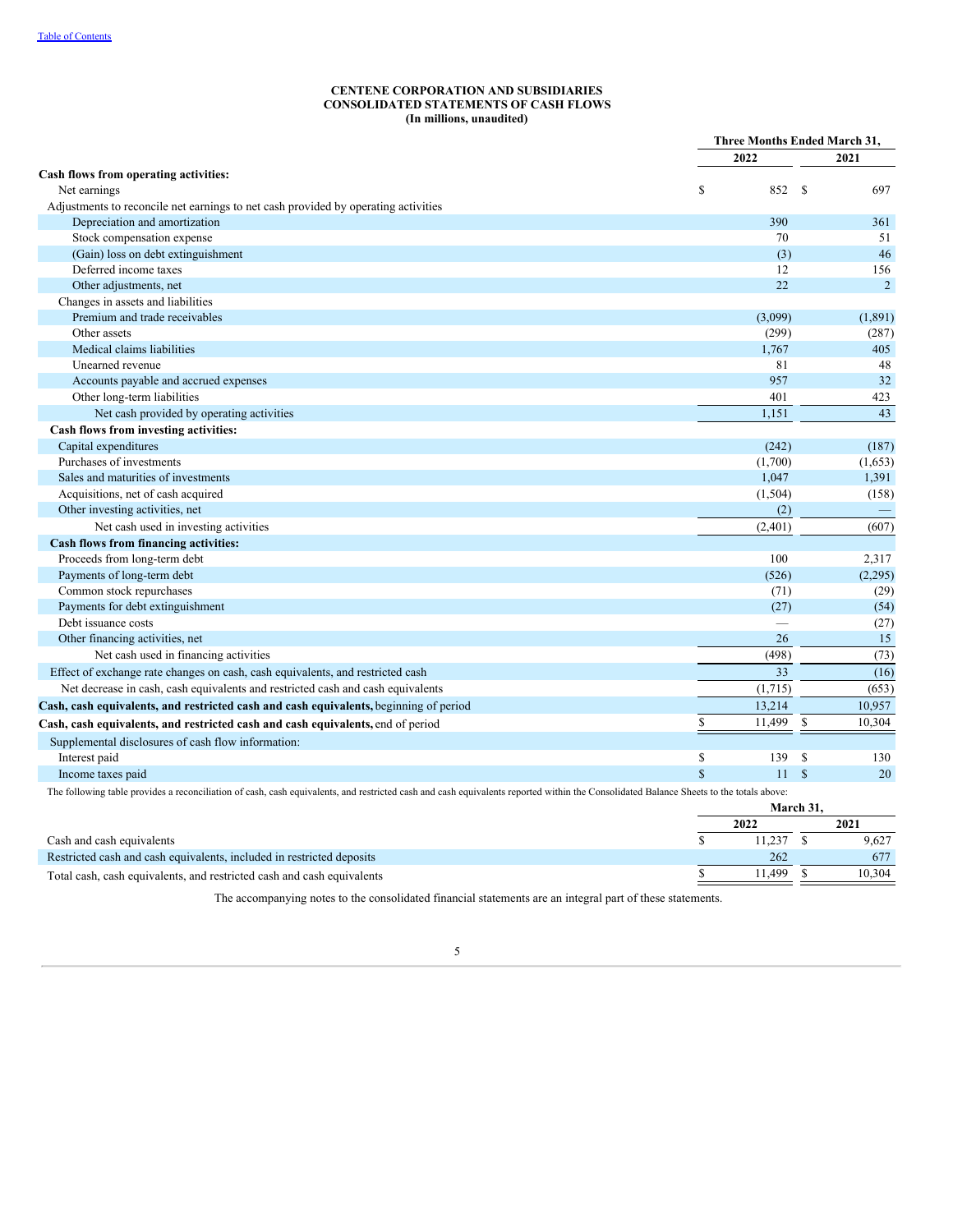#### **CENTENE CORPORATION AND SUBSIDIARIES NOTES TO THE CONSOLIDATED FINANCIAL STATEMENTS (Unaudited)**

## **1. Organization and Operations**

#### *Basis of Presentation*

The accompanying interim financial statements have been prepared under the presumption that users of the interim financial information have either read or have access to the audited financial statements included in the Form 10-K for the fiscal year ended December 31, 2021. The unaudited interim financial statements herein have been prepared pursuant to the rules and regulations of the Securities and Exchange Commission. Accordingly, footnote disclosures that would substantially duplicate the disclosures contained in the December 31, 2021 audited financial statements have been omitted from these interim financial statements, where appropriate. In the opinion of management, these financial statements reflect all adjustments, consisting only of normal recurring adjustments, which are necessary for a fair presentation of the results of the interim periods presented.

Certain 2021 amounts in the consolidated financial statements and notes to the consolidated financial statements have been reclassified to conform to the 2022 presentation. Beginning in 2022, the Company has included a separate line item for depreciation expense on the Consolidated Statement of Operations, which was previously included in selling, general and administrative (SG&A) expenses. Prior period SG&A expense ratios have also been conformed to the current presentation. These reclassifications have no effect on net earnings or stockholders' equity as previously reported.

On January 4, 2022, the Company acquired all of the issued and outstanding shares of Magellan Health, Inc. (Magellan) (the Magellan Acquisition). The acquisition was accounted for as a business combination. See Note 2. *Acquisitions* for further details.

### *Accounting Guidance Not Yet Adopted*

The Company has determined that there are no recently issued accounting pronouncements that will have a material impact on its consolidated financial position, results of operations, or cash flows.

#### **2. Acquisitions**

#### *Magellan Acquisition*

On January 4, 2022, the Company acquired all of the issued and outstanding shares of Magellan. The Magellan Acquisition enables Centene to provide whole-health, integrated healthcare solutions to deliver better health outcomes at lower costs for complex, high-cost populations. Total consideration for the acquisition was \$2,561 million, consisting of \$2,501 million in cash and \$60 million related to the fair value of replacement equity awards associated with pre-combination service. The Company recognized \$7 million of acquisition related expenses, primarily related to Magellan, that were in the Consolidated Statement of Operations for the three months ended March 31, 2022.

The Magellan Acquisition was accounted for as a business combination using the acquisition method of accounting that requires assets acquired and liabilities assumed to be recognized at fair value as of the acquisition date. Due to the timing of the acquisition, the valuation of assets acquired and liabilities assumed has not yet been finalized, and as a result, the preliminary estimates have been recorded and are subject to change. Any necessary adjustments from the preliminary estimates will be finalized within one year from the date of acquisition. Measurement period adjustments will be recorded in the period in which they are determined, as if they had been completed at the acquisition date.

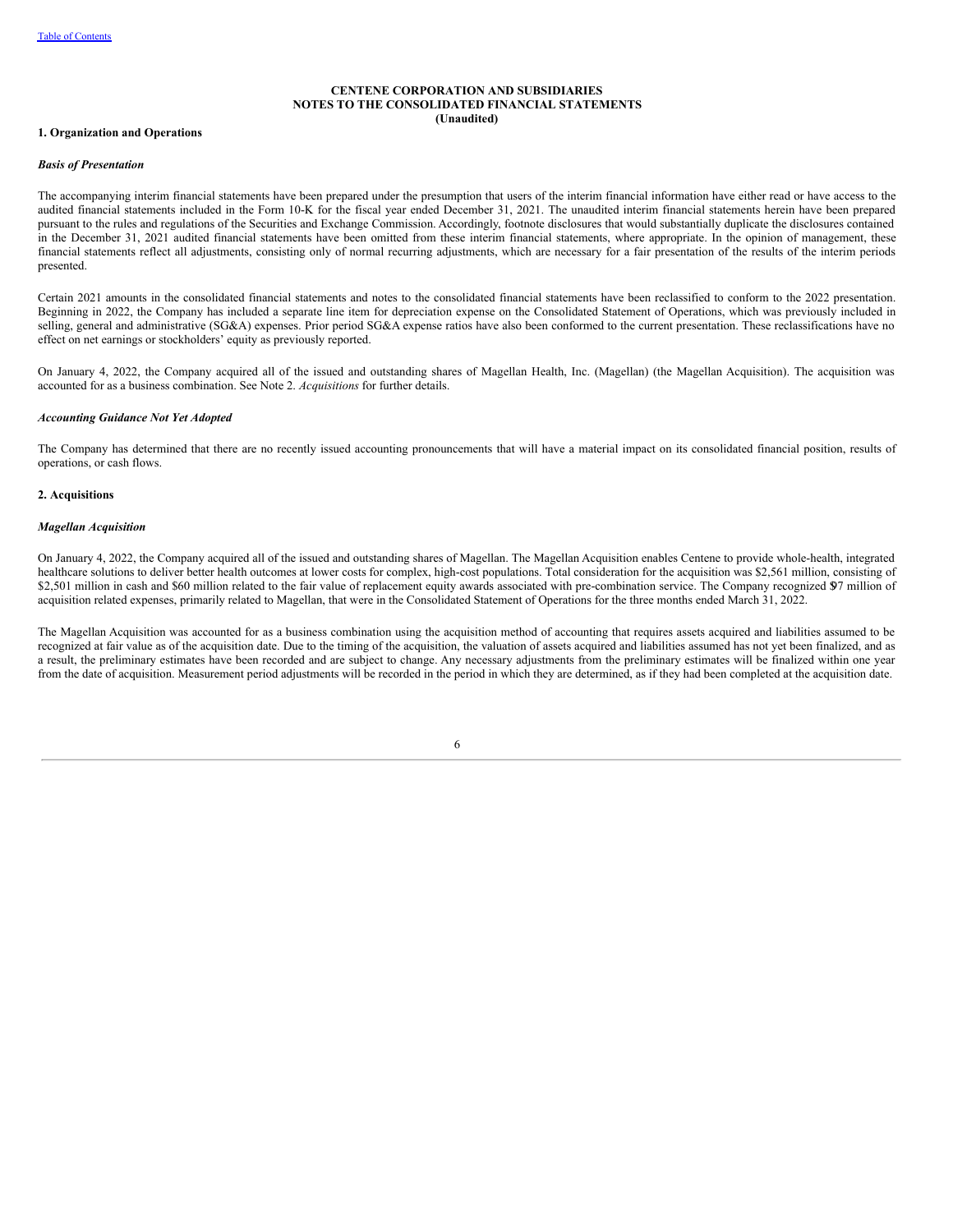The Company's preliminary allocation of the fair value of assets acquired and liabilities assumed as of the acquisition date of January 4, 2022 is as follows (\$ in millions):

| Assets acquired and liabilities assumed       |    |                 |
|-----------------------------------------------|----|-----------------|
| Cash and cash equivalents                     | S  | 997             |
| Premium and related receivables               |    | 855             |
| Short-term investments                        |    | 144             |
| Other current assets                          |    | 225             |
| Long-term investments                         |    | 43              |
| Restricted deposits                           |    | $7\phantom{.0}$ |
| Property, software and equipment              |    | 91              |
| Intangible assets (a)                         |    | 600             |
| Other long-term assets                        |    | 50              |
| Total assets acquired                         |    | 3,012           |
|                                               |    |                 |
| Medical claims liability                      |    | 249             |
| Accounts payable and accrued expenses         |    | 476             |
| Return of premium payable                     |    | 75              |
| Unearned revenue                              |    | 8               |
| Current portion of long-term debt             |    | 5               |
| Long-term debt (b)                            |    | 542             |
| Deferred tax liabilities <sup>(c)</sup>       |    | 81              |
| Other long-term liabilities                   |    | 82              |
| Total liabilities assumed                     |    | 1,518           |
| Mezzanine equity                              |    | 32              |
| Total identifiable net assets                 |    | 1,462           |
| Goodwill <sup>(d)</sup>                       |    | 1,099           |
| Total assets acquired and liabilities assumed | \$ | 2,561           |

The Company has made the following preliminary fair value adjustments based on information reviewed through March 31, 2022. Significant fair value adjustments are noted as follows:

- (a) The identifiable intangible assets acquired are to be measured at fair value as of the completion of the acquisition. The fair value of intangible assets will be determined primarily using variations of the income approach, which is based on the present value of the future after tax cash flows attributable to each identified intangible asset. Other valuation methods, including the market approach and cost approach, will be considered in estimating the fair value. The identifiable intangible assets include purchased contract rights, trade names, provider contracts and developed technologies.
- (b) Debt is required to be measured at fair value under the acquisition method of accounting. The fair value of Magellan's Senior Notes and Credit Agreement assumed in the acquisition was \$535 million. In January 2022, the Company paid off Magellan's debt acquired in the transaction using Magellan's cash on hand.
- (c) The preliminary deferred tax liabilities are presented net of \$117 million of deferred tax assets.
- (d) Goodwill is estimated at \$1,099 million and primarily relates to synergies expected from the acquisition and the assembled workforce of Magellan. The assignment of goodwill to the Company's respective segments has not been completed at this time, but the majority of goodwill is expected to be allocated to the Specialty segment. The majority of the goodwill is not deductible for income tax purposes.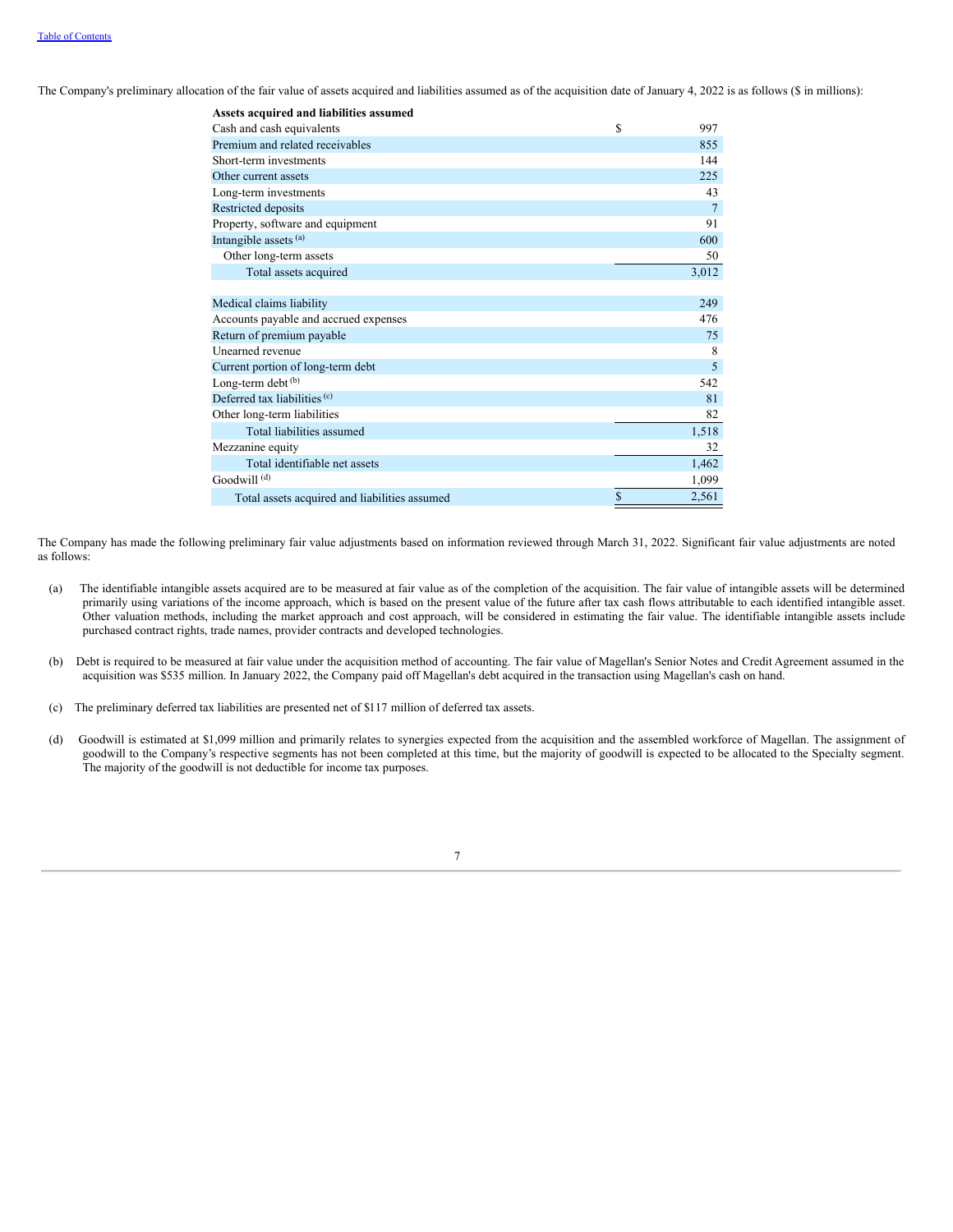# **3. Short-term and Long-term Investments, Restricted Deposits**

Short-term and long-term investments and restricted deposits by investment type consist of the following (\$ in millions):

|                                                                                                | March 31, 2022 |                   |  |                                            |   |                                             | <b>December 31, 2021</b> |    |                   |     |                                            |  |                                                    |    |               |
|------------------------------------------------------------------------------------------------|----------------|-------------------|--|--------------------------------------------|---|---------------------------------------------|--------------------------|----|-------------------|-----|--------------------------------------------|--|----------------------------------------------------|----|---------------|
|                                                                                                |                | Amortized<br>Cost |  | <b>Gross</b><br><b>Unrealized</b><br>Gains |   | <b>Gross</b><br><b>Unrealized</b><br>Losses | Fair<br>Value            |    | Amortized<br>Cost |     | <b>Gross</b><br><b>Unrealized</b><br>Gains |  | <b>Gross</b><br><b>Unrealized</b><br><b>Losses</b> |    | Fair<br>Value |
| Debt securities:                                                                               |                |                   |  |                                            |   |                                             |                          |    |                   |     |                                            |  |                                                    |    |               |
| U.S. Treasury securities and obligations \$<br>of U.S. government corporations and<br>agencies |                | 552 \$            |  |                                            | S | (9)                                         | \$<br>543                | -S | 642               | - S |                                            |  | (2)                                                | \$ | 640           |
| Corporate securities                                                                           |                | 8,752             |  | 26                                         |   | (368)                                       | 8,410                    |    | 8,145             |     | 130                                        |  | (75)                                               |    | 8,200         |
| Restricted certificates of deposit                                                             |                | 4                 |  |                                            |   |                                             | 4                        |    | 4                 |     |                                            |  |                                                    |    | 4             |
| Restricted cash equivalents                                                                    |                | 262               |  |                                            |   |                                             | 262                      |    | 96                |     |                                            |  |                                                    |    | 96            |
| Short-term time deposits                                                                       |                | 130               |  |                                            |   |                                             | 130                      |    | 109               |     |                                            |  |                                                    |    | 109           |
| Municipal securities                                                                           |                | 3,607             |  | 13                                         |   | (136)                                       | 3,484                    |    | 3,398             |     | 85                                         |  | (15)                                               |    | 3,468         |
| Asset-backed securities                                                                        |                | 1,308             |  |                                            |   | (29)                                        | 1,279                    |    | 1,308             |     | 5                                          |  | (5)                                                |    | 1,308         |
| Residential mortgage-backed securities                                                         |                | 919               |  |                                            |   | (45)                                        | 875                      |    | 850               |     | 10                                         |  | (7)                                                |    | 853           |
| Commercial mortgage-backed securities                                                          |                | 939               |  |                                            |   | (43)                                        | 897                      |    | 870               |     | 13                                         |  | (10)                                               |    | 873           |
| Equity securities $(1)$                                                                        |                | 301               |  |                                            |   |                                             | 301                      |    | 326               |     |                                            |  |                                                    |    | 326           |
| Private equity investments                                                                     |                | 626               |  |                                            |   |                                             | 626                      |    | 587               |     |                                            |  |                                                    |    | 587           |
| Life insurance contracts                                                                       |                | 196               |  |                                            |   |                                             | 196                      |    | 186               |     |                                            |  |                                                    |    | 186           |
| Total                                                                                          |                | 17,596            |  | 41                                         |   | (630)                                       | 17,007                   |    | 16,521            |     | 243                                        |  | (114)                                              |    | 16,650        |

 $<sup>(1)</sup>$  Investments in equity securities primarily consist of exchange traded funds in fixed income securities.</sup>

The Company's investments are debt securities classified as available-for-sale with the exception of equity securities, certain private equity investments and life insurance contracts. The Company's investment policies are designed to provide liquidity, preserve capital and maximize total return on invested assets with the focus on high credit quality securities. The Company limits the size of investment in any single issuer other than U.S. treasury securities and obligations of U.S. government corporations and agencies. As of March 31, 2022, 98% of the Company's investments in rated securities carry an investment grade rating by nationally recognized statistical rating organizations. At March 31, 2022, the Company held certificates of deposit, equity securities, private equity investments and life insurance contracts, which did not carry a credit rating. Accrued interest income on available-for-sale debt securities was \$101 million and \$96 million at March 31, 2022 and December 31, 2021, respectively, and is included in other current assets on the Consolidated Balance Sheets.

The Company's residential mortgage-backed securities are primarily issued by the Federal National Mortgage Association, Government National Mortgage Association or Federal Home Loan Mortgage Corporation, which carry implicit or explicit guarantees of the U.S. government. The Company's commercial mortgage-backed securities are primarily senior tranches with a weighted average rating of AA and a weighted average duration of 4 years at March 31, 2022.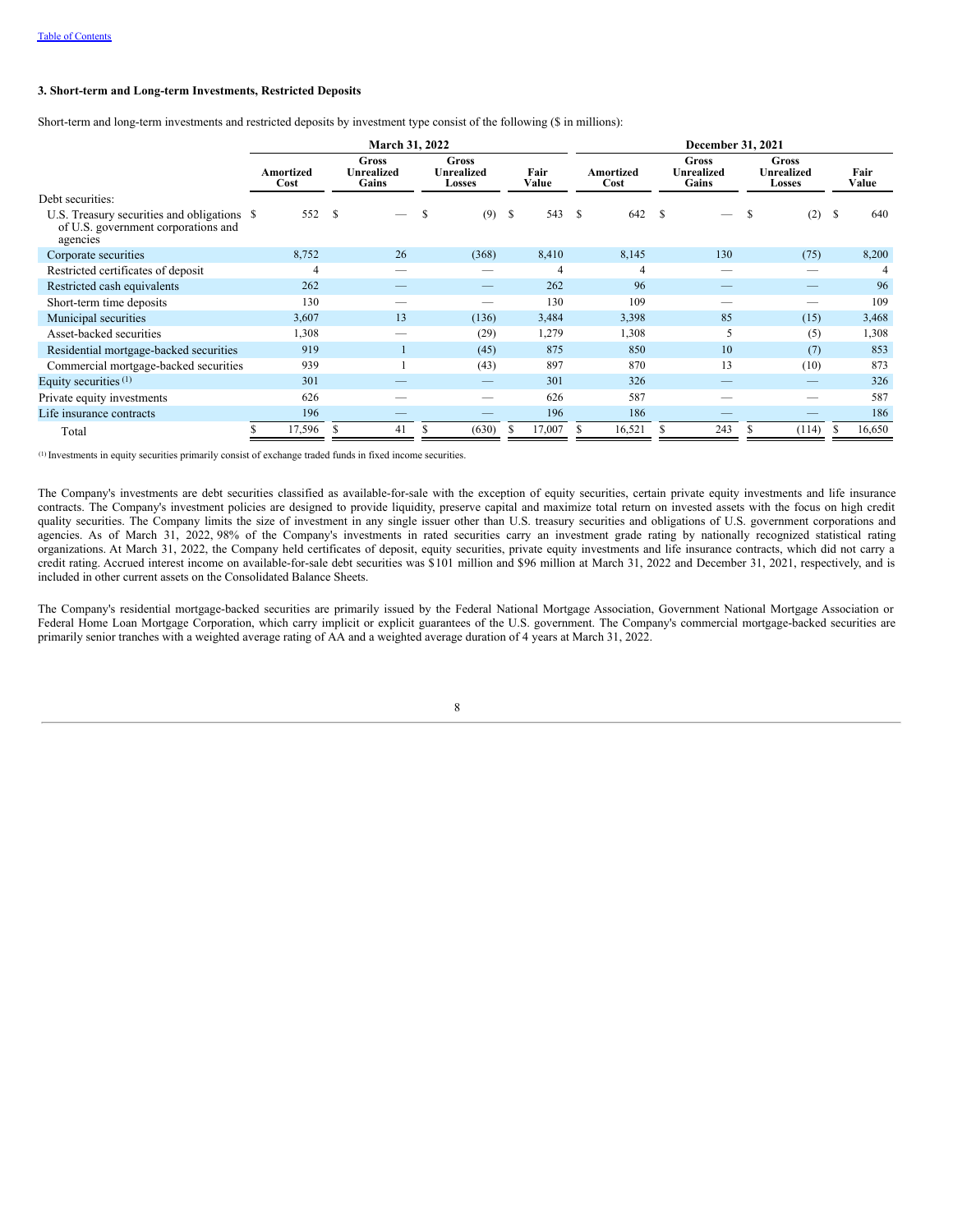The fair value of available-for-sale debt securities with gross unrealized losses by investment type and length of time that individual securities have been in a continuous unrealized loss position were as follows (\$ in millions):

|                                                                                             | March 31, 2022              |                            |               |    |                             |                          | December 31, 2021 |    |                             |                            |               |  |                             |  |                          |     |  |  |  |
|---------------------------------------------------------------------------------------------|-----------------------------|----------------------------|---------------|----|-----------------------------|--------------------------|-------------------|----|-----------------------------|----------------------------|---------------|--|-----------------------------|--|--------------------------|-----|--|--|--|
|                                                                                             |                             | <b>Less Than 12 Months</b> |               |    |                             | <b>12 Months or More</b> |                   |    |                             | <b>Less Than 12 Months</b> |               |  |                             |  | <b>12 Months or More</b> |     |  |  |  |
|                                                                                             | <b>Unrealized</b><br>Losses |                            | Fair<br>Value |    | <b>Unrealized</b><br>Losses |                          | Fair<br>Value     |    | <b>Unrealized</b><br>Losses |                            | Fair<br>Value |  | <b>Unrealized</b><br>Losses |  | Fair<br>Value            |     |  |  |  |
| U.S. Treasury securities and obligations of U.S. \$<br>government corporations and agencies | (7)                         | Ъ.                         | 495           | -S | (2)                         | ъ                        | 33                | -S | (2)                         |                            | 598           |  |                             |  |                          |     |  |  |  |
| Corporate securities                                                                        | (271)                       |                            | 5,653         |    | (97)                        |                          | 1,024             |    | (66)                        |                            | 4,209         |  | (9)                         |  |                          | 209 |  |  |  |
| Municipal securities                                                                        | (125)                       |                            | 2,336         |    | (11)                        |                          | 121               |    | (14)                        |                            | 1.173         |  | (1)                         |  |                          | 39  |  |  |  |
| Asset-backed securities                                                                     | (28)                        |                            | 1,097         |    | (1)                         |                          | 65                |    | (5)                         |                            | 770           |  | _                           |  |                          | 33  |  |  |  |
| Residential mortgage-backed securities                                                      | (29)                        |                            | 629           |    | (16)                        |                          | 172               |    | (7)                         |                            | 472           |  | _                           |  |                          | 15  |  |  |  |
| Commercial mortgage-backed securities                                                       | (27)                        |                            | 680           |    | (16)                        |                          | 139               |    | (8)                         |                            | 380           |  | (2)                         |  |                          | 32  |  |  |  |
| Total                                                                                       | (487)                       |                            | 10,890        |    | (143)                       |                          | 1,554             |    | (102)                       |                            | 1,602         |  | (12)                        |  |                          | 331 |  |  |  |

As of March 31, 2022, the gross unrealized losses were generated from5,048 positions out of a total of 6,748 positions. The change in fair value of available-for-sale debt securities is primarily a result of movement in interest rates subsequent to the purchase of the security.

For each security in an unrealized loss position, the Company assesses whether it intends to sell the security or if it is more likely than not the Company will be required to sell the security before recovery of the amortized cost basis for reasons such as liquidity, contractual or regulatory purposes. If the security meets this criterion, the decline in fair value is recorded in earnings. The Company does not intend to sell these securities prior to maturity and it is not likely that the Company will be required to sell these securities prior to maturity; therefore, the Company did not record an impairment for these securities.

In addition, the Company monitors available-for-sale debt securities for credit losses. Certain investments have experienced a decline in fair value due to changes in credit quality, market interest rates and/or general economic conditions. The Company recognizes an allowance when evidence demonstrates that the decline in fair value is credit related. Evidence of a credit related loss may include rating agency actions, adverse conditions specifically related to the security, or failure of the issuer of the security to make scheduled payments.

The contractual maturities of short-term and long-term debt securities and restricted deposits are as follows (\$ in millions):

|                              | <b>March 31, 2022</b>                            |  |               |      |                   |  | <b>December 31, 2021</b> |  |                            |  |               |  |                   |  |               |  |
|------------------------------|--------------------------------------------------|--|---------------|------|-------------------|--|--------------------------|--|----------------------------|--|---------------|--|-------------------|--|---------------|--|
|                              | <b>Restricted Deposits</b><br><b>Investments</b> |  |               |      |                   |  | Investments              |  | <b>Restricted Deposits</b> |  |               |  |                   |  |               |  |
|                              | Amortized<br>Cost                                |  | Fair<br>Value |      | Amortized<br>Cost |  | Fair<br>Value            |  | Amortized<br>Cost          |  | Fair<br>Value |  | Amortized<br>Cost |  | Fair<br>Value |  |
| One year or less             | .543                                             |  | .540          | - 25 | 611               |  | 609                      |  | 1,390                      |  | 1,396         |  | 368               |  | 368           |  |
| One year through five years  | 6,519                                            |  | 6,327         |      | 400               |  | 382                      |  | 6.212                      |  | 6,294         |  | 460               |  | 457           |  |
| Five years through ten years | 3,903                                            |  | 3,665         |      | 238               |  | 219                      |  | 3.647                      |  | 3,681         |  | 244               |  | 243           |  |
| Greater than ten years       | 93                                               |  | 91            |      |                   |  |                          |  | 73                         |  | 78            |  |                   |  |               |  |
| Asset-backed securities      | 3,166                                            |  | 3,051         |      |                   |  |                          |  | 3,028                      |  | 3,034         |  |                   |  |               |  |
| Total                        | 15.224                                           |  | 14.674        |      | .249              |  | .210                     |  | 14,350                     |  | 14.483        |  | 1,072             |  | 1,068         |  |

Actual maturities may differ from contractual maturities due to call or prepayment options. Equity securities, private equity investments and life insurance contracts are excluded from the table above because they do not have a contractual maturity. The Company has an option to redeem at amortized cost substantially all of the securities included in the greater than ten years category listed above.

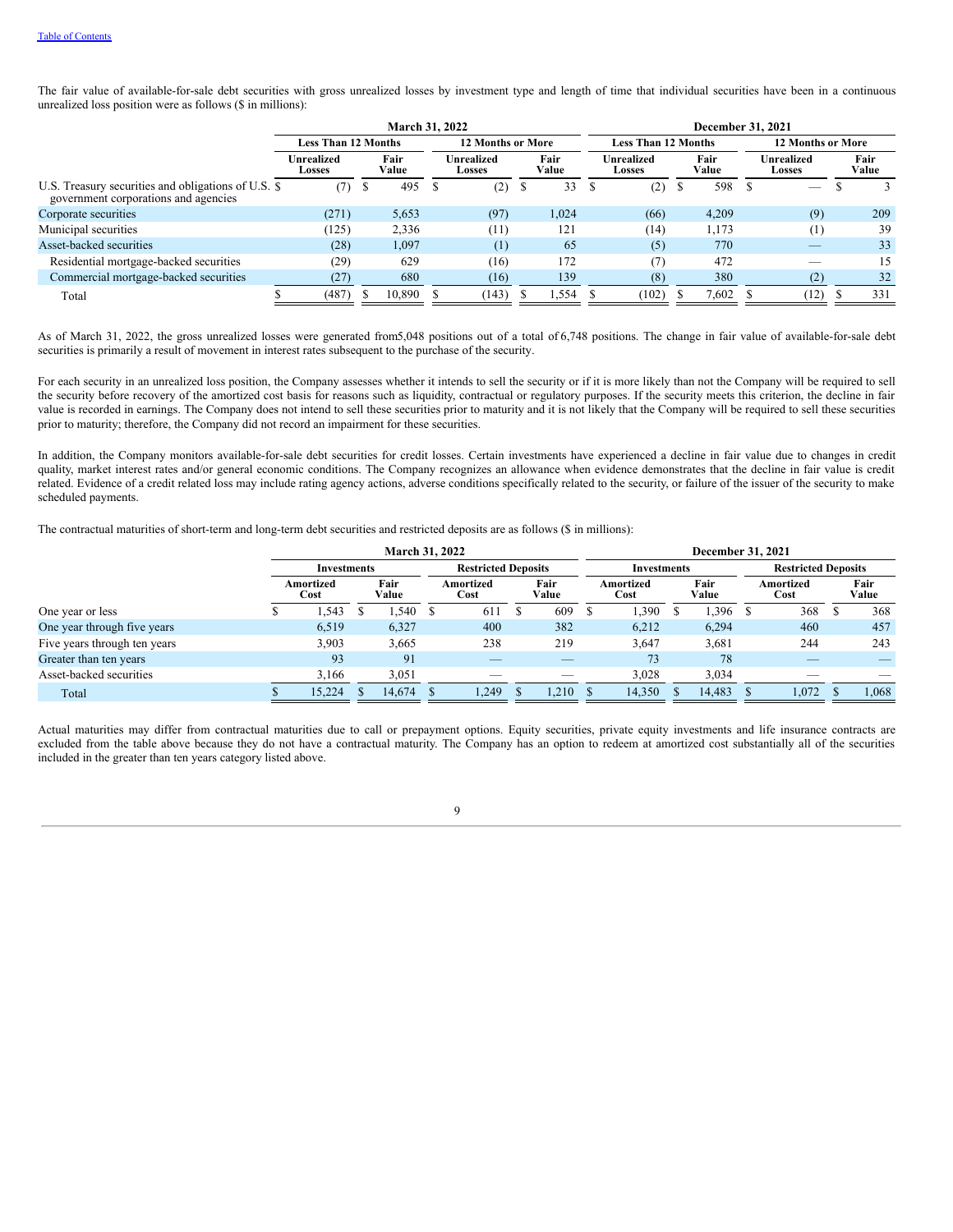# **4. Fair Value Measurements**

Assets and liabilities recorded at fair value in the Consolidated Balance Sheets are categorized based upon observable or unobservable inputs used to estimate fair value. Level inputs are as follows:

| Level Input: | <b>Input Definition:</b>                                                                                                                                                                                                                                                                                                                                                                                                                                     |
|--------------|--------------------------------------------------------------------------------------------------------------------------------------------------------------------------------------------------------------------------------------------------------------------------------------------------------------------------------------------------------------------------------------------------------------------------------------------------------------|
| Level I      | Inputs are unadjusted, quoted prices for identical assets or liabilities in active markets at the measurement date.                                                                                                                                                                                                                                                                                                                                          |
| Level II     | Inputs other than quoted prices included in Level I that are observable for the asset or liability through corroboration with market data at the<br>measurement date.                                                                                                                                                                                                                                                                                        |
| $-1.77$      | $\mathcal{A} = \mathcal{A} = \mathcal{A} = \mathcal{A} = \mathcal{A} = \mathcal{A} = \mathcal{A} = \mathcal{A} = \mathcal{A} = \mathcal{A} = \mathcal{A} = \mathcal{A} = \mathcal{A} = \mathcal{A} = \mathcal{A} = \mathcal{A} = \mathcal{A} = \mathcal{A} = \mathcal{A} = \mathcal{A} = \mathcal{A} = \mathcal{A} = \mathcal{A} = \mathcal{A} = \mathcal{A} = \mathcal{A} = \mathcal{A} = \mathcal{A} = \mathcal{A} = \mathcal{A} = \mathcal{A} = \mathcal$ |

Level III Unobservable inputs that reflect management's best estimate of what market participants would use in pricing the asset or liability at the measurement date.

The following table summarizes fair value measurements by level at March 31, 2022, for assets and liabilities measured at fair value on a recurring basis (\$ in millions):

|                                                                                       | <b>Level I</b> |        |               | <b>Level II</b> |               | <b>Level III</b> |               | Total  |
|---------------------------------------------------------------------------------------|----------------|--------|---------------|-----------------|---------------|------------------|---------------|--------|
| <b>Assets</b>                                                                         |                |        |               |                 |               |                  |               |        |
| Cash and cash equivalents                                                             |                | 11,237 |               |                 | S.            |                  | S             | 11,237 |
| Investments:                                                                          |                |        |               |                 |               |                  |               |        |
| U.S. Treasury securities and obligations of U.S. government corporations and agencies | \$             | 154    | - \$          |                 | \$            |                  | <sup>\$</sup> | 154    |
| Corporate securities                                                                  |                |        |               | 8,380           |               |                  |               | 8,380  |
| Municipal securities                                                                  |                |        |               | 2,959           |               |                  |               | 2,959  |
| Short-term time deposits                                                              |                |        |               | 130             |               |                  |               | 130    |
| Asset-backed securities                                                               |                |        |               | 1,279           |               |                  |               | 1,279  |
| Residential mortgage-backed securities                                                |                |        |               | 875             |               |                  |               | 875    |
| Commercial mortgage-backed securities                                                 |                |        |               | 897             |               |                  |               | 897    |
| Equity securities                                                                     |                | 299    |               | $\overline{2}$  |               |                  |               | 301    |
| Total investments                                                                     |                | 453    | <sup>\$</sup> | 14,522          | <sup>\$</sup> |                  | S             | 14,975 |
| Restricted deposits:                                                                  |                |        |               |                 |               |                  |               |        |
| Cash and cash equivalents                                                             | \$             | 262    | - \$          |                 | \$.           |                  | $\mathbb{S}$  | 262    |
| Certificates of deposit                                                               |                |        |               | 4               |               |                  |               | 4      |
| Corporate securities                                                                  |                |        |               | 30              |               |                  |               | 30     |
| Municipal securities                                                                  |                |        |               | 525             |               |                  |               | 525    |
| U.S. Treasury securities and obligations of U.S. government corporations and agencies |                | 389    |               |                 |               |                  |               | 389    |
| Total restricted deposits                                                             |                | 651    | S             | 559             | <sup>\$</sup> |                  |               | 1,210  |
| Total assets at fair value                                                            |                | 12,341 |               | 15,081          |               |                  |               | 27,422 |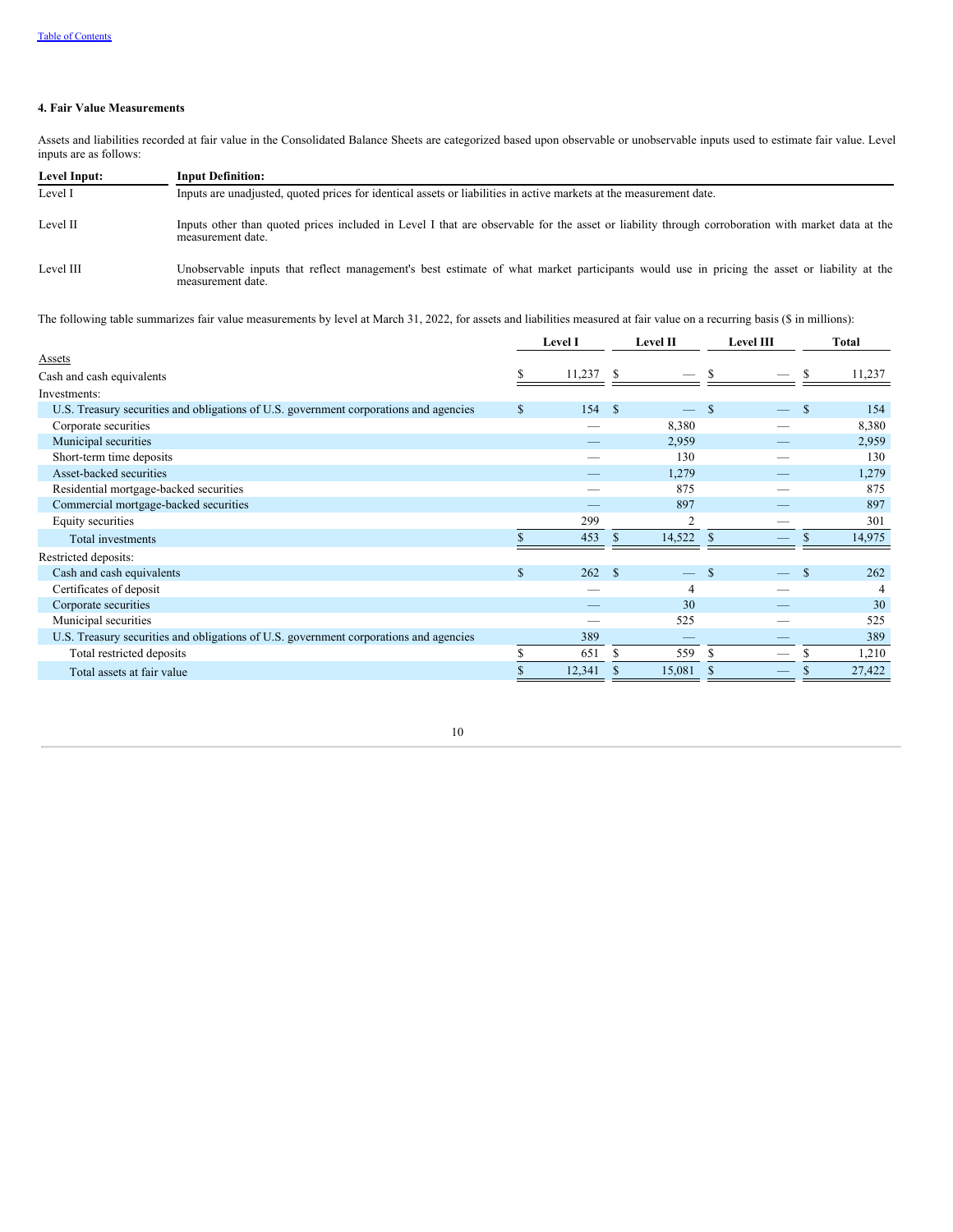The following table summarizes fair value measurements by level at December 31, 2021, for assets and liabilities measured at fair value on a recurring basis (\$ in millions):

|                                                                                       | <b>Level I</b> |        |              | <b>Level II</b> |               | <b>Level III</b> |              | <b>Total</b> |
|---------------------------------------------------------------------------------------|----------------|--------|--------------|-----------------|---------------|------------------|--------------|--------------|
| Assets                                                                                |                |        |              |                 |               |                  |              |              |
| Cash and cash equivalents                                                             | S              | 13,118 | S            |                 | S             |                  | S            | 13,118       |
| Investments:                                                                          |                |        |              |                 |               |                  |              |              |
| U.S. Treasury securities and obligations of U.S. government corporations and agencies | $\mathbb{S}$   | 171    | -\$          |                 | <sup>\$</sup> |                  | \$           | 171          |
| Corporate securities                                                                  |                |        |              | 8,170           |               |                  |              | 8,170        |
| Municipal securities                                                                  |                |        |              | 2,999           |               |                  |              | 2,999        |
| Short-term time deposits                                                              |                |        |              | 109             |               |                  |              | 109          |
| Asset backed securities                                                               |                |        |              | 1,308           |               |                  |              | 1,308        |
| Residential mortgage backed securities                                                |                |        |              | 853             |               |                  |              | 853          |
| Commercial mortgage backed securities                                                 |                |        |              | 873             |               |                  |              | 873          |
| Equity securities                                                                     |                | 324    |              | 2               |               |                  |              | 326          |
| Total investments                                                                     |                | 495    | <sup>S</sup> | 14,314          | <sup>S</sup>  |                  | \$.          | 14,809       |
| Restricted deposits:                                                                  |                |        |              |                 |               |                  |              |              |
| Cash and cash equivalents                                                             | $\mathbf S$    | 96     | - \$         |                 | <sup>\$</sup> |                  | $\mathbb{S}$ | 96           |
| Certificates of deposit                                                               |                |        |              | 4               |               |                  |              | 4            |
| Corporate securities                                                                  |                |        |              | 30              |               |                  |              | 30           |
| Municipal securities                                                                  |                |        |              | 469             |               |                  |              | 469          |
| U.S. Treasury securities and obligations of U.S. government corporations and agencies |                | 469    |              |                 |               |                  |              | 469          |
| Total restricted deposits                                                             | S              | 565    | <sup>S</sup> | 503             | <sup>\$</sup> |                  | S            | 1,068        |
| Other long-term assets:                                                               |                |        |              |                 |               |                  |              |              |
| Interest rate swap agreements                                                         |                |        |              | 15              | \$            |                  | S            | 15           |
| Total assets at fair value                                                            |                | 14,178 |              | 14,832          | \$            |                  |              | 29,010       |

The Company utilizes matrix-pricing services to estimate fair value for securities which are not actively traded on the measurement date. The Company designates these securities as Level II fair value measurements. In addition, the aggregate carrying amount of the Company's private equity investments and life insurance contracts, which approximates fair value, was \$822 million and \$773 million as of March 31, 2022 and December 31, 2021, respectively.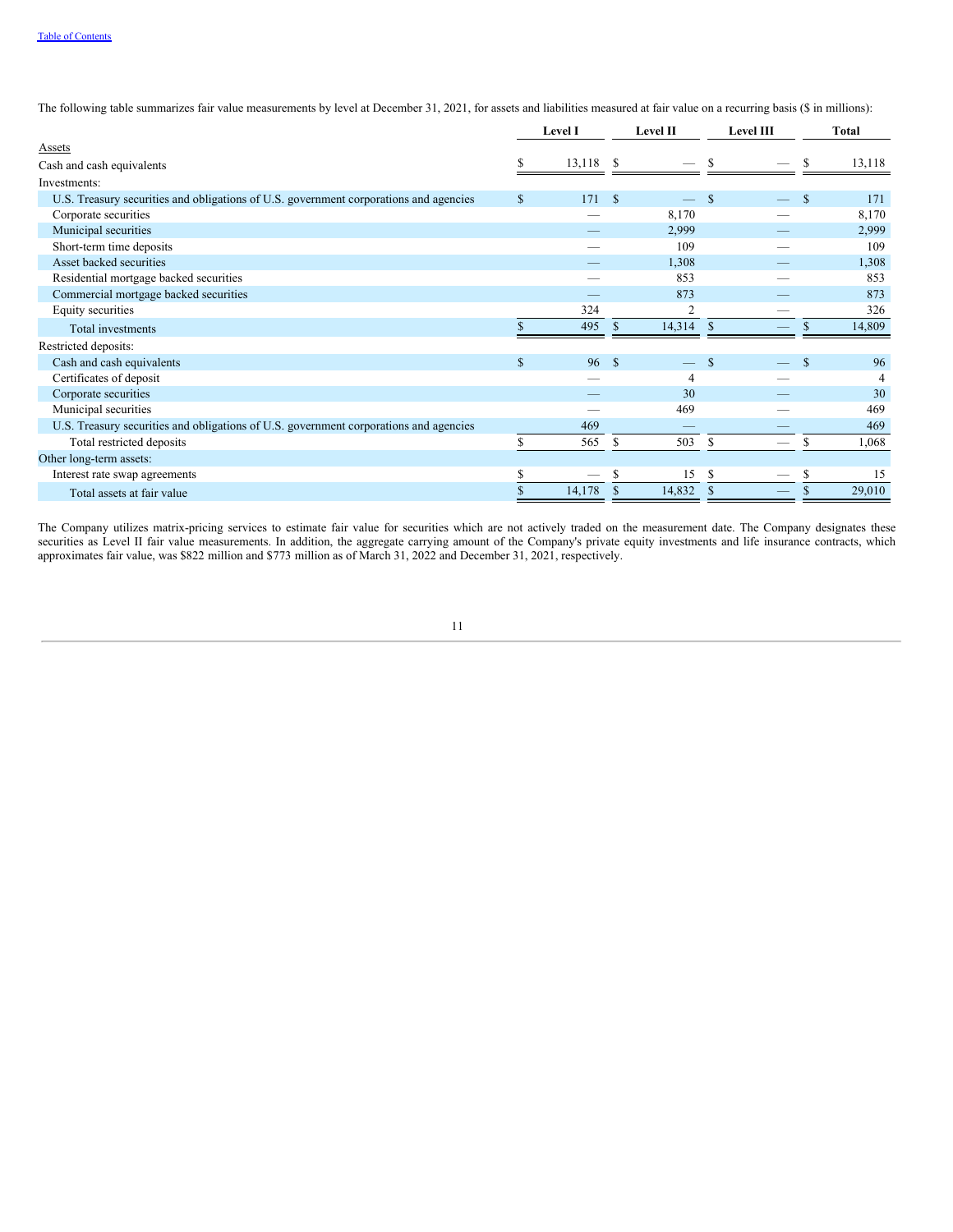## **5. Medical Claims Liability**

The following table summarizes the change in medical claims liability (\$ in millions):

|                               |        | Three Months Ended March 31, |
|-------------------------------|--------|------------------------------|
|                               | 2022   | 2021                         |
| Balance, January 1            | 14,243 | 12,438<br><sup>\$</sup>      |
| Less: Reinsurance recoverable | 23     | 23                           |
| Balance, January 1, net       | 14,220 | 12,415                       |
| Acquisitions and divestitures | 249    |                              |
| Incurred related to:          |        |                              |
| Current year                  | 28,561 | 24,255                       |
| Prior years                   | (723)  | (864)                        |
| Total incurred                | 27,838 | 23,391                       |
| Paid related to:              |        |                              |
| Current year                  | 17,398 | 15,161                       |
| Prior years                   | 8,662  | 7,828                        |
| Total paid                    | 26,060 | 22,989                       |
| Balance at March 31, net      | 16,247 | 12,817                       |
| Plus: Reinsurance recoverable | 12     | 25                           |
| Balance, March 31             | 16,259 | 12,842                       |

Reinsurance recoverables related to medical claims are included in premium and trade receivables. Changes in estimates of incurred claims for prior years are primarily attributable to reserving under moderately adverse conditions. The impact from COVID-19 on healthcare utilization and medical claims submission patterns continues to provide increased estimation uncertainty on the incurred but not reported liability. Additionally, as a result of minimum health benefits ratio (HBR) and other return of premium programs, the Company recorded \$67 million and \$202 million as a reduction to premium revenue in the three months ended March 31, 2022 and 2021, respectively.

Incurred but not reported (IBNR) plus expected development on reported claims as of March 31, 2022 was \$10,480 million. Total IBNR plus expected development on reported claims represents estimates for claims incurred but not reported, development on reported claims, and estimates for the costs necessary to process unpaid claims at the end of each period. The Company estimates its liability using actuarial methods that are commonly used by health insurance actuaries and meet Actuarial Standards of Practice. These actuarial methods consider factors such as historical data for payment patterns, cost trends, product mix, seasonality, utilization of healthcare services and other relevant factors.

## **6. Affordable Care Act**

The Affordable Care Act established risk spreading premium stabilization programs as well as a minimum annual medical loss ratio (MLR) and cost sharing reductions.

The Company's net receivables (payables) for each of the programs are as follows (\$ in millions):

|                                   | <b>March 31, 2022</b> | December 31, 2021 |
|-----------------------------------|-----------------------|-------------------|
| Risk adjustment receivable        | 643                   | 522.              |
| Risk adjustment payable           | (735)                 | (536)             |
| Minimum medical loss ratio        | (186)                 | (196)             |
| Cost sharing reduction receivable | 27                    | 69                |
| Cost sharing reduction payable    | (58)                  | (42)              |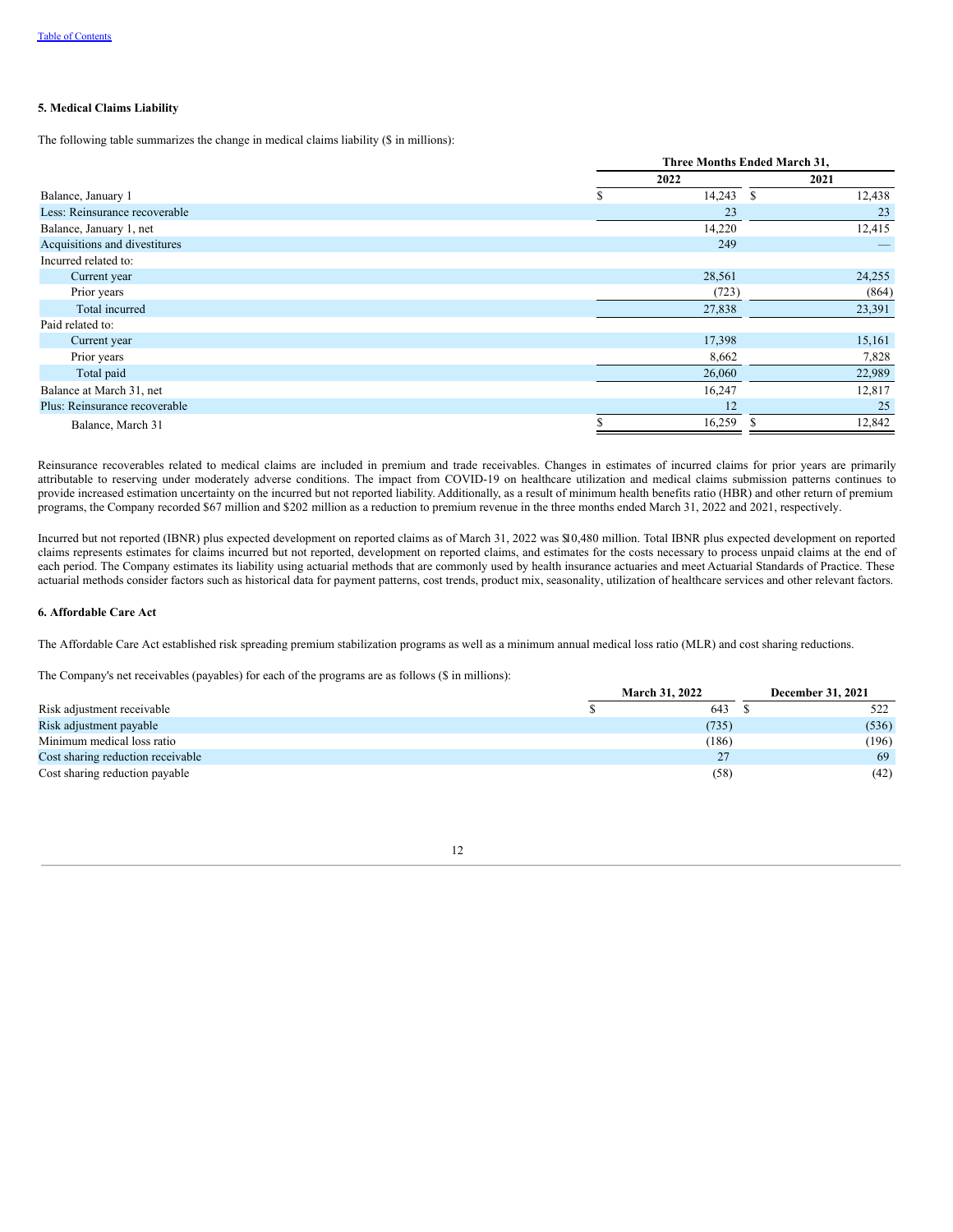#### **7. Debt**

Debt consists of the following (\$ in millions):

|                                                           | March 31, 2022 | December 31, 2021 |
|-----------------------------------------------------------|----------------|-------------------|
| \$2,500 million 4.25% Senior Notes due December 15, 2027  | 2,485<br>\$.   | -S<br>2,484       |
| \$2,300 million 2.45% Senior Notes due July 15, 2028      | 2,304          | 2,304             |
| \$3,500 million 4.625% Senior Notes due December 15, 2029 | 3,500          | 3,500             |
| \$2,000 million 3.375% Senior Notes due February 15, 2030 | 2,000          | 2,000             |
| \$2,200 million 3.00% Senior Notes due October 15, 2030   | 2,200          | 2,200             |
| \$2,200 million 2.50% Senior Notes due March 1, 2031      | 2,200          | 2,200             |
| \$1,300 million 2.625% Senior Notes due August 1, 2031    | 1,300          | 1,300             |
| Total senior notes                                        | 15,989         | 15,988            |
| Term loan facility                                        | 2,196          | 2,195             |
| Revolving credit agreement                                | 213            | 149               |
| Construction loan payable                                 | 182            | 184               |
| Finance leases and other                                  | 518            | 493               |
| Debt issuance costs                                       | (166)          | (171)             |
| Total debt                                                | 18,932         | 18,838            |
| Less current portion                                      | (292)          | (267)             |
| Long-term debt                                            | 18,640         | 18,571            |

Of the Company's total debt, approximately 15% is variable rate debt tied to London Interbank Offered Rate (LIBOR). The debt agreements that may be impacted by the discontinuation of LIBOR include provisions that the Company believes are sufficient for the Company to transition from the existing LIBOR rates to the prevailing successor market rates as necessary.

#### *Senior Notes*

In connection with the Magellan Acquisition in January 2022, the Company redeemed Magellan's existing outstanding 4.4% Senior Notes due 2024 and paid off the existing Credit Agreement using Magellan's cash on hand. The Company recognized an immaterial net pre-tax gain on extinguishment including related fees and expenses and the writeoff of the unamortized premium.

#### *Foreign Currency Swap*

In order to manage the foreign exchange risk associated with an intercompany note receivable related to the Circle Health acquisition, the Company entered into a foreign currency swap agreement for a notional amount of \$705 million, to purchase £509 million. The swap agreement was formally designated and qualified as a fair value hedge. All gains and losses due to changes in the fair value of the foreign currency swap completely offset changes in the remeasurement of the intercompany note receivable within investment and other income in the Consolidated Statement of Operations, resulting in no net impact to the Consolidated Statement of Operations.

On March 31, 2022, the interest rate swap settled in connection with its expiration, and the Company received cash proceeds of \$35 million. The Company does not hold or issue any derivative instruments for trading or speculative purposes.

## *Construction Loan*

In October 2017, the Company executed a \$200 million non-recourse construction loan to fund the expansion of the Company's corporate headquarters. Until final completion of the construction project, which occurred in July 2021, the loan bore interest based on one month LIBOR plus 2.70%, which reduced to LIBOR plus 2.00% at the time construction was completed. The agreement contains financial and non-financial covenants similar to those contained in the Company Credit Facility. The Company guaranteed completion of the construction project associated with the loan. As of March 31, 2022, the Company had \$182 million in borrowings outstanding under the loan, which is included in the current portion of long-term debt.

In April 2022, the Company extended the term of the loan for an additionalone year. The extension reduced interest on the loan to SOFR plus1.85% and matures in April 2023.

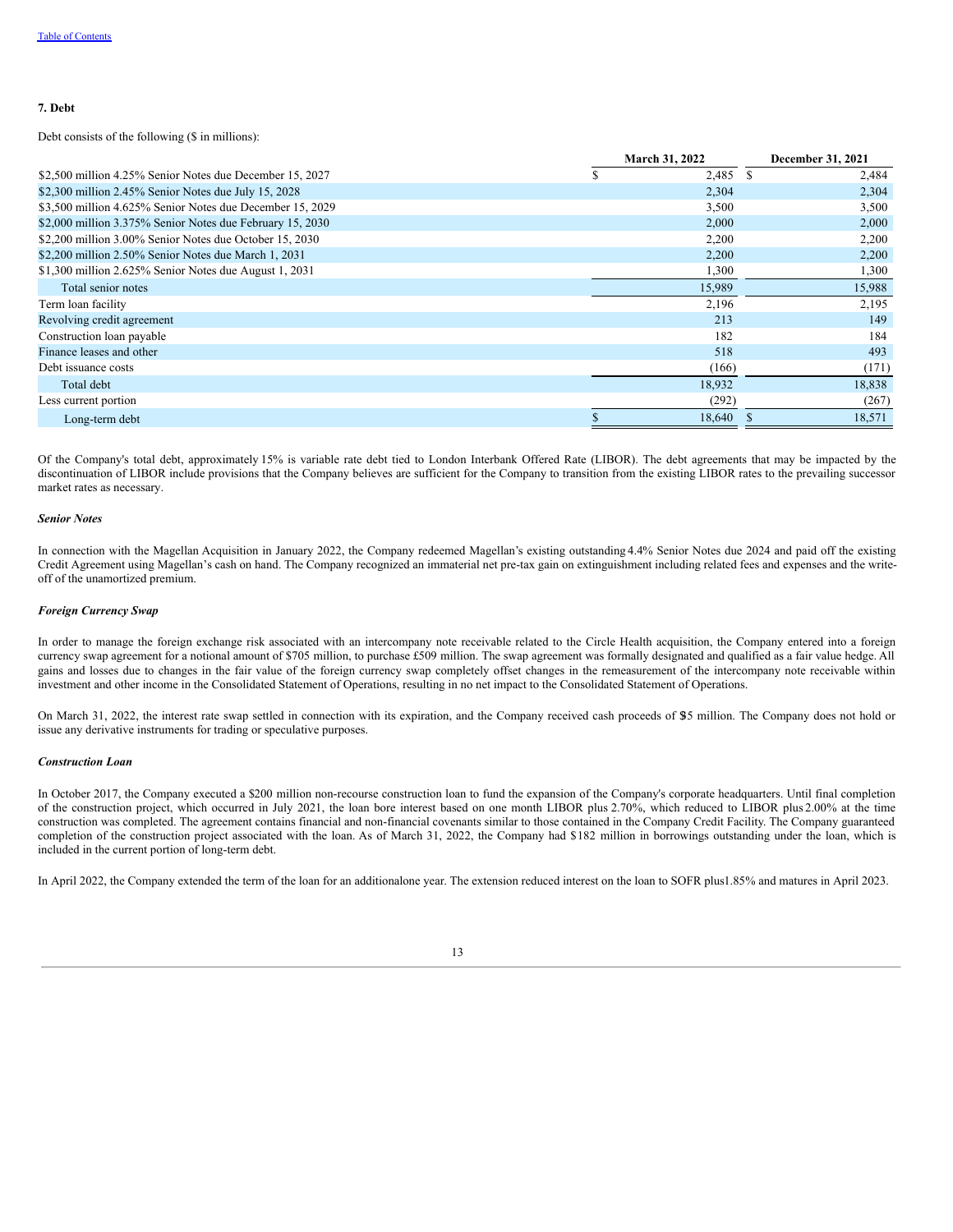## **8. Leases**

The following table sets forth the ROU assets and lease liabilities (\$ in millions):

|                                                                      | <b>March 31, 2022</b> | <b>December 31, 2021</b> |
|----------------------------------------------------------------------|-----------------------|--------------------------|
| <b>Assets</b><br>ROU assets (recorded within other long-term assets) | 3.490 $\frac{1}{2}$   | 3,566                    |
| Liabilities                                                          |                       |                          |
| Short-term (recorded within accounts payable and accrued expenses)   | 210 \$                | 204                      |
| Long-term (recorded within other long-term liabilities)              | 3.527                 | 3.619                    |
| Total lease liabilities                                              | 3.737                 | 3,823                    |

As of March 31, 2022, the weighted average remaining lease term for the Company was20.7 years. The lease liabilities as of March 31, 2022 reflect a weighted average discount rate of 5.7%.

## **9. Earnings Per Share**

The following table sets forth the calculation of basic and diluted net earnings per common share (\$ in millions, except per share data in dollars and shares in thousands):

|                                                                                           | Three Months Ended March 31, |         |
|-------------------------------------------------------------------------------------------|------------------------------|---------|
|                                                                                           | 2022                         | 2021    |
| Earnings attributable to Centene Corporation                                              | 849                          | 699     |
| Shares used in computing per share amounts:                                               |                              |         |
| Weighted average number of common shares outstanding                                      | 583,230                      | 581,869 |
| Common stock equivalents (as determined by applying the treasury stock method)            | 7,428                        | 7,474   |
| Weighted average number of common shares and potential dilutive common shares outstanding | 590,658                      | 589,343 |
| Net earnings per common share attributable to Centene Corporation:                        |                              |         |
| Basic earnings per common share                                                           | 1.46 S                       | 1.20    |
| Diluted earnings per common share                                                         | 1.44                         | 1.19    |

The calculation of diluted earnings per common share for the three months ended March 31, 2022 and 2021 excludes the impact of the impact of 23 thousand and 533 thousand shares, respectively, related to anti-dilutive stock options, restricted stock and restricted stock units.

## **10. Segment Information**

Centene operates in two segments: Managed Care and Specialty Services. The Managed Care segment consists of Centene's health plans, including all of the functions needed to operate them. The Specialty Services segment consists of Centene's specialty companies offering auxiliary healthcare services and products. Factors used in determining the reportable business segments include the nature of operating activities, the existence of separate senior management teams, and the type of information presented to the Company's chief operating decision-maker to evaluate all results of operations.

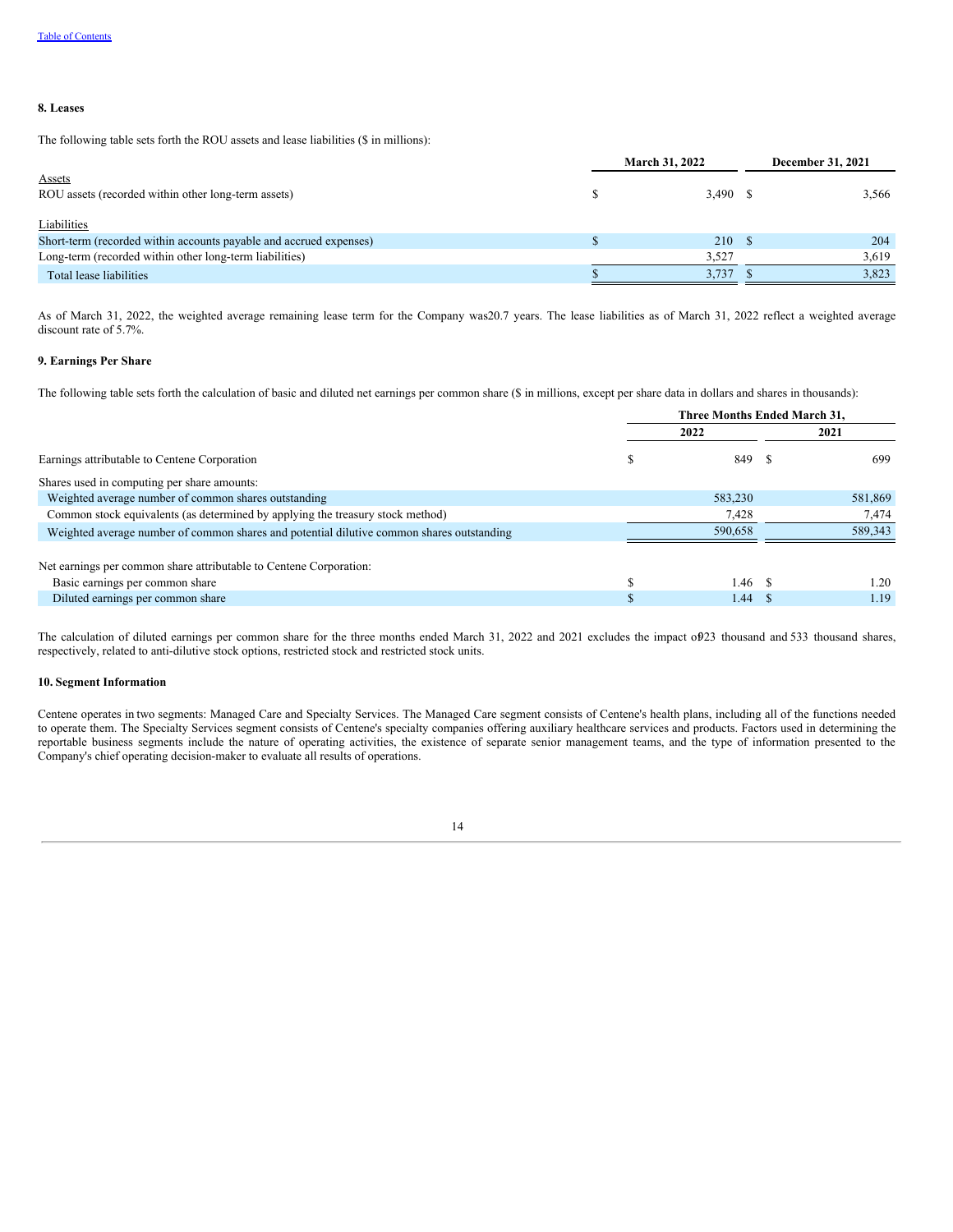Segment information for the three months ended March 31, 2022, is as follows (\$ in millions):

|                                        | Managed<br>Care | Specialty<br><b>Services</b> | <b>Eliminations</b>             | Consolidated<br><b>Total</b> |
|----------------------------------------|-----------------|------------------------------|---------------------------------|------------------------------|
| Total revenues from external customers | 34,519          | 2,666                        | $\hspace{0.1mm}-\hspace{0.1mm}$ | 37,185                       |
| Total revenues from internal customers |                 | 3.449                        | (3, 451)                        |                              |
| Total revenues                         | 34.521          | 6.115                        | (3,451)                         | 37.185                       |
| Earnings from operations               | 1,237           | 16 <sup>7</sup>              | $\overline{\phantom{a}}$        | 1.253                        |

Segment information for the three months ended March 31, 2021, is as follows (\$ in millions):

|                                        | Managed<br>Care |        | Specialty<br><b>Services</b> | <b>Eliminations</b>             | Consolidated<br><b>Total</b> |
|----------------------------------------|-----------------|--------|------------------------------|---------------------------------|------------------------------|
| Total revenues from external customers |                 | 28,602 | .381                         | $\hspace{0.1mm}-\hspace{0.1mm}$ | 29,983                       |
| Total revenues from internal customers |                 |        | 2.886                        | (2,887)                         | $\overline{\phantom{a}}$     |
| Total revenues                         |                 | 28.603 | 4.267                        | (2,887)                         | 29.983                       |
| Earnings from operations               |                 | 956    | 98                           | $\overline{\phantom{a}}$        | 1,054                        |

#### **11. Contingencies**

*Overview*

The Company is routinely subjected to legal and regulatory proceedings in the normal course of business. These matters can include, without limitation:

- periodic compliance and other reviews and investigations by various federal and state regulatory agencies with respect to requirements applicable to the Company's business, including, without limitation, those related to payment of out-of-network claims, submissions to Centers for Medicare and Medicaid Services (CMS) for risk adjustment payments or the False Claims Act, the calculation of minimum medical loss ratios and rebates related thereto, submissions to state agencies related to payments or state false claims acts, pre-authorization penalties, timely review of grievances and appeals, timely and accurate payment of claims, and the Health Insurance Portability and Accountability Act of 1996 and other federal and state fraud, waste and abuse laws;
- litigation arising out of general business activities, such as tax matters, disputes related to healthcare benefits coverage or reimbursement, putative securities class actions and medical malpractice, privacy, real estate, intellectual property and employment-related claims; and
- disputes regarding reinsurance arrangements, claims arising out of the acquisition or divestiture of various assets, class actions and claims relating to the performance of contractual and non-contractual obligations to providers, members, employer groups and others, including, but not limited to, the alleged failure to properly pay claims and challenges to the manner in which the Company processes claims, claims related to network adequacy and claims alleging that the Company has engaged in unfair business practices.

Among other things, these matters may result in awards of damages, fines or penalties, which could be substantial, and/or could require changes to the Company's business. The Company intends to vigorously defend itself against legal and regulatory proceedings to which it is currently a party; however, these proceedings are subject to many uncertainties. In some of the cases pending against the Company, substantial non-economic or punitive damages are being sought.

The Company records reserves and accrues costs for certain legal proceedings and regulatory matters to the extent that it determines an unfavorable outcome is probable and the amount of the loss can be reasonably estimated. While such reserves and accrued costs reflect the Company's best estimate of the probable loss for such matters, the recorded amounts may differ materially from the actual amount of any such losses. In some cases, no estimate of the possible loss or range of loss in excess of amounts accrued, if any, can be made because of the inherently unpredictable nature of legal and regulatory proceedings, which may be exacerbated by various factors, including but not limited to, they may involve indeterminate claims for monetary damages or may involve fines, penalties or punitive damages; present novel legal theories or legal uncertainties; involve disputed facts; represent a shift in regulatory policy; involve a large number of parties, claimants or regulatory bodies; are in the

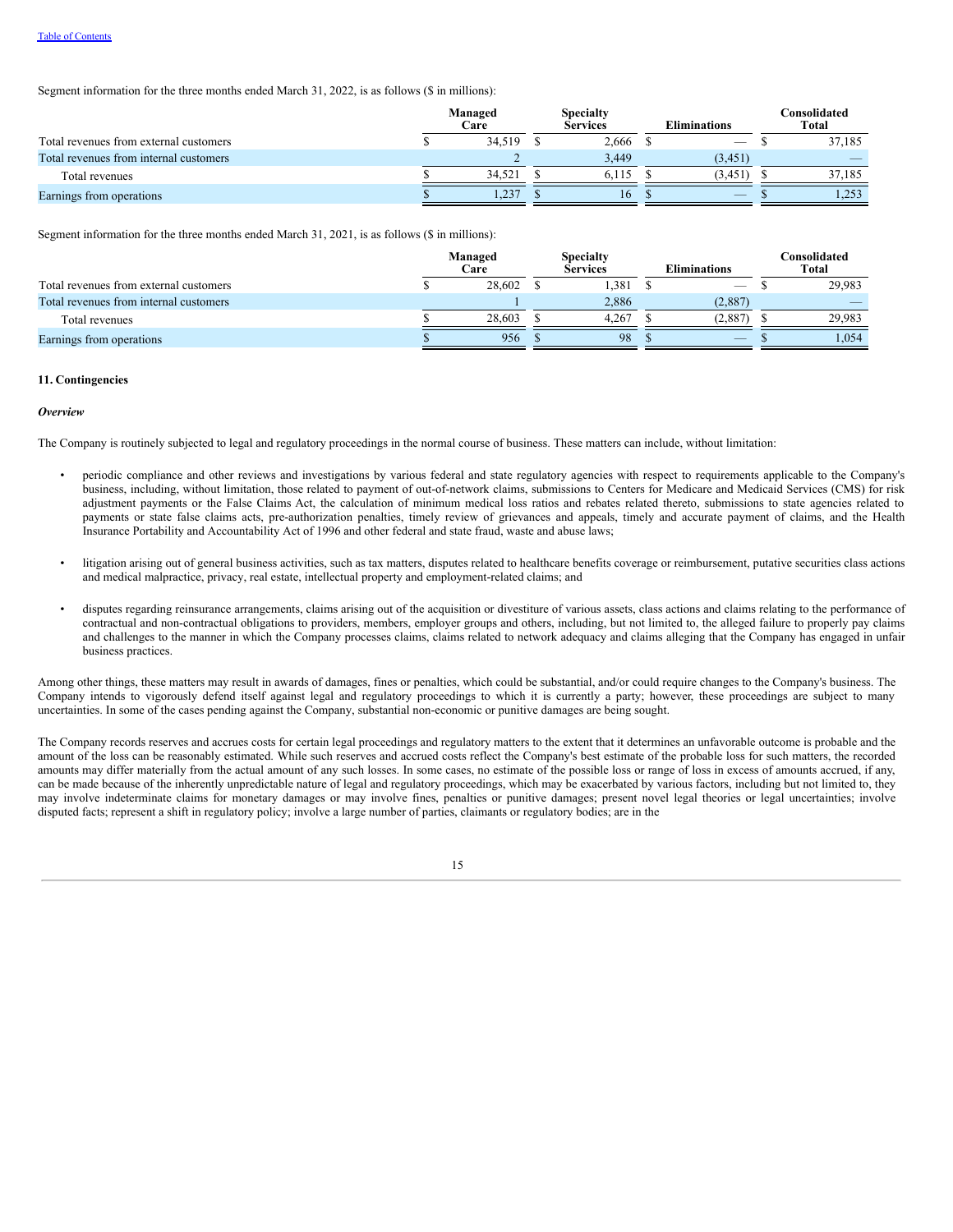early stages of the proceedings; involve a number of separate proceedings and/or a wide range of potential outcomes; or result in a change of business practices.

As of the date of this report, amounts accrued for legal proceedings and regulatory matters were not material, except for the reserve estimate as described below with respect to claims or potential claims involving services provided by Envolve Pharmacy Solutions, Inc. (Envolve), as the Company's pharmacy benefits manager subsidiary. It is possible that in a particular quarter or annual period the Company's financial condition, results of operations, cash flow and/or liquidity could be materially adversely affected by an ultimate unfavorable resolution of or development in legal and/or regulatory proceedings, including as described below. Except for the proceedings discussed below, the Company believes that the ultimate outcome of any of the regulatory and legal proceedings that are currently pending against it should not have a material adverse effect on financial condition, results of operations, cash flow or liquidity.

#### *California*

On October 20, 2015, the Company's California subsidiary, Health Net of California, Inc. (Health Net California), was named as a defendant in a California taxpayer action filed in Los Angeles County Superior Court, captioned as Michael D. Myers v. State Board of Equalization, Dave Jones, Insurance Commissioner of the State of California, Betty T. Yee, Controller of the State of California, et al., Los Angeles Superior Court Case No. BS158655. This action is brought under a California statute that permits an individual taxpayer to sue a governmental agency when the taxpayer believes the agency has failed to enforce governing law. Plaintiff contends that Health Net California, a California licensed Health Care Service Plan (HCSP), is an "insurer" for purposes of taxation despite acknowledging it is not an "insurer" under regulatory law. Under California law, "insurers" must pay a gross premiums tax (GPT), calculated as 2.35% on gross premiums. As a licensed HCSP, Health Net California has paid the California Corporate Franchise Tax (CFT), the tax generally paid by California businesses. Plaintiff contends that Health Net California must pay the GPT rather than the CFT. Plaintiff seeks a writ of mandate directing the California taxing agencies to collect the GPT, and seeks an order requiring Health Net California to pay GPT, interest and penalties for a period dating to eight years prior to the October 2015 filing of the complaint. This lawsuit is being coordinated with similar lawsuits filed against other entities (collectively, Related Actions). In March 2018, the Court overruled the Company's demurrer seeking to dismiss the complaint and denied the Company's motion to strike allegations seeking retroactive relief. In August 2018, the trial court stayed all the Related Actions pending determination of a writ of mandate by the California Court of Appeals in two of the Related Actions. In March 2019, the California Court of Appeals denied the writ of mandate. The defendants in those Related Actions sought review by the California Supreme Court, which declined to review the matter. Upon the return of the matter to the Los Angeles County Superior Court, motions for summary judgment were scheduled. Health Net California's motion for summary judgment was heard by the Court in March 2020. In March 2020, the Court granted Health Net California's motion for summary judgment. In September 2020, the plaintiff appealed the Court's decision. The Company intends to continue its vigorous defense against these claims; however, this matter is subject to many uncertainties, and an adverse outcome in this matter could potentially have a materially adverse impact on the Company's financial position, results of operations and cash flows.

Beginning in April 2021, several lawsuits have been filed against the Company and its subsidiaries, alleging that the defendants failed to prevent Health Net members' personal and health data from being exposed in connection with a data breach involving Accellion's File Transfer Appliance. The Company denies any wrongdoing and is seeking indemnification from Accellion for these claims. In December 2021, the plaintiffs in three of the pending actions filed a motion for preliminary approval of a settlement with the Company and its subsidiaries, which, if approved by the court, should resolve most or all of the pending litigation. In addition, claims related to these lawsuits are anticipated to be covered in part by the Company's insurance carrier. As a result, while these matters are subject to many uncertainties, the Company does not believe that an adverse outcome in these matters is likely to have a materially adverse impact on the Company's financial position, results of operations and cash flows.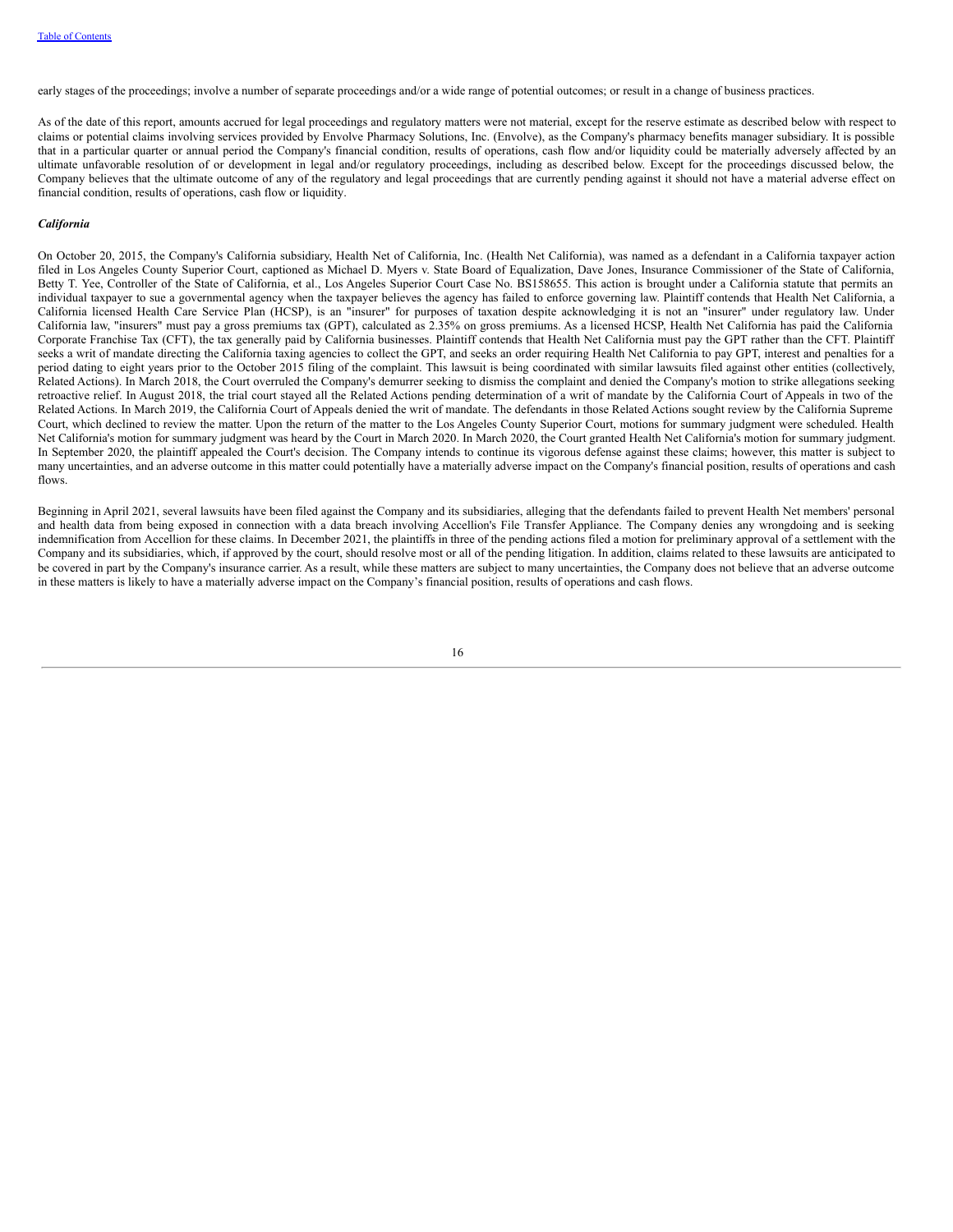### *Pharmacy Benefits Management Matters*

On March 11, 2021, the State of Ohio filed a civil action against the Company and the Company's subsidiaries, Buckeye Health Plan Community Solutions, Inc. and Envolve, in Franklin County Court of Common Pleas, captioned as Ohio Department of Medicaid, et al. v. Centene Corporation, et al. The complaint alleged breaches of contract with the Ohio Department of Medicaid relating to the provision of pharmacy benefits management (PBM) services and violations of Ohio law relating to such contracts, including among other things, by (i) seeking payment for services already reimbursed, (ii) not accurately disclosing to the Ohio Department of Medicaid the true cost of the PBM services and (iii) inflating dispensing fees for prescription drugs. The plaintiffs sought an undisclosed sum of money in damages, penalties, and possible termination of the contract with Buckeye Health Plan.

The Company has reached no-fault agreements with the Attorney Generals innine states, including Ohio, to resolve claims and/or allegations made by the states related to services provided by Envolve. As a result of the settlement, the Ohio Attorney General's litigation against the Company was dismissed. Additionally, the Company is in discussions to bring final resolution to similar concerns in other affected states. Consistent with those discussions, the Company recorded a reserve estimate of \$1,250 million in the second quarter of 2021 related to this issue, inclusive of the above settlements and rebates that the Company determined in the course of the matter are payable across products. Additional claims, reviews or investigations relating to the Company's PBM business across products may be brought by other states, the federal government or shareholder litigants, and there is no guarantee the Company will have the ability to settle such claims with other states within the reserve estimate the Company has recorded and on other acceptable terms, or at all. This matter is subject to many uncertainties, and an adverse outcome in this matter could have an adverse impact on the Company's financial position, results of operations and cash flows.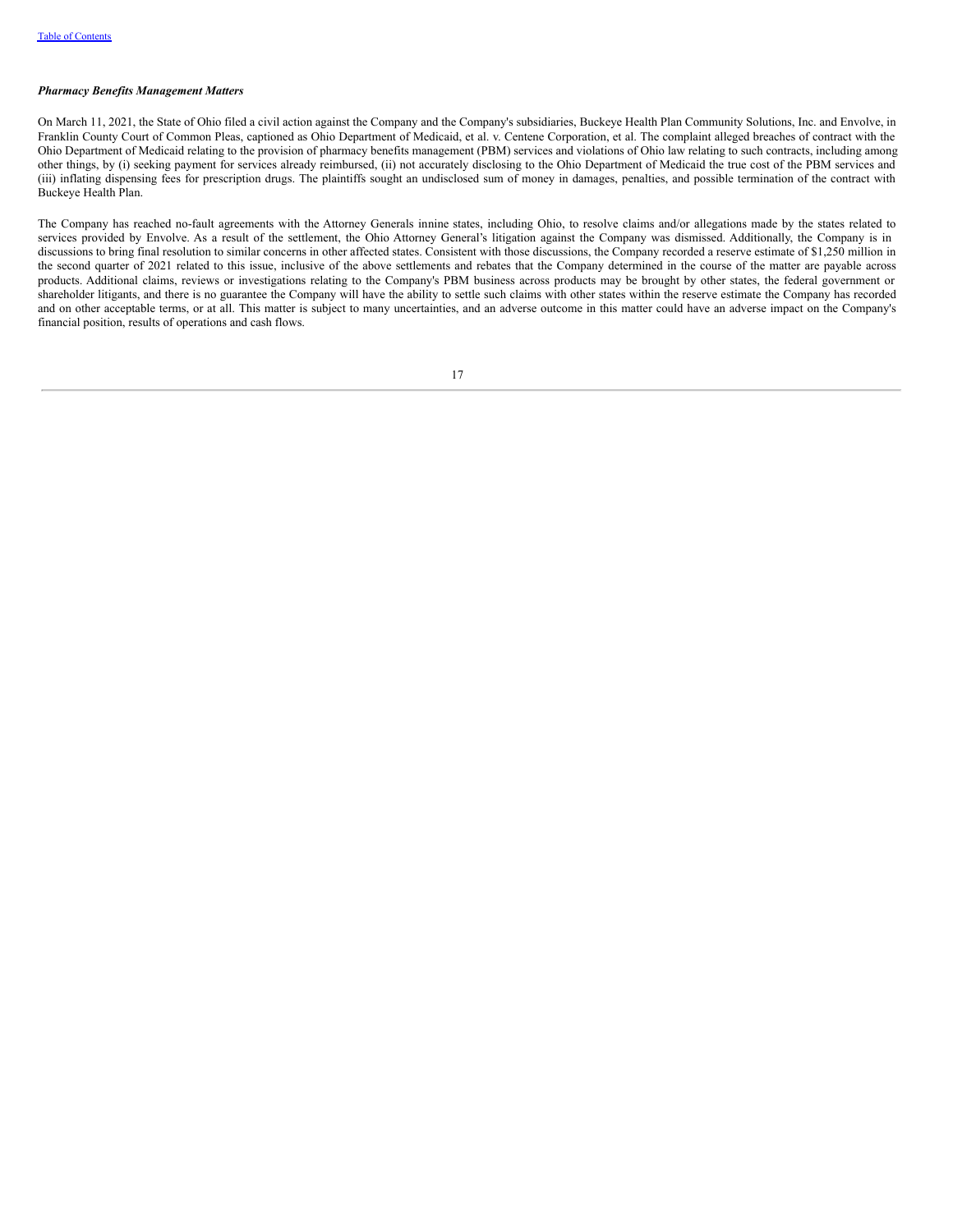#### <span id="page-23-0"></span>**Item 2.** *Management's Discussion and Analysis of Financial Condition and Results of Operations.*

The following discussion of our financial condition and results of operations should be read in conjunction with our consolidated financial statements and the related notes included elsewhere in this filing. The discussion contains forward-looking statements that involve known and unknown risks and uncertainties.

#### **EXECUTIVE OVERVIEW**

#### **General**

We are a leading healthcare enterprise that is committed to helping people live healthier lives. We take a local approach - with local brands and local teams - to provide fully integrated, high-quality, and cost-effective services to government-sponsored and commercial healthcare programs, focusing on under-insured and uninsured individuals.

Results of operations depend on our ability to manage expenses associated with health benefits (including estimated costs incurred) and selling, general and administrative (SG&A) costs. We measure operating performance based upon two key ratios. The health benefits ratio (HBR) represents medical costs as a percentage of premium revenues, excluding premium tax revenues that are separately billed, and reflects the direct relationship between the premiums received and the medical services provided. The SG&A expense ratio represents SG&A costs as a percentage of premium and service revenues, excluding premium taxes separately billed. Beginning in 2022, we have included a separate line item for depreciation expense on the Consolidated Statement of Operations, which was previously included within SG&A expenses. Prior period information has been conformed to the current presentation, including the resulting SG&A expense ratios.

#### **Value Creation Plan**

As introduced in June 2021, our Value Creation Plan is designed to drive margin expansion by leveraging our scale and generating sustainable profitable growth. In addition to creating shareholder value, this plan is an ongoing effort to modernize and improve how we work in order to propel our organization to new levels of success and elevate the member and provider experiences. The three major pillars of the Value Creation Plan are: SG&A expense savings, gross margin expansion, and strategic capital management. The first pillar, SG&A expense savings, includes initiatives targeting improving productivity, driving efficiencies, and reducing costs throughout the organization, including real estate optimization. The second pillar, gross margin expansion, will be achieved through initiatives including bid discipline, clinical initiatives, quality improvement, and pharmacy cost management. The third pillar, strategic capital management, focuses on value-creating capital deployment activities such as share repurchases, portfolio optimization, and debt and investment management.

From an operational perspective, we continue to move forward with our value creation plan, including the centralization of key functions, such as call centers and utilization management, evaluating our real estate footprint and seeking opportunities for platform consolidation. We are assessing our portfolio and are focused on making strategic decisions and investments to create additional value in the short term and to seek opportunities that position the organization for long-term strength, profitability, growth, and innovation. We intend to build cash throughout 2022 so we are positioned to execute on capital deployment activities during the second half of the year, in tandem with the timing of our health plan dividends.

#### **COVID-19 Trends and Uncertainties**

The impact of COVID-19 on our business in both the short-term and long-term is uncertain and difficult to predict. The outlook for the remainder of 2022 depends on future developments, including but not limited to: the length and severity of the outbreak (including new variants, which may be more contagious, more severe or less responsive to treatment or vaccines), the effectiveness of containment actions, the timing and effectiveness of vaccinations and achievement of herd immunity, and the timing and rate at which members return to accessing healthcare. The pandemic and these future developments have impacted and will continue to affect our membership and medical utilization. From the onset of the pandemic in March 2020, our Medicaid membership has increased by 2.8 million members (excluding the new North Carolina membership). The public health emergency extension for COVID-19 is expected to end in July 2022 with redeterminations beginning in August 2022. We will continue to monitor announcements related to the public health emergency and redeterminations and the potential impact on our membership.

We continue to watch external trends closely, as COVID-19 costs could increase based upon macro trends. New variants and additional waves of the pandemic could create new dynamics and uncertainties around our expectations.

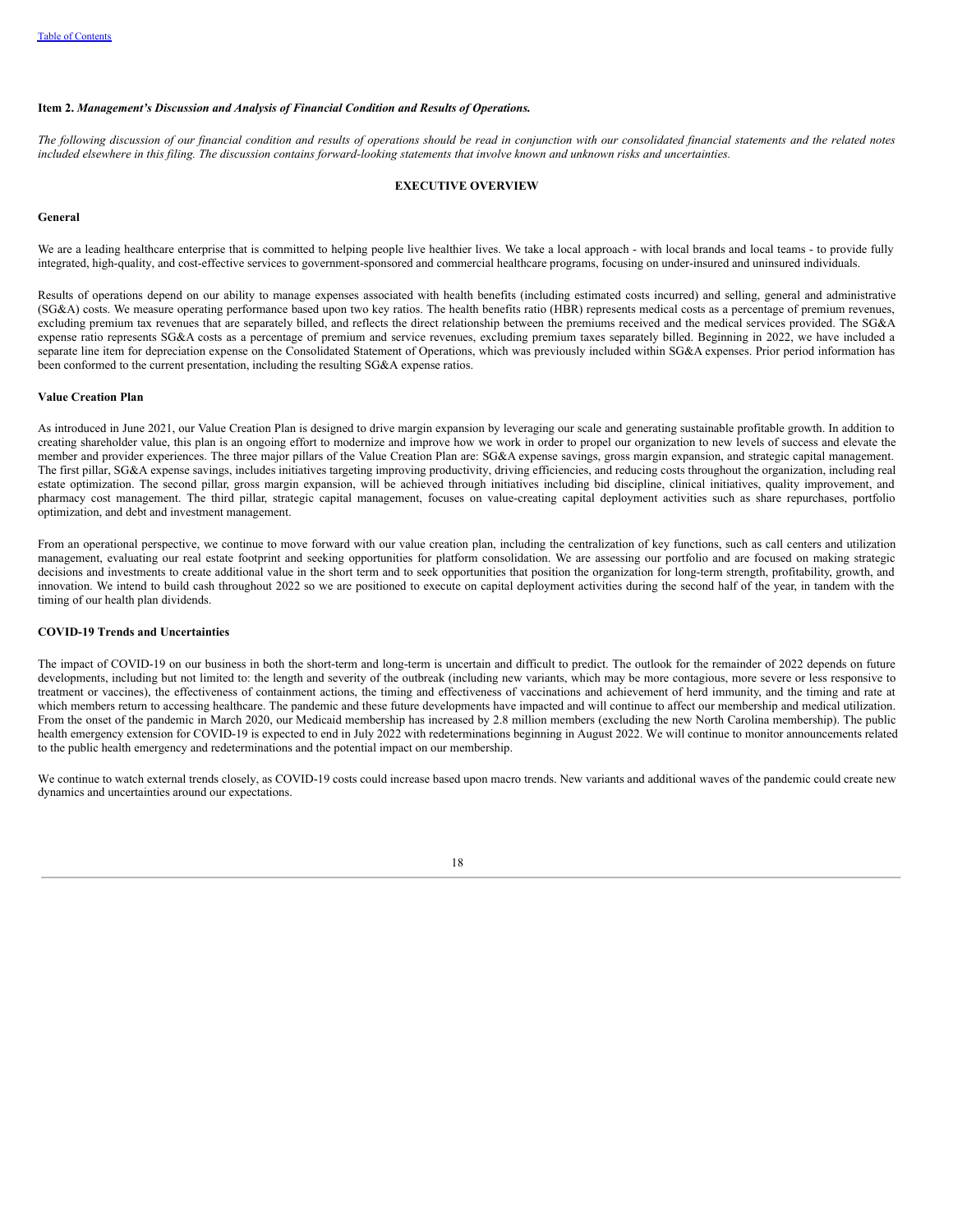We are confident we have the team, systems, expertise and financial strength to continue to effectively navigate this challenging pandemic landscape.

#### **Regulatory Trends and Uncertainties**

The United States government, politicians, and healthcare experts continue to discuss and debate various elements of the United States healthcare model. We remain focused on the promise of delivering access to high-quality, affordable healthcare to all of our members and believe we are well positioned to meet the needs of the changing healthcare landscape.

In contrast to previous executive and legislative efforts to restrict or limit certain provisions of the Affordable Care Act (ACA), the American Rescue Act, enacted on March 11, 2021, contained provisions aimed at leveraging Medicaid and the Health Insurance Marketplace to expand health insurance coverage and affordability to consumers. The American Rescue Act authorized an additional \$1.9 trillion in federal spending to address the COVID-19 public health emergency, and contained several provisions designed to increase coverage of certain healthcare services, expand eligibility and benefits, incentivize state Medicaid expansion, and adjust federal financing for state Medicaid programs, the ultimate impact of which remain uncertain. The American Rescue Act enhanced eligibility for the advance premium tax credit for certain enrollees in the Health Insurance Marketplace currently expires on December 31, 2022, and if it is not extended, our Health Insurance Marketplace membership may be reduced.

We have more than three decades of experience, spanning seven presidents from both sides of the aisle, in delivering high-quality healthcare services on behalf of states and the federal government to under-insured and uninsured families, commercial organizations and military families. This expertise has allowed us to deliver cost effective services to our government sponsors and our members. While healthcare experts maintain focus on personalized healthcare technology, we continue to make strategic decisions to accelerate development of new software platforms and analytical capabilities. We continue to believe we have both the capacity and capability to successfully navigate industry changes to the benefit of our members, customers and shareholders.

## **First Quarter 2022 Highlights**

Our financial performance for the first quarter of 2022 is summarized as follows:

- Managed care membership of 26.2 million, an increase of 1.9 million members, or 8% year-over-year.
- Total revenues of \$37.2 billion, representing 24% growth year-over-year.
- Premium and service revenues of \$34.2 billion, representing 22% growth year-over-year.
- HBR of 87.3%, compared to 86.8% for the first quarter of 2021.
- SG&A expense ratio of 8.0%, compared to 7.9% for the first quarter of 2021.
- Adjusted SG&A expense ratio of 7.7%, compared to 7.6% for the first quarter of 2021.
- Operating cash flows of \$1.2 billion for the first quarter of 2022.
- Diluted earnings per share (EPS) of \$1.44, compared to \$1.19 for the first quarter of 2021.
- Adjusted Diluted EPS of \$1.83, compared to \$1.63 for the first quarter of 2021.

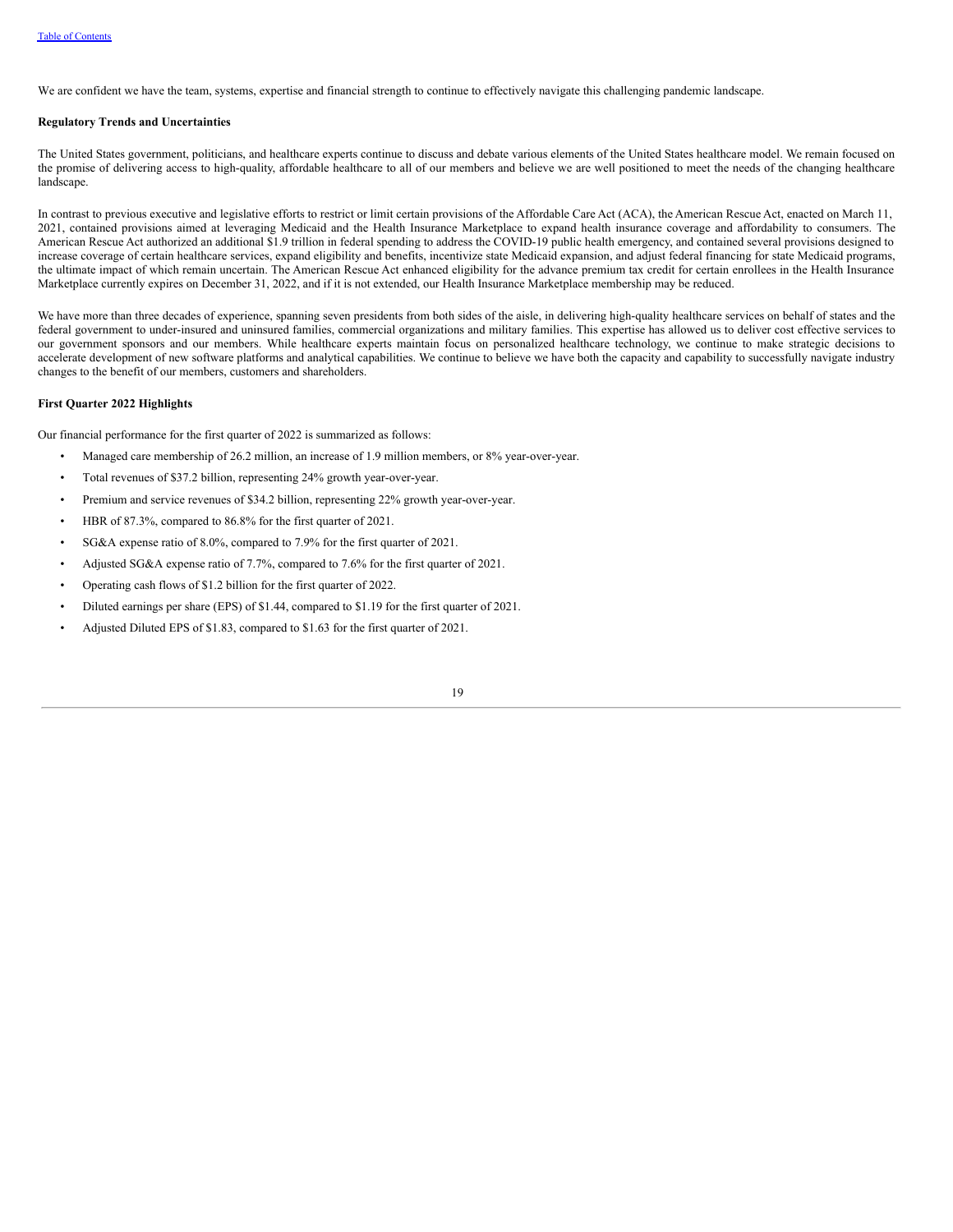A reconciliation from GAAP diluted earnings per share to Adjusted Diluted EPS is highlighted below, and additional detail is provided above under the heading "*Non-GAAP Financial Presentation*":

|                                            | Three Months Ended March 31, |      |      |  |
|--------------------------------------------|------------------------------|------|------|--|
|                                            | 2022                         | 2021 |      |  |
| GAAP diluted EPS attributable to Centene   | l.44                         |      | 1.19 |  |
| Amortization of acquired intangible assets | 0.26                         |      | 0.25 |  |
| Acquisition related expenses               | 0.13                         |      | 0.06 |  |
| Other adjustments $(1)$                    | $\overline{\phantom{a}}$     |      | 0.13 |  |
| <b>Adjusted Diluted EPS</b>                | 1.83                         |      | 1.63 |  |

## (1) Other adjustments include the following items:

2022:

(a) Legal fees related to the PBM legal settlement reserve established in 2021 of \$2 million, or \$0.00 per diluted share, net of income tax benefit of \$0.00, for the three months ended March 31, 2022.

2021:

(a) Debt extinguishment costs of \$46 million, or \$0.06 per diluted share, net of an income tax benefit of \$0.02, for the three months ended March 31, 2021; and

(b) Severance costs due to a restructuring of \$56 million, or \$0.07 per diluted share, net of an income tax benefit of \$0.02, for the three months ended March 31, 2021.

The following items contributed to our results of operations in the current year:

- *• Circle Health.* In July 2021, we acquired the remaining interest in our equity method investment in Circle Health, one of the U.K.'s largest independent operators of hospitals.
- *• Commercial*. In 2022, we introduced Ambetter into five new states, as well as expanded coverage to 274 new counties across 13 existing states. We now serve members in 27 states across the country in 1,480 counties. Additionally, we introduced three new Ambetter product offerings to address growing needs of our members: Ambetter Value, Ambetter Select, and Ambetter Virtual Access.
- *• Eligibility Redeterminations.* Revenue growth was driven by organic Medicaid growth partially due to the ongoing suspension of eligibility redeterminations as well as Medicare membership growth during the annual enrollment period.
- *• Hawaii.* In July 2021, we began operating under two new statewide contracts in Hawaii to continue administering covered services to eligible Medicaid and Children's Health Insurance Program (CHIP) members for medically necessary medical, behavioral health, and long-term services and support and to continue administering services through the Community Care Services program in partnership with the Hawaii Department of Human Services' Med-QUEST Division.
- *Magellan Health (Magellan).* In January 2022, we acquired all of the issued and outstanding shares of Magellan for approximately \$2.6 billion. The Magellan Acquisition enables us to provide whole-health, integrated healthcare solutions to deliver better health outcomes at lower costs for complex, high-cost populations.
- *• Medicare Advantage.* We experienced strong Medicare membership growth during the 2022 annual enrollment period. In 2022, we introduced WellCare into three new states, as well as expanded coverage to 327 new counties across existing states. We now serve members in 36 states across the country in 1,575 counties.
- *• North Carolina.* In July 2021, WellCare of North Carolina commenced operations under a new statewide contract in North Carolina providing Medicaid managed care services. In addition, we also began operating under a new contract to provide Medicaid managed care services in three regions in North Carolina through our providerled North Carolina joint venture, Carolina Complete Health.

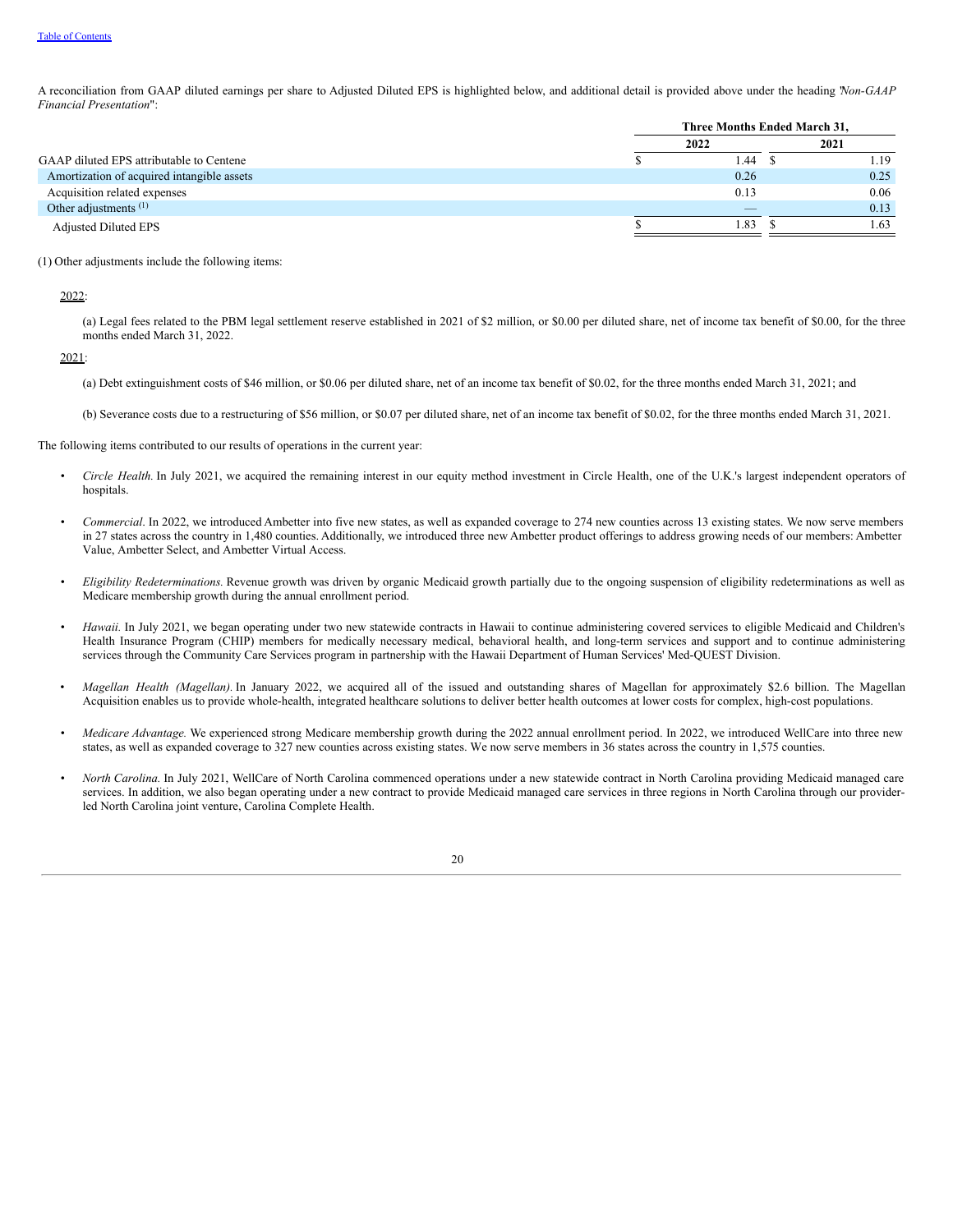In addition, we have been negatively impacted by the previously disclosed carve out of California pharmacy services, which occurred in connection with the state's transition of pharmacy services from managed care to fee for service, and the decrease in the number of our Medicare members in a 4.0 star or above plan for the 2022 bonus year.

We expect the following items to contribute to our future results of operations:

- In March 2022, Centene announced its subsidiary, Managed Health Services, was selected by the Indiana Department of Administration to continue serving Hoosier Healthwise and Health Indiana Plan members with Medicaid and Medicaid alternative managed care and care coordination services. The new contract is anticipated to begin January 1, 2023.
- In February 2022, our Louisiana subsidiary, Louisiana Healthcare Connections, was awarded a Medicaid contract by the Louisiana Department of Health to continue administering quality, integrated healthcare services to members across the state. The contract is expected to commence in July 2022.
- In January 2022, our Nevada subsidiary, SilverSummit Healthplan, Inc., commenced the contract awarded from the Nevada Department of Health and Human Services Health Care Financing and Policy to continue providing managed care services for its Medicaid Managed Care program in both Clark and Washoe Counties.
- In October 2021, CMS published updated Medicare Star quality ratings for the 2022 rating year. Over 50% of our Medicare members are in a 4.0 star or above plan for the 2023 bonus year, compared to approximately 30% for the 2022 bonus year. This increase in Star quality ratings is primarily due to certain disaster relief provisions, which we do not expect to be applicable in future years. As a result, we expect to experience a meaningful decrease to our Star ratings for the 2023 Star rating year, which impacts the 2024 bonus year, followed by a subsequent increase to our Star ratings for the 2024 Star rating year, which impacts the 2025 bonus year.
- In August 2021, we announced that our North Carolina subsidiaries, Carolina Complete Health and WellCare of North Carolina, will coordinate physical and/or other health services with Local Management Entities/Managed Care Organizations under the state's new Tailored Plans. The Tailored Plans, which are expected to launch in December 2022, are integrated health plans designed for individuals with significant behavioral health needs and intellectual/developmental disabilities.
- In August 2021, our Ohio subsidiary, Buckeye Health Plan, was awarded a Medicaid contract by the Ohio Department of Medicaid to continue servicing memberswith quality healthcare, coordinated services, and benefits. The contract is expected to commence in July 2022.
- We expect Medicaid eligibility redeterminations to begin in August 2022.
- We will be negatively impacted by the anticipated carve out of Ohio pharmacy services in the second half of 2022 in connection with the state's transition of pharmacy services from managed care to a single pharmacy benefit manager.
- We may be negatively impacted by potential Medicaid state rate actions and risk corridor mechanisms as a result of the COVID-19 pandemic.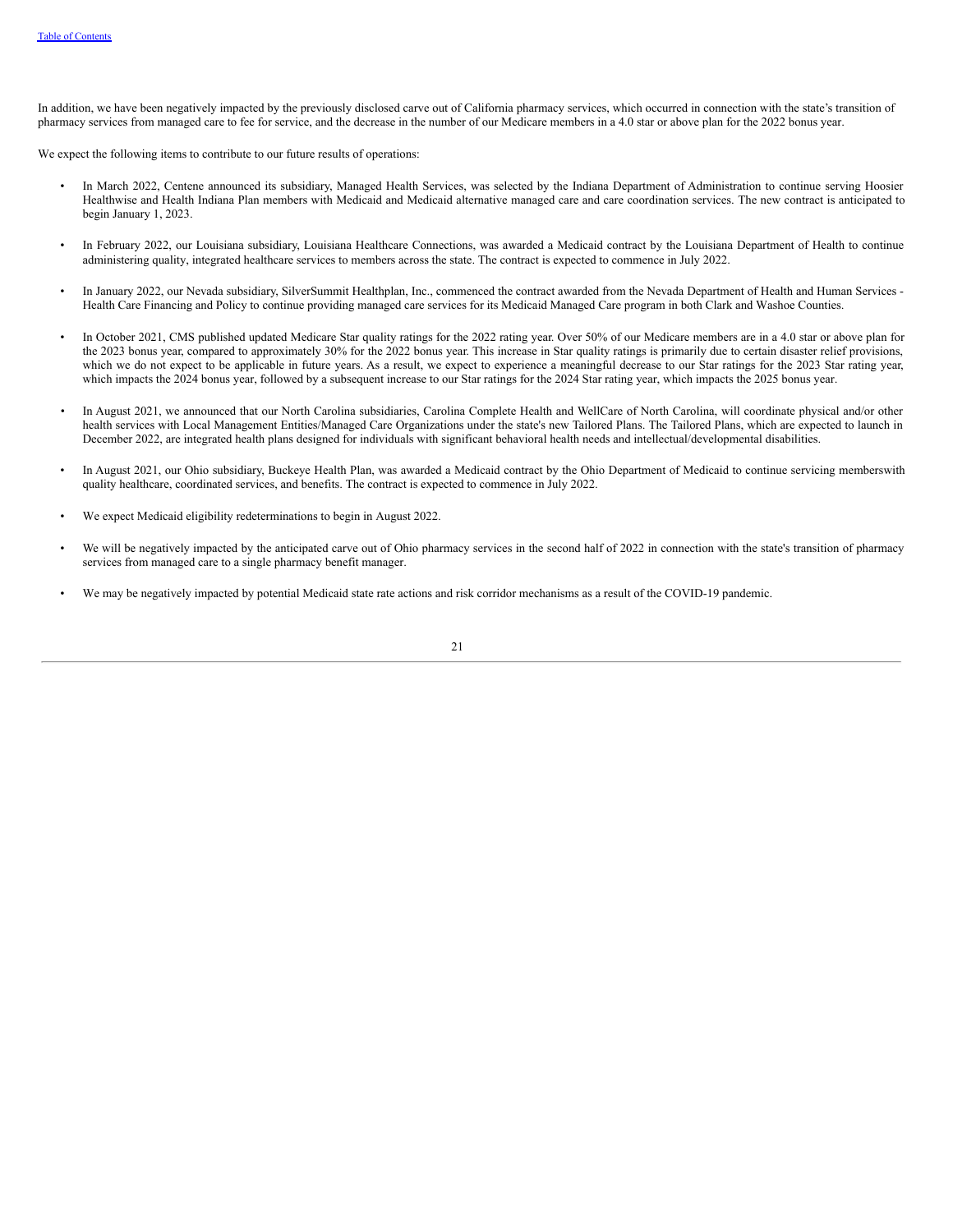### **MEMBERSHIP**

From March 31, 2021 to March 31, 2022, we increased our managed care membership by 1.9 million, or 8%. The following table sets forth our membership by line of business:

|                                                      | March 31,<br>2022 | December 31.<br>2021 | March 31,<br>2021 |
|------------------------------------------------------|-------------------|----------------------|-------------------|
| Traditional Medicaid <sup>(1)</sup>                  | 13,590,100        | 13,328,400           | 12,307,400        |
| High Acuity Medicaid <sup>(2)</sup>                  | 1,682,800         | 1,686,100            | 1,529,000         |
| <b>Total Medicaid</b>                                | 15,272,900        | 15,014,500           | 13,836,400        |
| <b>Commercial Marketplace</b>                        | 2,031,000         | 2,140,500            | 1,900,900         |
| Commercial Group                                     | 449,700           | 462,100              | 483,400           |
| <b>Total Commercial</b>                              | 2,480,700         | 2,602,600            | 2,384,300         |
| Medicare $(3)$                                       | 1,452,500         | 1,252,200            | 1,138,500         |
| <b>Medicare PDP</b>                                  | 4,169,700         | 4,070,500            | 4,109,700         |
| Total at-risk membership <sup><math>(4)</math></sup> | 23,375,800        | 22,939,800           | 21,468,900        |
| <b>TRICARE</b> eligibles                             | 2,862,400         | 2,874,700            | 2,881,400         |
| Total                                                | 26.238.200        | 25,814,500           | 24,350,300        |

(1) Membership includes TANF, Medicaid Expansion, CHIP, Foster Care and Behavioral Health.<br>(2) Membership includes MBD, IDD, LTSS and MMP Duals.<br>(9) Membership includes Medicare Advantage and Medicare Supplement.<br>(4) Membe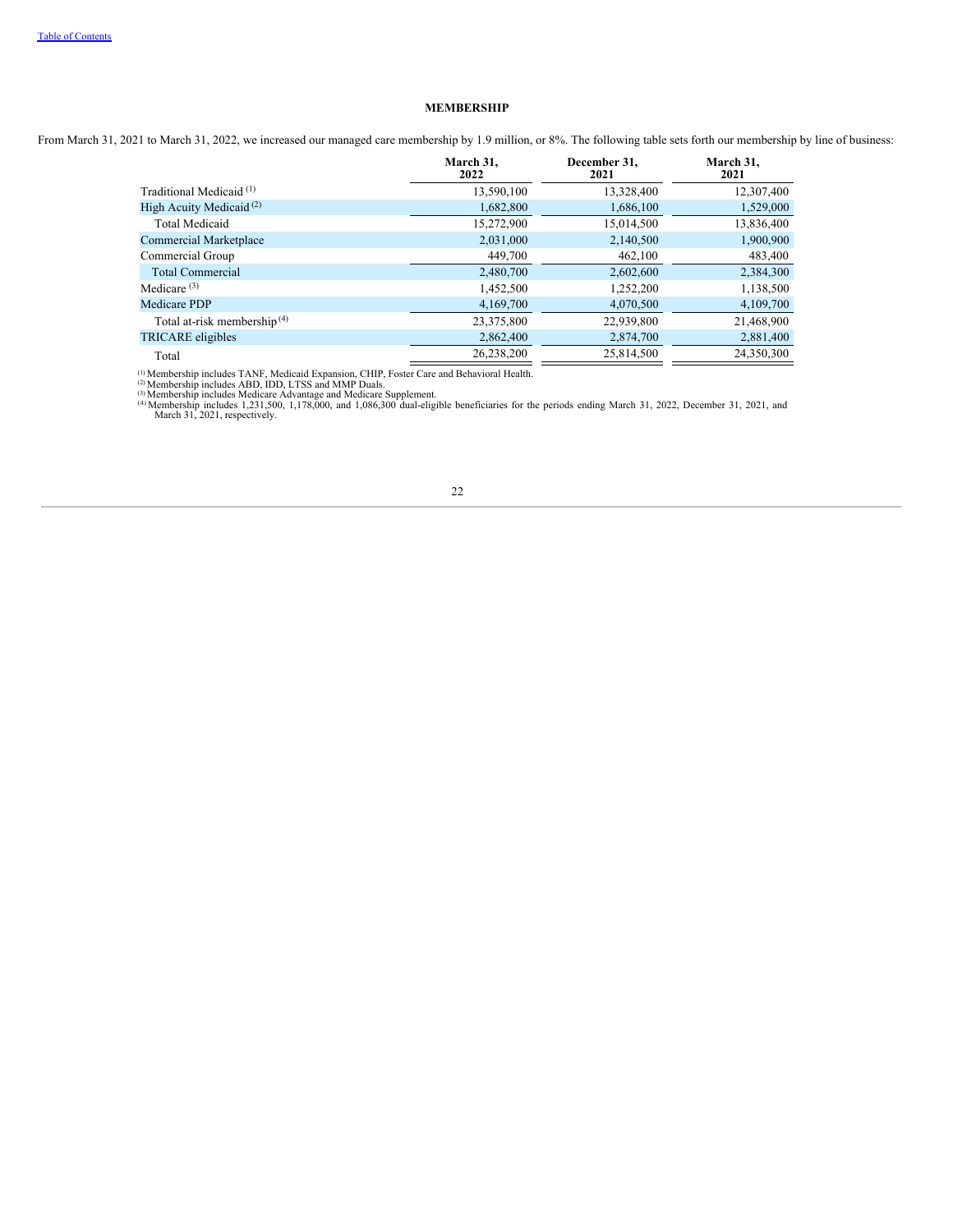# **RESULTS OF OPERATIONS**

The following discussion and analysis is based on our Consolidated Statements of Operations, which reflect our results of operations for the three months ended March 31, 2022 and 2021, prepared in accordance with generally accepted accounting principles in the United States.

Summarized comparative financial data for the three months ended March 31, 2022 and 2021 is as follows (\$ in millions, except per share data in dollars):

|                                                                       | Three Months Ended March 31, |        |               |                |                  |
|-----------------------------------------------------------------------|------------------------------|--------|---------------|----------------|------------------|
|                                                                       |                              | 2022   |               | 2021           | % Change         |
| Premium                                                               | S                            | 31,889 | <sup>\$</sup> | 26,933         | $18\%$           |
| Service                                                               |                              | 2,343  |               | 1,181          | 98 %             |
| Premium and service revenues                                          |                              | 34,232 |               | 28,114         | 22 %             |
| Premium tax                                                           |                              | 2,953  |               | 1,869          | 58 %             |
| Total revenues                                                        |                              | 37,185 |               | 29,983         | 24 %             |
| Medical costs                                                         |                              | 27,838 |               | 23,391         | 19 %             |
| Cost of services                                                      |                              | 1.988  |               | 1,048          | 90 $%$           |
| Selling, general and administrative expenses                          |                              | 2,745  |               | 2,234          | $23\%$           |
| Depreciation expense                                                  |                              | 156    |               | 133            | $17 \frac{9}{6}$ |
| Amortization of acquired intangible assets                            |                              | 199    |               | 195            | $2 \frac{9}{6}$  |
| Premium tax expense                                                   |                              | 3,006  |               | 1,928          | 56 %             |
| Earnings from operations                                              |                              | 1,253  |               | 1,054          | 19 %             |
| Investment and other income                                           |                              | 52     |               | 103            | $(50) \%$        |
| Debt extinguishment                                                   |                              | 3      |               | (46)           | n.m.             |
| Interest expense                                                      |                              | (160)  |               | (170)          | $(6) \%$         |
| Earnings before income tax expense                                    |                              | 1,148  |               | 941            | $22 \frac{9}{6}$ |
| Income tax expense                                                    |                              | 296    |               | 244            | 21 %             |
| Net earnings                                                          |                              | 852    |               | 697            | $22 \frac{9}{6}$ |
| (Earnings) loss attributable to noncontrolling interests              |                              | (3)    |               | $\overline{2}$ | n.m.             |
| Net earnings attributable to Centene Corporation                      |                              | 849    | \$            | 699            | 21 %             |
| Diluted earnings per common share attributable to Centene Corporation | \$                           | 1.44   | S             | 1.19           | $21\%$           |
| $n.m.:$ not meaningful                                                |                              |        |               |                |                  |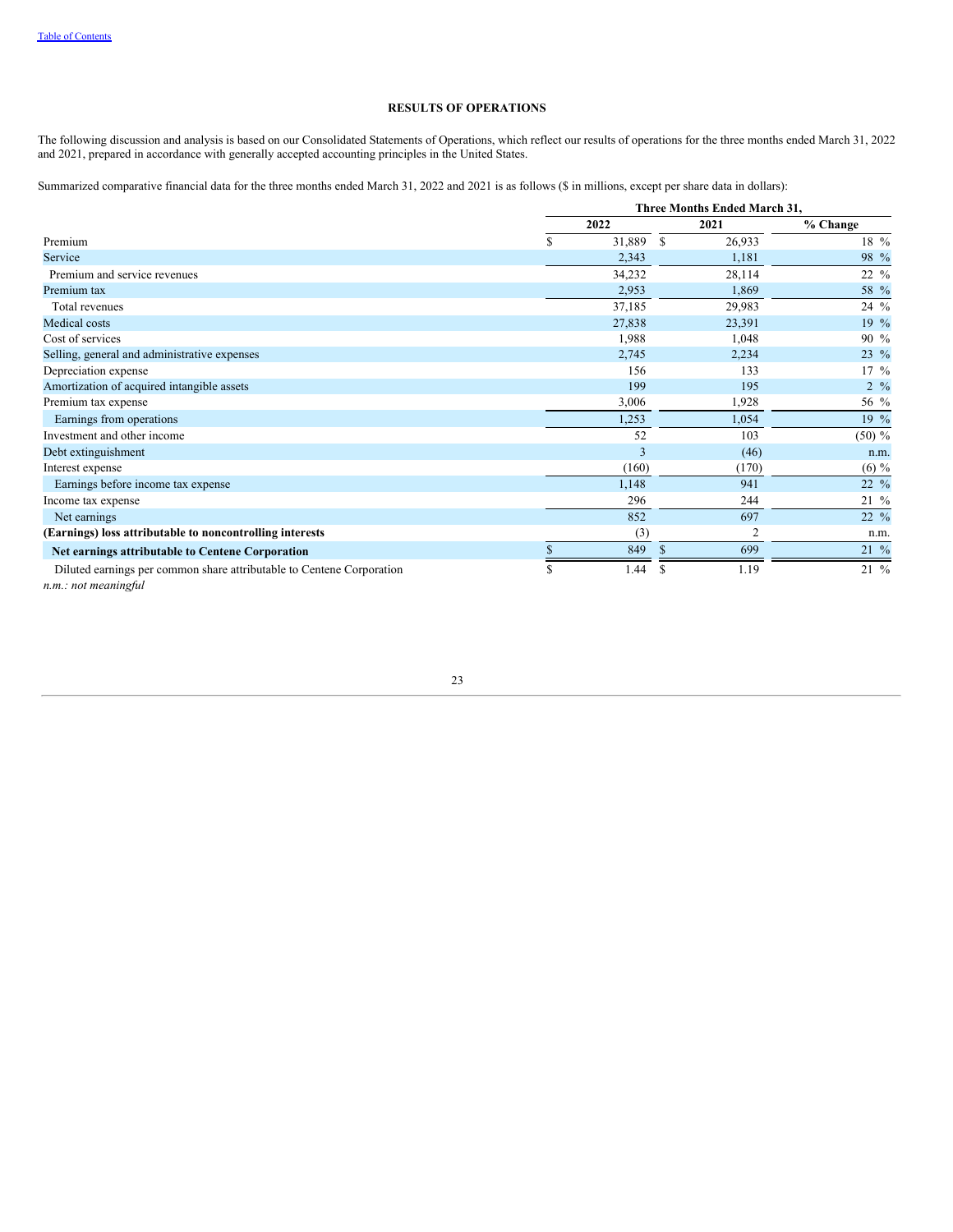## *Three Months Ended March 31, 2022 Compared to Three Months Ended March 31, 2021*

## **Total Revenues**

The following table sets forth supplemental revenue information for the three months ended March 31, (\$ in millions):

|                         | 2022   |   | 2021   | $%$ Change     |               |
|-------------------------|--------|---|--------|----------------|---------------|
| Medicaid                | 24,076 | S | 20,191 | 19             | $\frac{0}{0}$ |
| Commercial              | 4,132  |   | 3,898  | $6\frac{9}{6}$ |               |
| Medicare <sup>(1)</sup> | 5,757  |   | 4,339  | $33\%$         |               |
| Other                   | 3.220  |   | 1,555  | 107            | $\%$          |
| <b>Total Revenues</b>   | 37,185 |   | 29,983 | 24             | $\frac{0}{0}$ |

Medicare includes Medicare Advantage, Medicare Supplement and Medicare PDP. (1)

Total revenues increased 24% in the three months ended March 31, 2022 over the corresponding period in 2021, driven by organic Medicaid growth, partially due to the ongoing suspension of eligibility redeterminations, 28% membership growth in the Medicare business (16% growth since December 31, 2021), our recent acquisitions of Magellan Health (Magellan) and Circle Health, the commencement of our contracts in North Carolina, and \$1.9 billion of additional premium tax revenue and retroactive state directed payments.

# **Operating Expenses**

## *Medical Costs*

The HBR for the three months ended March 31, 2022, was 87.3%, compared to 86.8% in the same period in 2021. The HBR for the first quarter of 2022 was negatively impacted primarily by a return to more normalized traditional Medicaid medical utilization as compared to the first quarter of 2021, partially offset by pricing actions and lower traditional utilization in the Marketplace business.

#### *Cost of Services*

Cost of services increased by \$940 million in the three months ended March 31, 2022, compared to the corresponding period in 2021, primarily attributable to newly acquired businesses, including Magellan and Circle Health. The cost of service ratio for the three months ended March 31, 2022, was 84.8%, compared to 88.7% in the same period in 2021. The decrease in the cost of service ratio was driven by the acquisition of the Circle Health business, which operates at a lower cost of service ratio.

#### *Selling, General & Administrative Expenses*

The SG&A expense ratio was 8.0% for the first quarter of 2022, compared to 7.9% in the first quarter of 2021. The adjusted SG&A expense ratio was 7.7% for the first quarter of 2022, compared to 7.6% in the first quarter of 2021. The increases were due to the additions of the Magellan and Circle Health businesses, which operate at higher SG&A expense ratios due to the nature of the businesses. These impacts were partially offset by the leveraging of expenses over higher revenues as a result of increased membership and retroactive state directed payments. The SG&A expense ratio increased in 2022 due to higher acquisition related costs as a result of the Magellan Acquisition, partially offset by reduced restructuring charges compared to 2021.

## **Other Income (Expense)**

The following table summarizes the components of other income (expense) for the three months ended March 31, (\$ in millions):

|                             | 2022  | 2021 |
|-----------------------------|-------|------|
| Investment and other income | 52    | 103  |
| Debt extinguishment         |       | (46) |
| Interest expense            | (160) | 170) |
| Other income (expense), net | 105   | 113) |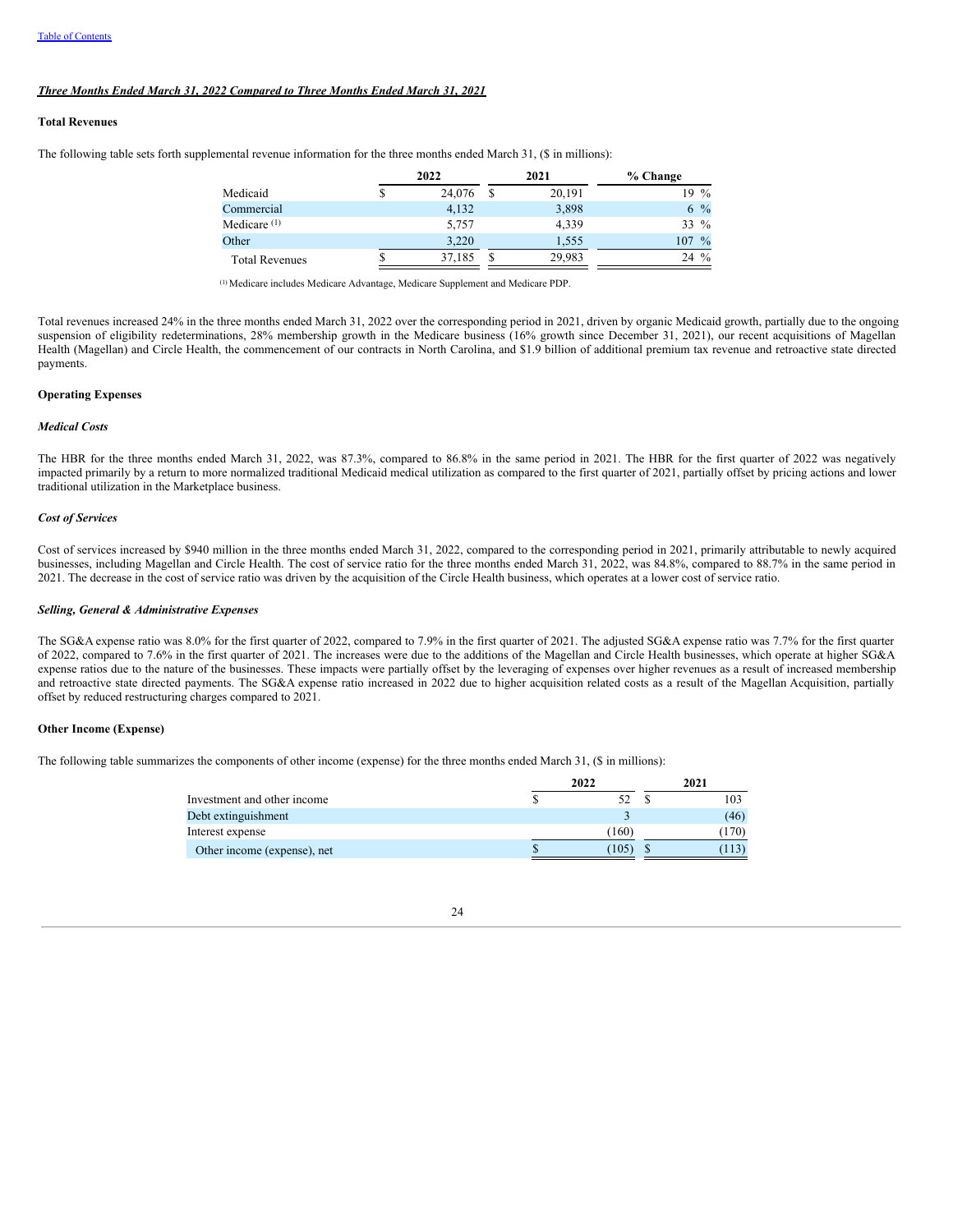*Investment and other income*. Investment and other income decreased by \$51 million in the three months ended March 31, 2022 compared to the corresponding period in 2021, driven by market and interest rate volatility.

*Debt extinguishment.* In February 2021, we tendered or redeemed all of our outstanding \$2.2 billion 4.75% Senior Notes, due 2025 and recognized a pre-tax loss on extinguishment of approximately \$46 million. The loss includes the call premium, the write-off of unamortized debt issuance costs and expenses related to the redemption.

*Interest expense.* Interest expense decreased by \$10 million in the three months ended March 31, 2022 compared to the corresponding period in 2021. The decrease was driven by our 2021 refinancing actions.

# **Income Tax Expense**

For the three months ended March 31, 2022, we recorded income tax expense of \$296 million on pre-tax earnings of \$1.1 billion, or an effective tax rate of 25.8%. For the first quarter of 2022, our effective tax rate on adjusted earnings was 25.1%. For the three months ended March 31, 2021, we recorded income tax expense of \$244 million on pre-tax earnings of \$941 million, or an effective tax rate of 25.9%. For the first quarter of 2021, our effective tax rate on adjusted earnings was 25.4%.

## **Segment Results**

The following table summarizes our consolidated operating results by segment for the three months ended March 31, (\$ in millions):

|                                 |   | 2022      | 2021    | % Change        |
|---------------------------------|---|-----------|---------|-----------------|
| <b>Total Revenues</b>           |   |           |         |                 |
| Managed Care                    | S | 34,521 \$ | 28,603  | $21\%$          |
| <b>Specialty Services</b>       |   | 6,115     | 4,267   | 43 $\%$         |
| Eliminations                    |   | (3,451)   | (2,887) | $(20) \%$       |
| <b>Consolidated Total</b>       |   | 37,185    | 29,983  | $24\frac{9}{6}$ |
| <b>Earnings from Operations</b> |   |           |         |                 |
| Managed Care                    | S | 1,237     | 956     | $29\%$          |
| <b>Specialty Services</b>       |   | 16        | 98      | $(84) \%$       |
| <b>Consolidated Total</b>       |   | 1,253     | 1,054   | $19\%$          |

# *Managed Care*

Total revenues increased 21% in the three months ended March 31, 2022, compared to the corresponding period in 2021. The increase was due to organic Medicaid growth, partially due to the ongoing suspension of eligibility redeterminations, membership growth in the Medicare business, our recent acquisition of Circle Health, the commencement of our contracts in North Carolina, and premium tax revenue and retroactive state directed payments. Earnings from operations increased \$281 million between years primarily as a result of Medicaid and Medicare membership growth, lower traditional utilization in the Marketplace business, the recent acquisition of Circle Health, and profitability growth in the PDP business, partially offset by a return to more normalized traditional Medicaid utilization.

## *Specialty Services*

Total revenues increased 43% in the three months ended March 31, 2022, compared to the corresponding period in 2021, resulting primarily from our recent acquisition of Magellan and increased services associated with membership growth in the Managed Care segment. Earnings from operations decreased \$82 million in the three months ended March 31, 2022, compared to the corresponding period in 2021, primarily due to a non-recurring item in our federal services business in the prior year. Decreases in operations were partially offset by the Magellan Acquisition.

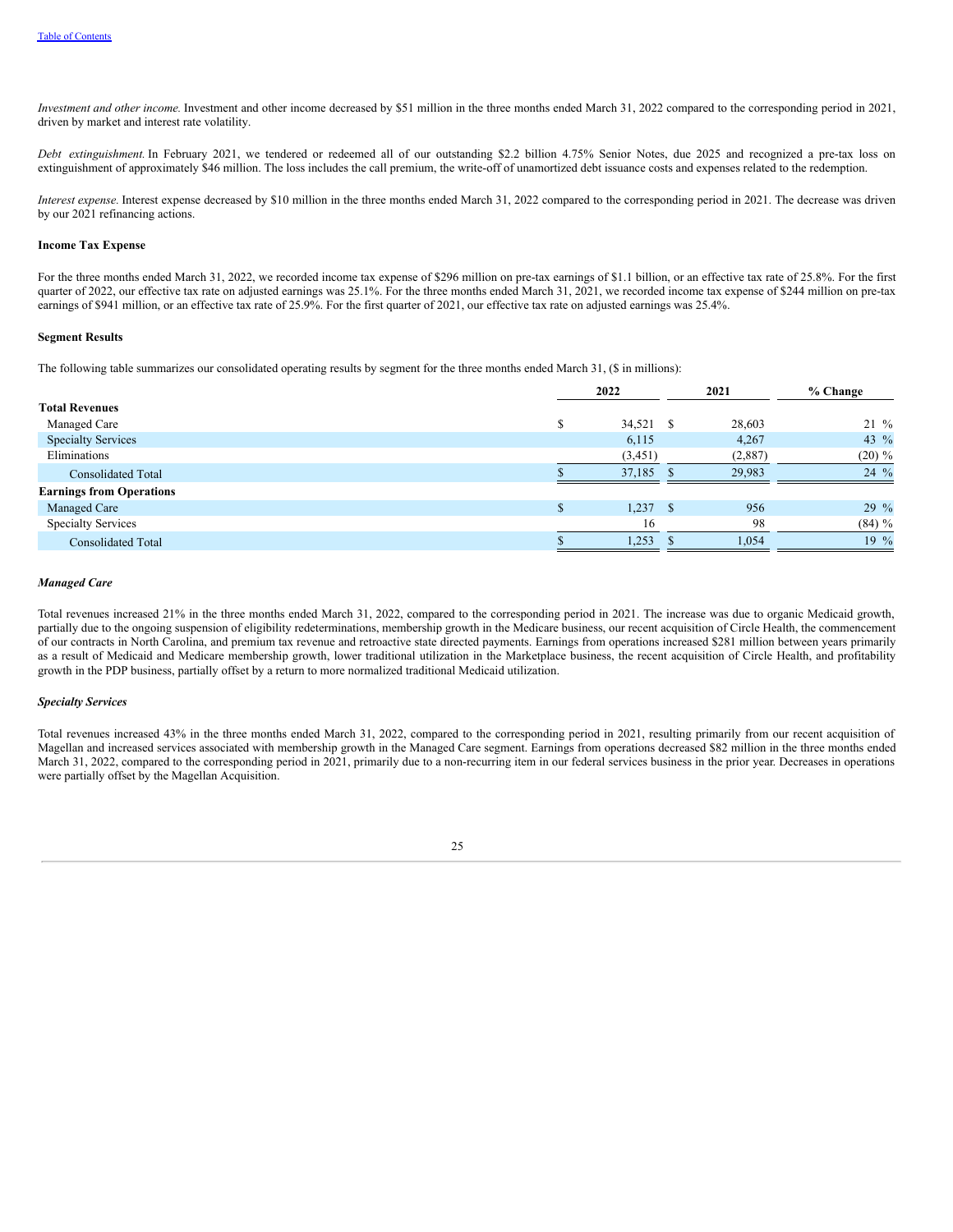## **LIQUIDITY AND CAPITAL RESOURCES**

Shown below is a condensed schedule of cash flows used in the discussion of liquidity and capital resources (\$ in millions).

|                                                                                  | Three Months Ended March 31. |         |       |  |
|----------------------------------------------------------------------------------|------------------------------|---------|-------|--|
|                                                                                  |                              | 2022    | 2021  |  |
| Net cash provided by operating activities                                        |                              | 1.151S  | 43    |  |
| Net cash used in investing activities                                            |                              | (2,401) | (607) |  |
| Net cash used in financing activities                                            |                              | (498)   | (73)  |  |
| Effect of exchange rate changes on cash and cash equivalents                     |                              | 33      | (16)  |  |
| Net decrease in cash, cash equivalents, and restricted cash and cash equivalents |                              | (1,715) | (653) |  |

#### *Cash Flows Provided by Operating Activities*

Normal operations are funded primarily through operating cash flows and borrowings under our revolving credit facility. Operating activities provided cash of \$1.2 billion in the three months ended March 31, 2022 compared to providing cash of \$43 million in the comparable period in 2021. Cash flows provided by operations in 2022 was primarily driven by net earnings.

Cash flows provided by operations in 2021 were due to net earnings, timing of subsidy payments from CMS related to our Medicare PDP business, and an increase in medical claims liabilities, almost entirely offset by a delay in premium payments from one of our state partners of approximately \$900 million and an increase in risk adjustment receivable.

#### *Cash Flows Used in Investing Activities*

Investing activities used cash of \$2.4 billion in the three months ended March 31, 2022, and \$607 million in the comparable period in 2021. Cash flows used in investing activities in 2022 primarily consisted of our acquisition of Magellan and net additions to the investment portfolio of our regulated subsidiaries (including transfers from cash and cash equivalents to long-term investments).

Cash flows used in investing activities in 2021 primarily consisted of the net additions to the investment portfolio of our regulated subsidiaries (including transfers from cash and cash equivalents to long-term investments) and capital expenditures.

We spent \$242 million and \$187 million in the three months ended March 31, 2022 and 2021, respectively, on capital expenditures for system enhancements, market growth, and corporate headquarters expansions.

As of March 31, 2022, our investment portfolio consisted primarily of fixed-income securities with an average duration of 3.6 years. We had unregulated cash and cash equivalents of \$637 million at March 31, 2022, including \$417 million in our international subsidiaries (a material portion of which is expected to be used to satisfy contractual obligations), compared to \$2.7 billion at December 31, 2021, including \$430 million in our international subsidiaries. Unregulated cash was substantially reduced in January 2022 upon the closing of the Magellan Acquisition for the purchase price payment and corresponding closing costs. Unregulated cash and investments include private equity investments and company owned life insurance contracts.

#### *Cash Flows Used in Financing Activities*

Financing activities used cash of \$498 million in the three months ended March 31, 2022, compared to using cash of \$73 million in the comparable period in 2021. Financing activities in 2022 were driven by the redemption of Magellan's outstanding debt of \$535 million acquired in the transaction using Magellan's cash on hand. In 2021, net financing activities were due to costs associated with our debt refinancing, offset by increased borrowings.

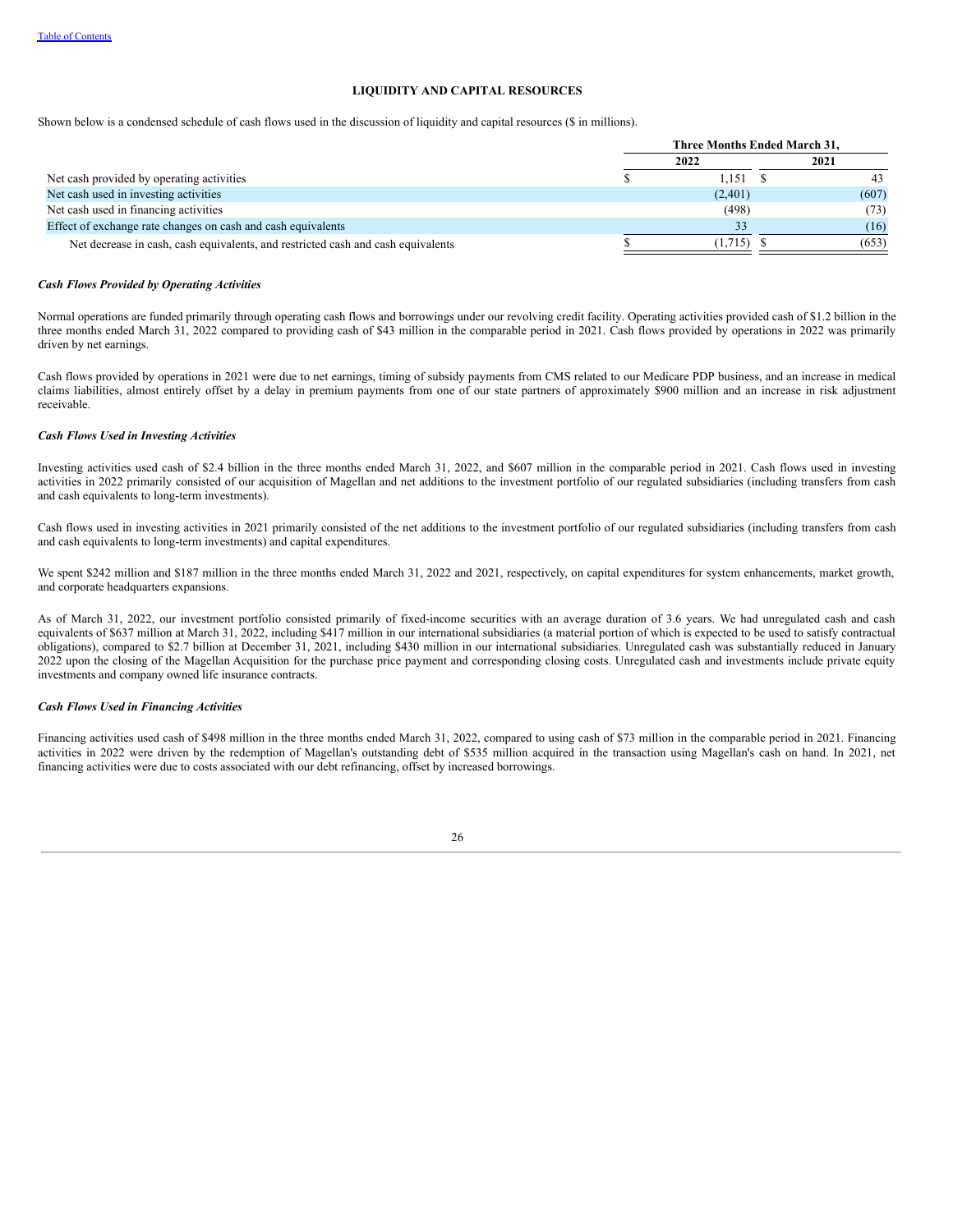#### *Liquidity Metrics*

The credit agreement underlying our Revolving Credit Facility and Term Loan Facility contains customary covenants as well as financial covenants including a minimum fixed charge coverage ratio and a maximum debt-to-EBITDA ratio. Our maximum debt-to-EBITDA ratio under the credit agreement may not exceed 4.0 to 1.0. As of March 31, 2022, we had \$213 million of borrowings outstanding under our Revolving Credit Facility, \$2.2 billion of borrowings under our Term Loan Facility, and we were in compliance with all covenants. As of March 31, 2022, there were no limitations on the availability of our Revolving Credit Facility as a result of the debt-to-EBITDA ratio.

In 2017, we executed a \$200 million non-recourse construction loan to fund the expansion of our corporate headquarters. As of March 31, 2022, we had \$182 million in borrowings outstanding under the loan, which is included in the current portion of long-term debt. In April 2022, we extended the term of the loan for an additional one year. The extension reduced interest on the loan to SOFR plus 1.85% and matures in April 2023.

We had outstanding letters of credit of \$161 million as of March 31, 2022, which were not part of our revolving credit facility. The letters of credit bore weighted interest of 0.7% as of March 31, 2022. In addition, we had outstanding surety bonds of \$1.4 billion as of March 31, 2022.

The indentures governing our various maturities of senior notes contain limited restrictive covenants. As of March 31, 2022, we were in compliance with all covenants.

At March 31, 2022, we had working capital, defined as current assets less current liabilities, of \$1.4 billion, compared to \$2.7 billion at December 31, 2021. Unregulated cash was substantially reduced in January 2022 upon the closing of the Magellan Acquisition for the purchase price payment and corresponding closing costs. We manage our shortterm and long-term investments with the goal of ensuring that a sufficient portion is held in investments that are highly liquid and can be sold to fund short-term requirements as needed.

At March 31, 2022, our debt to capital ratio, defined as total debt divided by the sum of total debt and total equity, was 40.9%, compared to 41.2% at December 31, 2021. Excluding \$182 million of non-recourse debt, our debt to capital ratio was 40.7% as of March 31, 2022, compared to \$184 million and 40.9% at December 31, 2021. We utilize the debt to capital ratio as a measure, among others, of our leverage and financial flexibility.

#### *2022 Expectations*

During the remainder of 2022, we expect to receive net dividends from our insurance subsidiaries of approximately \$900 million and spend approximately \$800 million in additional capital expenditures primarily associated with system enhancements and the completion of our office in Charlotte, North Carolina. In February 2021, our Board of Directors approved an increase in our existing share repurchase program for our common stock. With the increase, we are authorized to repurchase up to \$1.0 billion of shares of our common stock, inclusive of the previously approved stock repurchase program. We have \$800 million remaining under the program for repurchases as of March 31, 2022. No duration has been placed on the repurchase program.

Based on our operating plan, we expect that our available cash, cash equivalents and investments, cash from our operations and cash available under our Revolving Credit Facility will be sufficient to finance our general operations and capital expenditures for at least 12 months from the date of this filing. While we are currently in a strong liquidity position and believe we have adequate access to capital, we may elect to increase borrowings on our Revolving Credit Facility. From time to time we may elect to raise additional funds for these and other purposes, either through issuance of debt or equity, the sale of investment securities or otherwise, as appropriate. In addition, we may strategically pursue refinancing or redemption opportunities to extend maturities and/or improve terms of our indebtedness if we believe such opportunities are favorable to us.

We intend to continue to evaluate strategic actions in connection with our Value Creation Plan, targeting initiatives to improve productivity, efficiencies and reduced organizational costs, as well as capital deployment activities, including share repurchases, portfolio optimization and the evaluation of refinancing opportunities. In addition to creating shareholder value, this plan encompasses a larger organizational mission to enhance our member and provider experience, improve outcomes for our members, and to initiate new ways of doing business that make Centene a great partner in all aspects of our operations.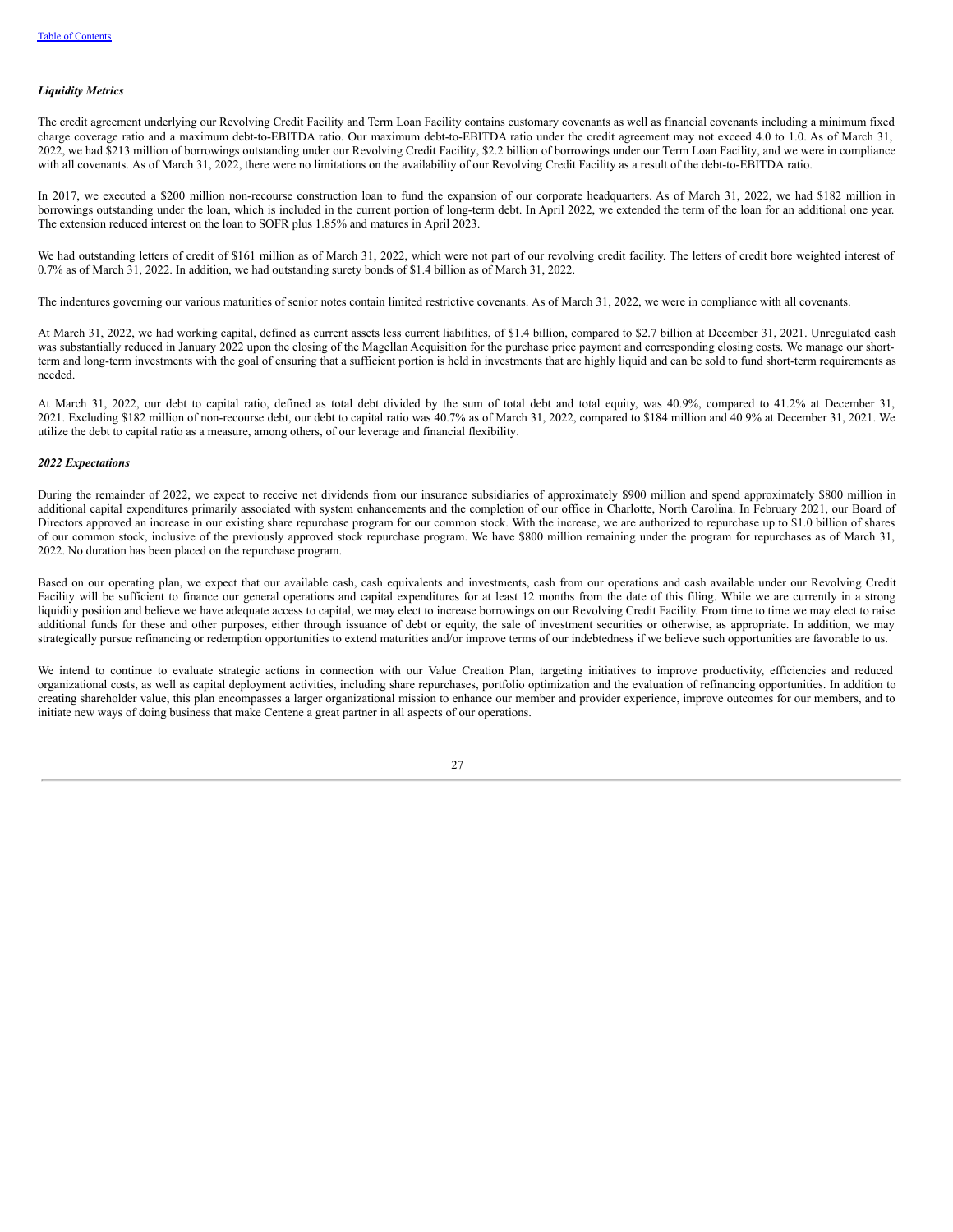### **REGULATORY CAPITAL AND DIVIDEND RESTRICTIONS**

Our operations are conducted through our subsidiaries. As managed care organizations, most of our subsidiaries are subject to state regulations and other requirements that, among other things, require the maintenance of minimum levels of statutory capital, as defined by each state, and restrict the timing, payment and amount of dividends and other distributions that may be paid to us. Generally, the amount of dividend distributions that may be paid by a regulated subsidiary without prior approval by state regulatory authorities is limited based on the entity's level of statutory net income and statutory capital and surplus.

Our regulated subsidiaries are required to maintain minimum capital requirements prescribed by various regulatory authorities in each of the states in which we operate. During the three months ended March 31, 2022, we made net capital contributions of \$52 million to our regulated subsidiaries. For our subsidiaries that file with the National Association of Insurance Commissioners (NAIC), the aggregate risk-based capital (RBC) level as of December 31, 2021, which was the most recent date for which reporting was required, was in excess of 350% of the Authorized Control Level. We intend to continue to maintain an aggregate RBC level in excess of 350% of the Authorized Control Level during 2022.

Under the California Knox-Keene Health Care Service Plan Act of 1975, as amended (Knox-Keene), certain of our California subsidiaries must comply with tangible net equity (TNE) requirements. Under these Knox-Keene TNE requirements, actual net worth less certain unsecured receivables and intangible assets must be more than the greater of (i) a fixed minimum amount, (ii) a minimum amount based on premiums or (iii) a minimum amount based on healthcare expenditures, excluding capitated amounts.

Under the New York State Department of Health Codes, Rules and Regulations Title 10, Part 98, our New York subsidiary must comply with contingent reserve requirements. Under these requirements, net worth based upon admitted assets must equal or exceed a minimum amount based on annual net premium income.

The NAIC has adopted rules which set minimum RBC requirements for insurance companies, managed care organizations and other entities bearing risk for healthcare coverage. As of March 31, 2022, each of our health plans was in compliance with the RBC requirements enacted in those states.

<span id="page-33-0"></span>As a result of the above requirements and other regulatory requirements, certain of our subsidiaries are subject to restrictions on their ability to make dividend payments, loans or other transfers of cash to their parent companies. Such restrictions, unless amended or waived or unless regulatory approval is granted, limit the use of any cash generated by these subsidiaries to pay our obligations. The maximum amount of dividends that can be paid by our insurance company subsidiaries without prior approval of the applicable state insurance departments is subject to restrictions relating to statutory surplus, statutory income and unassigned surplus.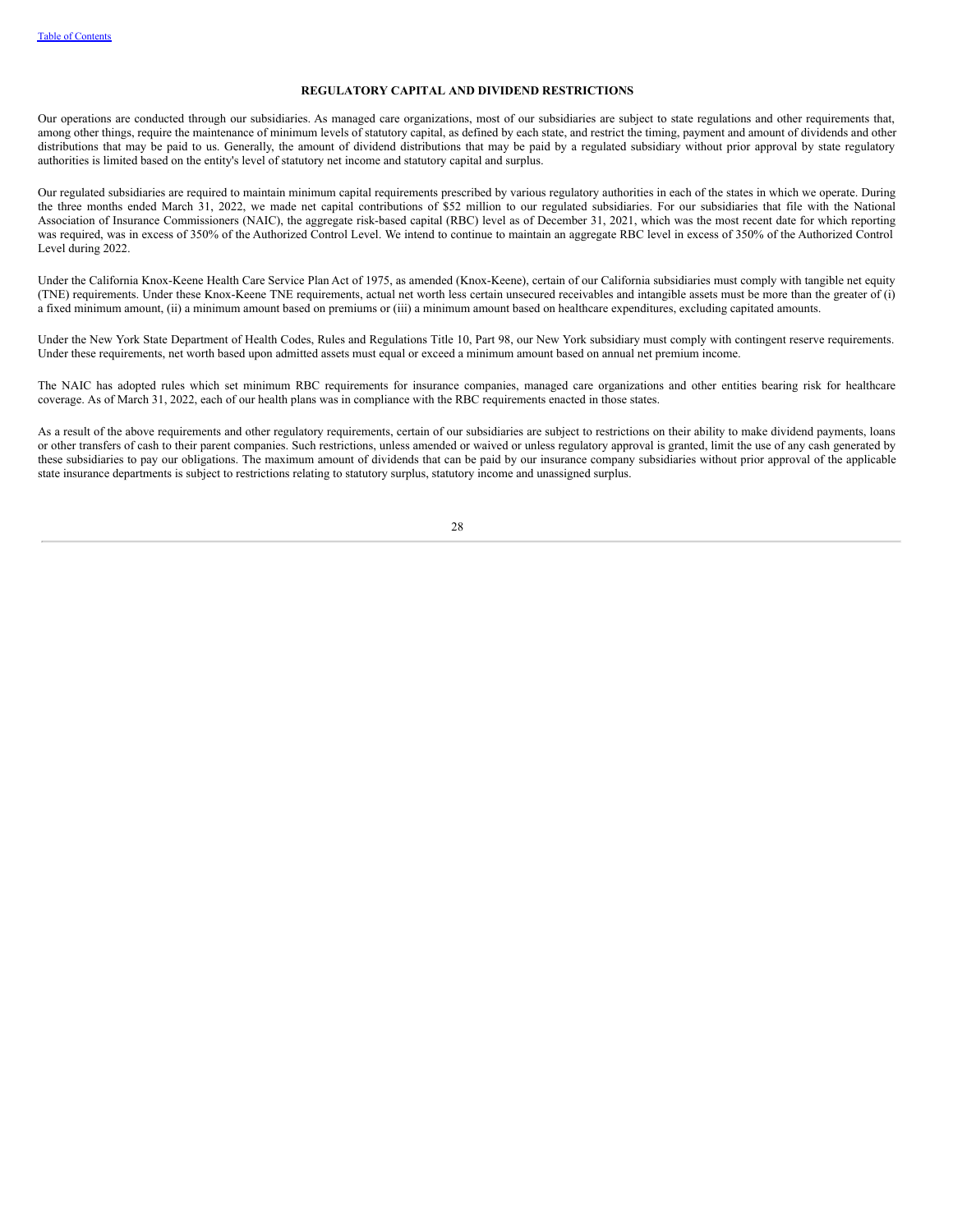#### **Item 3.** *Quantitative and Qualitative Disclosures About Market Risk.*

### **INVESTMENTS AND DEBT**

As of March 31, 2022, we had short-term investments of \$1.7 billion and long-term investments of \$15.3 billion, including restricted deposits of \$1.2 billion. The short-term investments generally consist of highly liquid securities with maturities between three and 12 months. The long-term investments consist of municipal, corporate and U.S. Treasury securities, government sponsored obligations, life insurance contracts, asset-backed securities and equity securities and have maturities greater than one year. Restricted deposits consist of investments required by various state statutes to be deposited or pledged to state agencies. Due to the nature of the states' requirements, these investments are classified as long-term regardless of the contractual maturity date. Substantially all of our investments are subject to interest rate risk and will decrease in value if market rates increase. Assuming a hypothetical and immediate 1% increase in market interest rates at March 31, 2022, the fair value of our fixed income investments would decrease by approximately \$380 million.

For a discussion of the interest rate risk that our investments are subject to, refer to our 10-K for the fiscal year ended December 31, 2021, Part 1, Item 1A, "Risk Factors *Our* investment portfolio may suffer losses which could materially and adversely affect our results of operations or liquidity."

#### <span id="page-34-0"></span>**Item 4.** *Controls and Procedures.*

**Evaluation of Disclosure Controls and Procedures** - We maintain disclosure controls and procedures as defined in Rules 13a-15(e) and 15d-15(e) under the Securities Exchange Act of 1934 (Exchange Act) that are designed to provide reasonable assurance that information required to be disclosed by us in reports that we file or submit under the Exchange Act is (i) recorded, processed, summarized and reported within the time periods specified in SEC rules and forms; and (ii) accumulated and communicated to our management, including our principal executive officer and principal financial officer, as appropriate to allow timely decisions regarding required disclosure.

In connection with the filing of this Form 10-Q, management evaluated, under the supervision and with the participation of our Chief Executive Officer and Chief Financial Officer, the effectiveness of the design and operation of our disclosure controls and procedures as of March 31, 2022. Based upon that evaluation, our Chief Executive Officer and Chief Financial Officer concluded that our disclosure controls and procedures were effective as of March 31, 2022.

**Changes in Internal Control Over Financial Reporting** - No change in our internal control over financial reporting (as defined in Rules 13a-15(f) and 15d-15(f) under the Exchange Act) occurred during the quarter ended March 31, 2022 that has materially affected, or is reasonably likely to materially affect, our internal control over financial reporting.

On January 4, 2022, we acquired Magellan. Management is currently in the process of evaluating the internal controls and procedures of Magellan and plans to integrate Magellan's internal control over financial reporting with our existing internal control over financial reporting. This integration may lead to changes in the internal control over financial reporting for us or the acquired Magellan business in future periods. Management expects the integration process to be completed during 2022.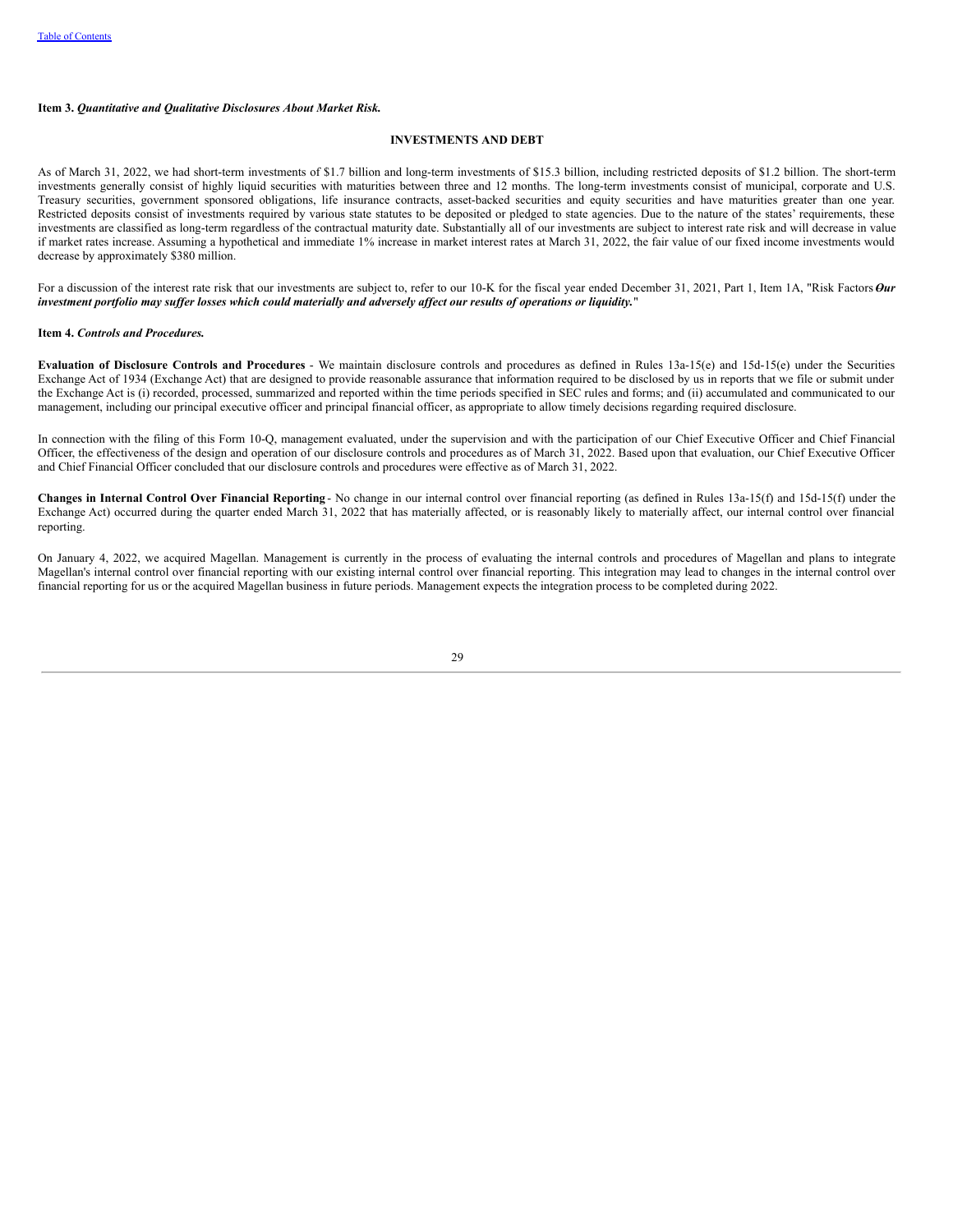# **PART II OTHER INFORMATION**

# <span id="page-35-0"></span>**Item 1.** *Legal Proceedings.*

A description of the legal proceedings to which the Company and its subsidiaries are a party is contained in Note 11.*Contingencies* to the consolidated financial statements included in Part I of this Quarterly Report on Form 10-Q, and is incorporated herein by reference.

## <span id="page-35-1"></span>**Item 1A.** *Risk Factors.*

<span id="page-35-2"></span>There have been no material changes to the risk factors disclosed in our 2021 Annual Report on Form 10-K.

#### **Item 2.** *Unregistered Sales of Equity Securities and Use of Proceeds.*

|                                      | <b>Issuer Purchases of Equity Securities</b><br><b>First Ouarter 2022</b><br>(shares in thousands) |                                        |                                                                                                                |                                                                                                                                                          |
|--------------------------------------|----------------------------------------------------------------------------------------------------|----------------------------------------|----------------------------------------------------------------------------------------------------------------|----------------------------------------------------------------------------------------------------------------------------------------------------------|
| Period                               | <b>Total Number of Shares</b><br>Purchased <sup>(1)</sup>                                          | <b>Average Price Paid</b><br>per Share | <b>Total Number of Shares</b><br><b>Purchased as Part of Publicly</b><br><b>Announced Plans or</b><br>Programs | <b>Approximate Dollar Value of</b><br><b>Shares that May Yet Be</b><br><b>Purchased Under the Plans</b><br>or Programs $(\$$ in millions) <sup>(2)</sup> |
| January 1, 2022 - January 31, 2022   | 132 \$                                                                                             | 80.82                                  |                                                                                                                | 800                                                                                                                                                      |
| February 1, 2022 - February 28, 2022 | 75                                                                                                 | 83.74                                  |                                                                                                                | 800                                                                                                                                                      |
| March 1, 2022 - March 31, 2022       | 640                                                                                                | 83.70                                  |                                                                                                                | 800                                                                                                                                                      |
| Total                                | 847                                                                                                | 83.26                                  | _                                                                                                              | 800                                                                                                                                                      |

 $<sup>(1)</sup>$  Shares acquired represent shares relinquished to the Company by certain employees for payment of taxes or option cost upon vesting of restricted stock units or option</sup> exercise.

<span id="page-35-3"></span>(2) Our Board of Directors adopted a stock repurchase program which allows for repurchases of up to  $14,160$  thousand shares. In February 2021, the Company's Board of Directors approved an increase in the Company's existing share repurchase program for its common stock. With the increase, the Company is authorized to repurchase up to \$1.0 billion worth of shares of the Company's common stock, inclusive of the previously approved stock repurchase program. A remaining amount of \$800 million is available under the program. No duration has been placed on the repurchase program.

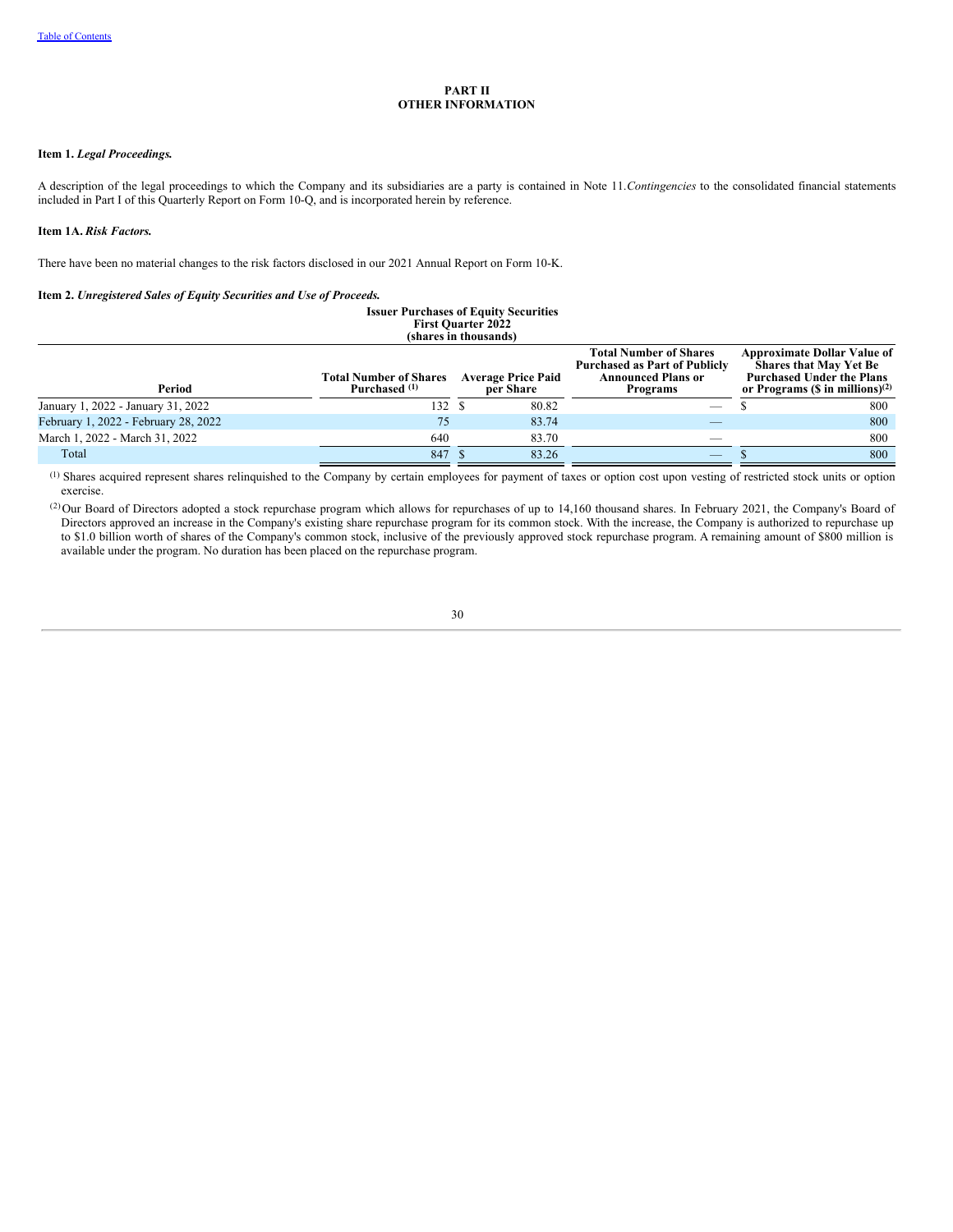# **Item 6.** *Exhibits.*

<span id="page-36-0"></span>

| <b>EXHIBIT</b><br><b>NUMBER</b> | <b>DESCRIPTION</b>                                                                                                                                                                                                                                                                                                                                                                                                                                                                             |
|---------------------------------|------------------------------------------------------------------------------------------------------------------------------------------------------------------------------------------------------------------------------------------------------------------------------------------------------------------------------------------------------------------------------------------------------------------------------------------------------------------------------------------------|
| 31.1                            | Certification of Chief Executive Officer pursuant to Rule 13(a)-14(a) under the Securities Exchange Act of 1934, as amended.                                                                                                                                                                                                                                                                                                                                                                   |
| 31.2                            | Certification of Executive Vice President and Chief Financial Officer pursuant to Rule 13(a)-14(a) under the Securities Exchange Act of 1934, as<br>amended.                                                                                                                                                                                                                                                                                                                                   |
| 32.1                            | Certification of Chief Executive Officer pursuant to 18 U.S.C. Section 1350, as Adopted Pursuant to Section 906 of the Sarbanes-Oxley Act of<br>2002.                                                                                                                                                                                                                                                                                                                                          |
| 32.2                            | Certification of Executive Vice President and Chief Financial Officer pursuant to 18 U.S.C. Section 1350, as Adopted Pursuant to Section 906 of<br>the Sarbanes-Oxley Act of 2002.                                                                                                                                                                                                                                                                                                             |
| 101                             | The following materials from the Centene Corporation Quarterly Report on Form 10-Q for the quarter ended March 31, 2022, formatted in <i>iXBRL</i><br>(Inline Extensible Business Reporting Language): (i) the Consolidated Balance Sheets; (ii) the Consolidated Statements of Operations; (iii) the<br>Consolidated Statements of Comprehensive Earnings; (iv) the Consolidated Statements of Stockholders' Equity; (v) the Consolidated Statements of<br>Cash Flows and (vi) related notes. |
| 104                             | Cover Page Interactive Data File, formatted in <i>iXBRL</i> and contained in Exhibit 101.                                                                                                                                                                                                                                                                                                                                                                                                      |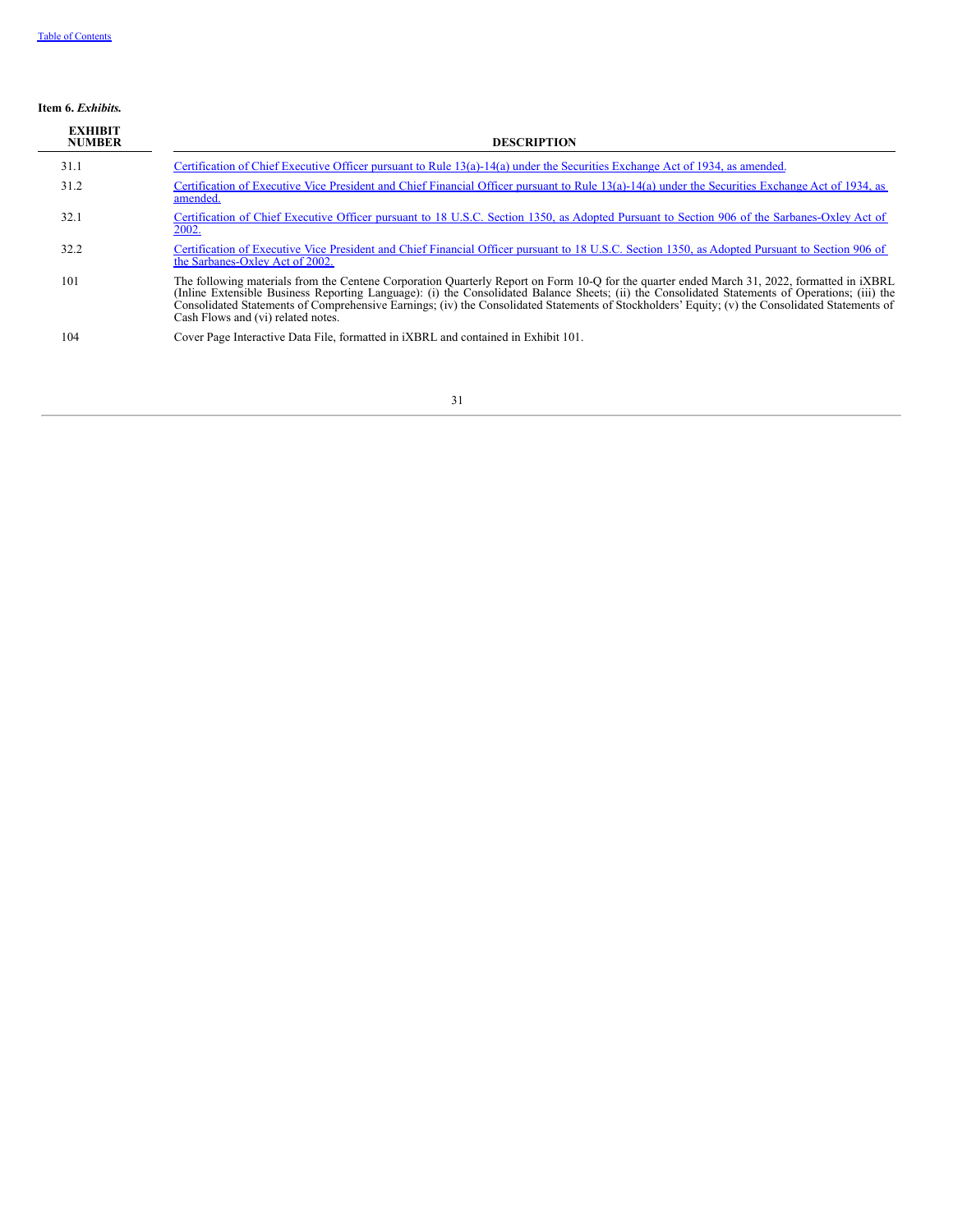# **SIGNATURES**

Pursuant to the requirements of the Securities Exchange Act of 1934, the registrant has duly caused this report to be signed on its behalf by the undersigned thereunto duly authorized as of April 26, 2022.

# CENTENE CORPORATION

| By: | /s/ SARAH M. LONDON                                                                   |
|-----|---------------------------------------------------------------------------------------|
|     | Chief Executive Officer<br>(principal executive officer)                              |
| By: | /s/ ANDREW L. ASHER                                                                   |
|     | Executive Vice President and Chief Financial Officer<br>(principal financial officer) |
|     |                                                                                       |

By: /s/ KATIE N. CASSO Senior Vice President, Corporate Controller and Chief Accounting Officer *(principal accounting of icer)*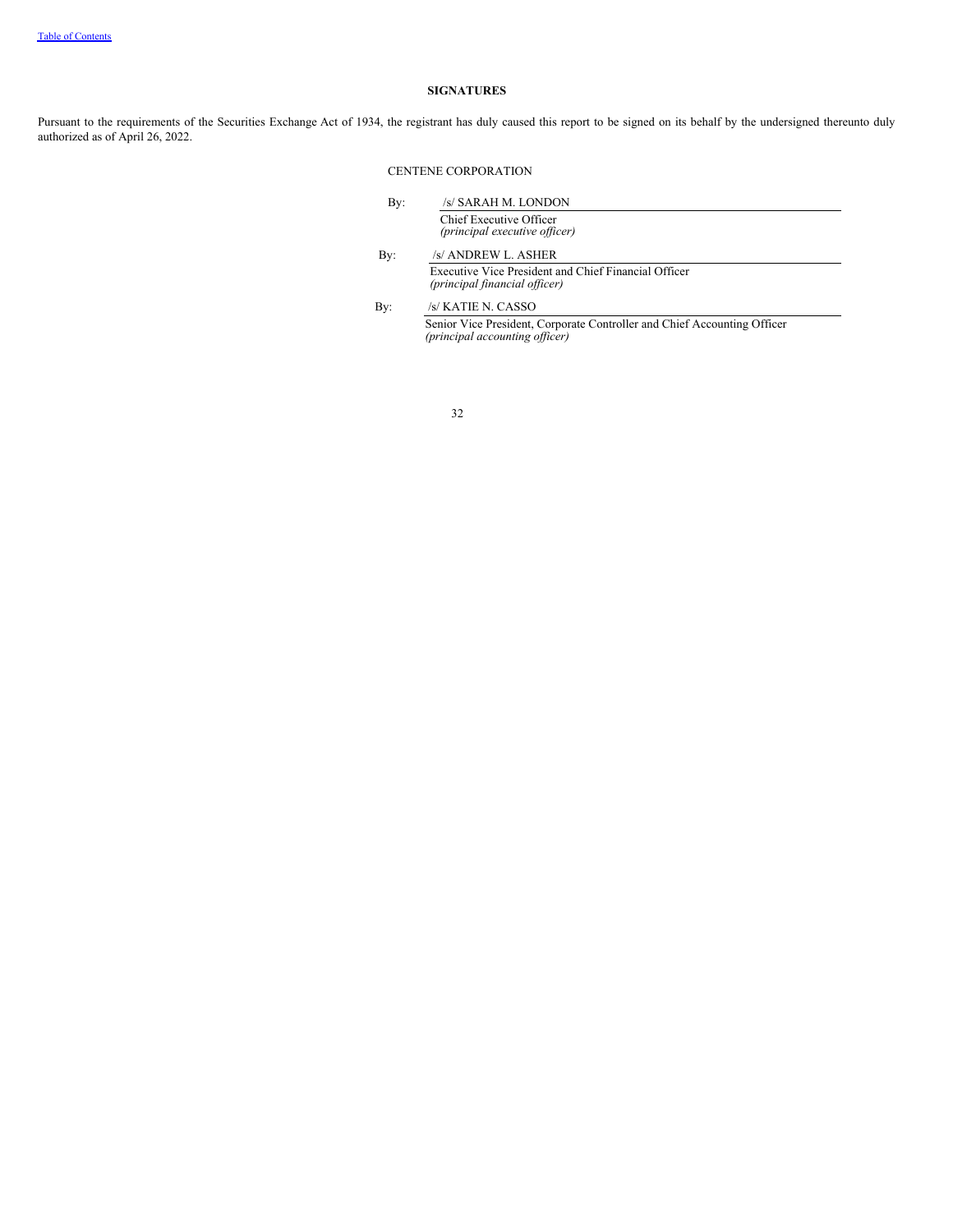# **CERTIFICATION**

<span id="page-38-0"></span>I, Sarah M. London, certify that:

- 1. I have reviewed this Quarterly Report on Form 10-Q of Centene Corporation;
- 2. Based on my knowledge, this report does not contain any untrue statement of a material fact or omit to state a material fact necessary to make the statements made, in light of the circumstances under which such statements were made, not misleading with respect to the period covered by this report;
- 3. Based on my knowledge, the financial statements, and other financial information included in this report, fairly present in all material respects the financial condition, results of operations and cash flows of the registrant as of, and for, the periods presented in this report;
- 4. The registrant's other certifying officer and I are responsible for establishing and maintaining disclosure controls and procedures (as defined in Exchange Act Rules 13a-15(e) and 15d-15(e)) and internal control over financial reporting (as defined in Exchange Act Rules 13a-15(f) and 15d-15(f)) for the registrant and have:
	- a. Designed such disclosure controls and procedures, or caused such disclosure controls and procedures to be designed under our supervision, to ensure that material information relating to the registrant, including its consolidated subsidiaries, is made known to us by others within those entities, particularly during the period in which this report is being prepared;
	- b. Designed such internal control over financial reporting, or caused such internal control over financial reporting to be designed under our supervision, to provide reasonable assurance regarding the reliability of financial reporting and the preparation of financial statements for external purposes in accordance with generally accepted accounting principles;
	- c. Evaluated the effectiveness of the registrant's disclosure controls and procedures and presented in this report our conclusions about the effectiveness of the disclosure controls and procedures, as of the end of the period covered by this report based on such evaluation; and
	- d. Disclosed in this report any change in the registrant's internal control over financial reporting that occurred during the registrant's most recent fiscal quarter (the registrant's fourth fiscal quarter in the case of an annual report) that has materially affected, or is reasonably likely to materially affect, the registrant's internal control over financial reporting; and
- 5. The registrant's other certifying officer and I have disclosed, based on our most recent evaluation of internal control over financial reporting, to the registrant's auditors and the audit committee of the registrant's board of directors (or persons performing the equivalent functions):
	- a. All significant deficiencies and material weaknesses in the design or operation of internal control over financial reporting which are reasonably likely to adversely affect the registrant's ability to record, process, summarize and report financial information; and
	- b. Any fraud, whether or not material, that involves management or other employees who have a significant role in the registrant's internal control over financial reporting.

Dated: April 26, 2022 /s/ SARAH M. LONDON

Chief Executive Officer (principal executive officer)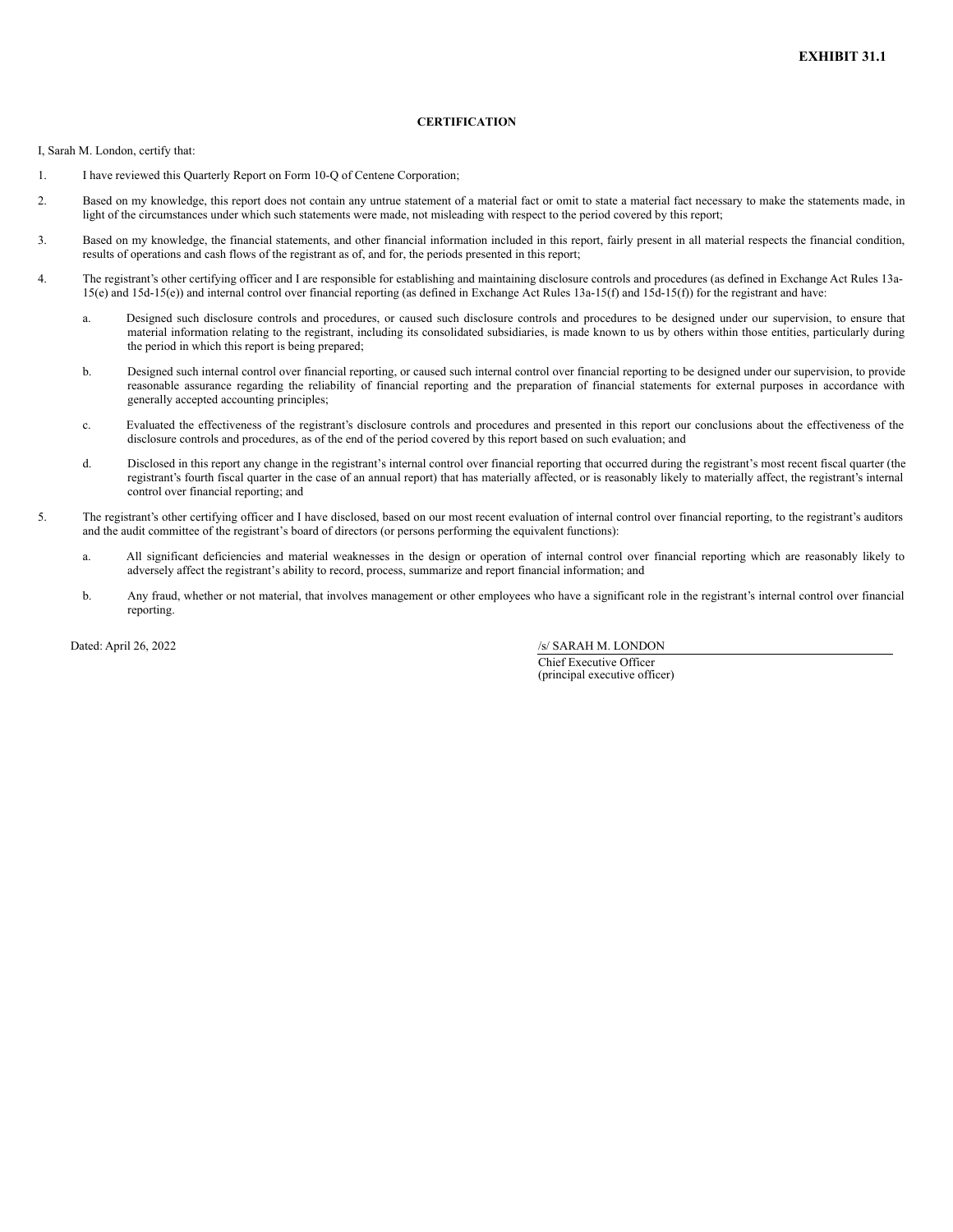# **CERTIFICATION**

<span id="page-39-0"></span>I, Andrew L. Asher, certify that:

- 1. I have reviewed this Quarterly Report on Form 10-Q of Centene Corporation;
- 2. Based on my knowledge, this report does not contain any untrue statement of a material fact or omit to state a material fact necessary to make the statements made, in light of the circumstances under which such statements were made, not misleading with respect to the period covered by this report;
- 3. Based on my knowledge, the financial statements, and other financial information included in this report, fairly present in all material respects the financial condition, results of operations and cash flows of the registrant as of, and for, the periods presented in this report;
- 4. The registrant's other certifying officer and I are responsible for establishing and maintaining disclosure controls and procedures (as defined in Exchange Act Rules 13a-15(e) and 15d-15(e)) and internal control over financial reporting (as defined in Exchange Act Rules 13a-15(f) and 15d-15(f)) for the registrant and have:
	- a. Designed such disclosure controls and procedures, or caused such disclosure controls and procedures to be designed under our supervision, to ensure that material information relating to the registrant, including its consolidated subsidiaries, is made known to us by others within those entities, particularly during the period in which this report is being prepared;
	- b. Designed such internal control over financial reporting, or caused such internal control over financial reporting to be designed under our supervision, to provide reasonable assurance regarding the reliability of financial reporting and the preparation of financial statements for external purposes in accordance with generally accepted accounting principles;
	- c. Evaluated the effectiveness of the registrant's disclosure controls and procedures and presented in this report our conclusions about the effectiveness of the disclosure controls and procedures, as of the end of the period covered by this report based on such evaluation; and
	- d. Disclosed in this report any change in the registrant's internal control over financial reporting that occurred during the registrant's most recent fiscal quarter (the registrant's fourth fiscal quarter in the case of an annual report) that has materially affected, or is reasonably likely to materially affect, the registrant's internal control over financial reporting;
- 5. The registrant's other certifying officer and I have disclosed, based on our most recent evaluation of internal control over financial reporting, to the registrant's auditors and the audit committee of the registrant's board of directors (or persons performing the equivalent functions):
	- a. All significant deficiencies and material weaknesses in the design or operation of internal control over financial reporting which are reasonably likely to adversely affect the registrant's ability to record, process, summarize and report financial information; and
	- b. Any fraud, whether or not material, that involves management or other employees who have a significant role in the registrant's internal control over financial reporting.

Dated: April 26, 2022 /s/ ANDREW L. ASHER

Executive Vice President and Chief Financial Officer *(principal financial of icer)*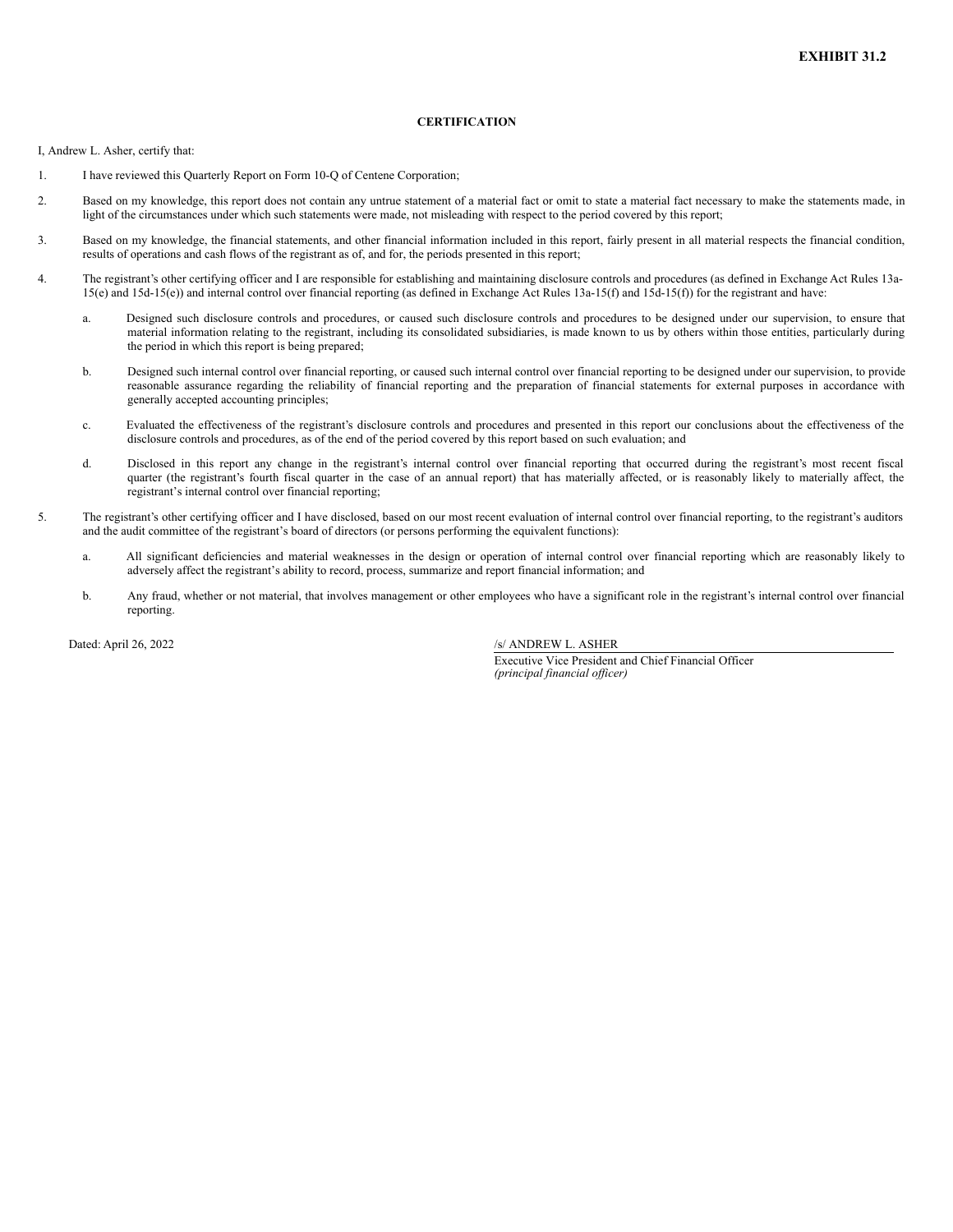## **CERTIFICATION PURSUANT TO 18 U.S.C. SECTION 1350, AS ADOPTED PURSUANT TO SECTION 906 OF THE SARBANES-OXLEY ACT OF 2002**

<span id="page-40-0"></span>In connection with the Quarterly Report on Form 10-Q of Centene Corporation (the Company) for the period ended March 31, 2022, as filed with the Securities and Exchange Commission on the date hereof (the Report), the undersigned, Sarah M. London, Chief Executive Officer of the Company, hereby certifies, pursuant to 18 U.S.C. Section 1350, that:

(1) the Report fully complies with the requirements of Section 13(a) or 15(d) of the Securities Exchange Act of 1934; and

(2) the information contained in the Report fairly presents, in all material respects, the financial condition and results of operations of the Company.

Dated: April 26, 2022 /s/ SARAH M. LONDON

Chief Executive Officer (principal executive officer)